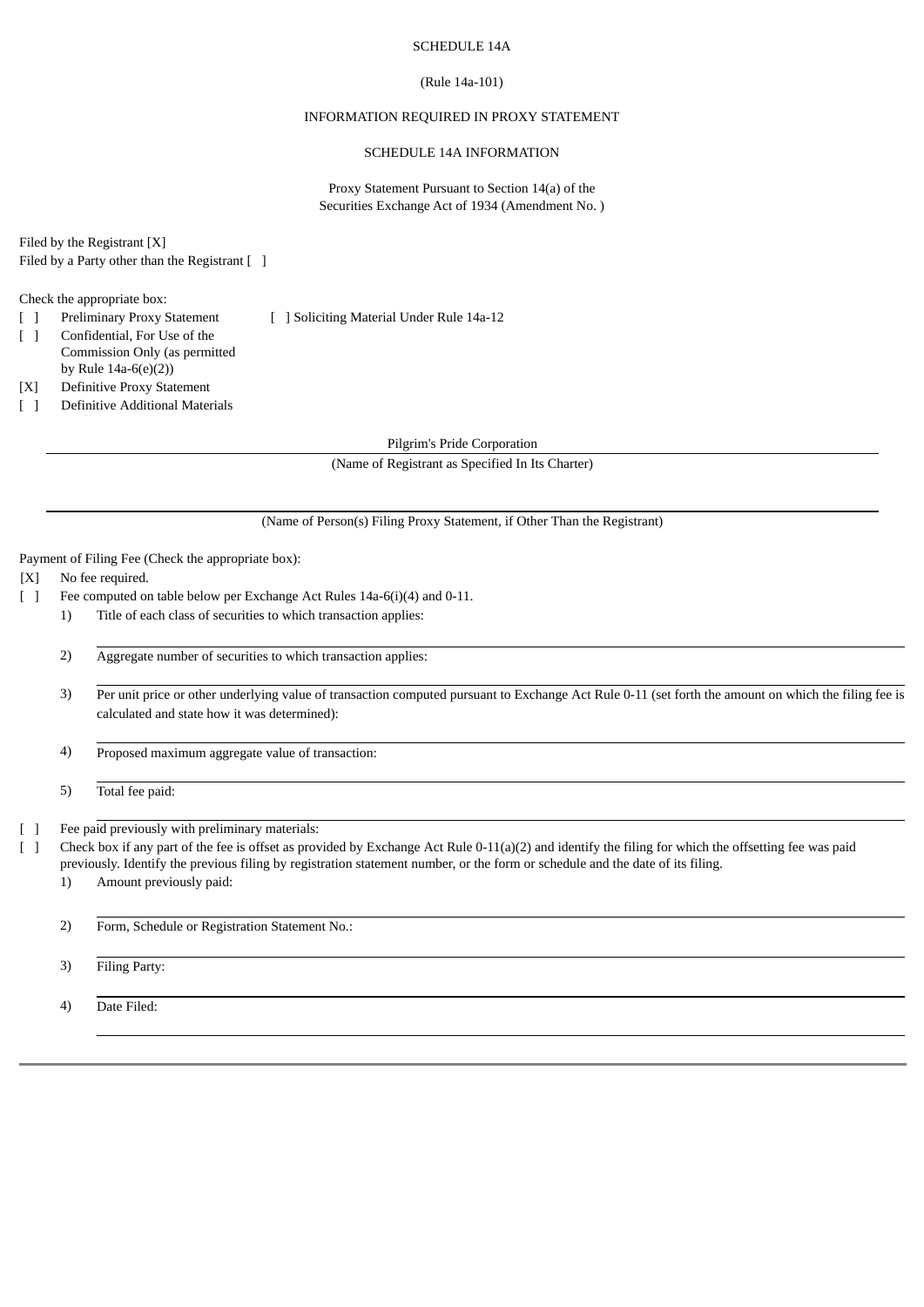

Dear Fellow Pilgrim's Stockholders:

Fiscal 2012 marked the first full year of implementation of our strategy. While 2012 included some challenges, our EBITDA (Earnings Before Interest, Taxes, Depreciation and Amortization) of \$393.9 million and Net Income of \$174 million were both solid achievements. Our earnings per share of \$0.70 reflected the disciplined execution and determined mindset that we've been building within our team. We are pleased with our progress, but not satisfied that we've captured all of the opportunities available to us. In our objective to create sustained, profitable growth we remain committed to our core strategy that we laid out in 2011.

Our efforts to be a valued partner for our key customers are showing positive results. We have developed a targeted plan to ensure we understand their needs, identified ways to create value for their business, and are doing so in such a way as to creating profitability for both the customer and Pilgrim's. Our customers are benefiting from improved service levels, increased volumes and more profitable relationship.

As we continue our relentless pursuit of operational excellence, safety, quality and turnover are areas we emphasized this year. Our performance in safety has resulted in Pilgrim's having one of the best DART (Days Away, Restricted or Transferred) rates in the industry, about half the industry average. We have developed a behavioral-based safety program that revolves around observation of our people, including how they work, inspection and tracking the process. Every day we work to provide a safe environment to our team members, contractors and visitors. We continue to update our systems to ensure we are exceeding the quality expectations of our customers and end consumers. The investments we are making allow us to be more agile, provide increased visibility between teams, improve our consistency and lead to better decision making abilities supporting our sales process. We are also pursuing opportunities to improve our turnover rate, boosting productivity at the plant level and providing growth opportunities for team members within the organization.

Our export strategy drives value by concentrating value added products and we have a goal to increase this category by 30% in 2013. We are investing in the products that our export markets are indicating they want, and the returns on those products justify this strategy.

Finally, our commitment to a culture of accountability and ownership has resulted in improvements to the business for both of the last two years. We saw \$300 million of improvements in 2011, \$210 million in 2012 and we have a target of \$125 million in 2013. These achievements are the result of each team member taking ownership for what they can impact. The free cash flow we've generated – and expect to generate going forward – enable us to progress steadily towards our debt reduction goals.

We are looking forward to a productive, profitable 2013 as we pursue our vision of being the best managed and most respected company in the industry. We appreciate your continued support of our company.

Ulm W. Lewette

President & Chief Executive Officer April 2, 2013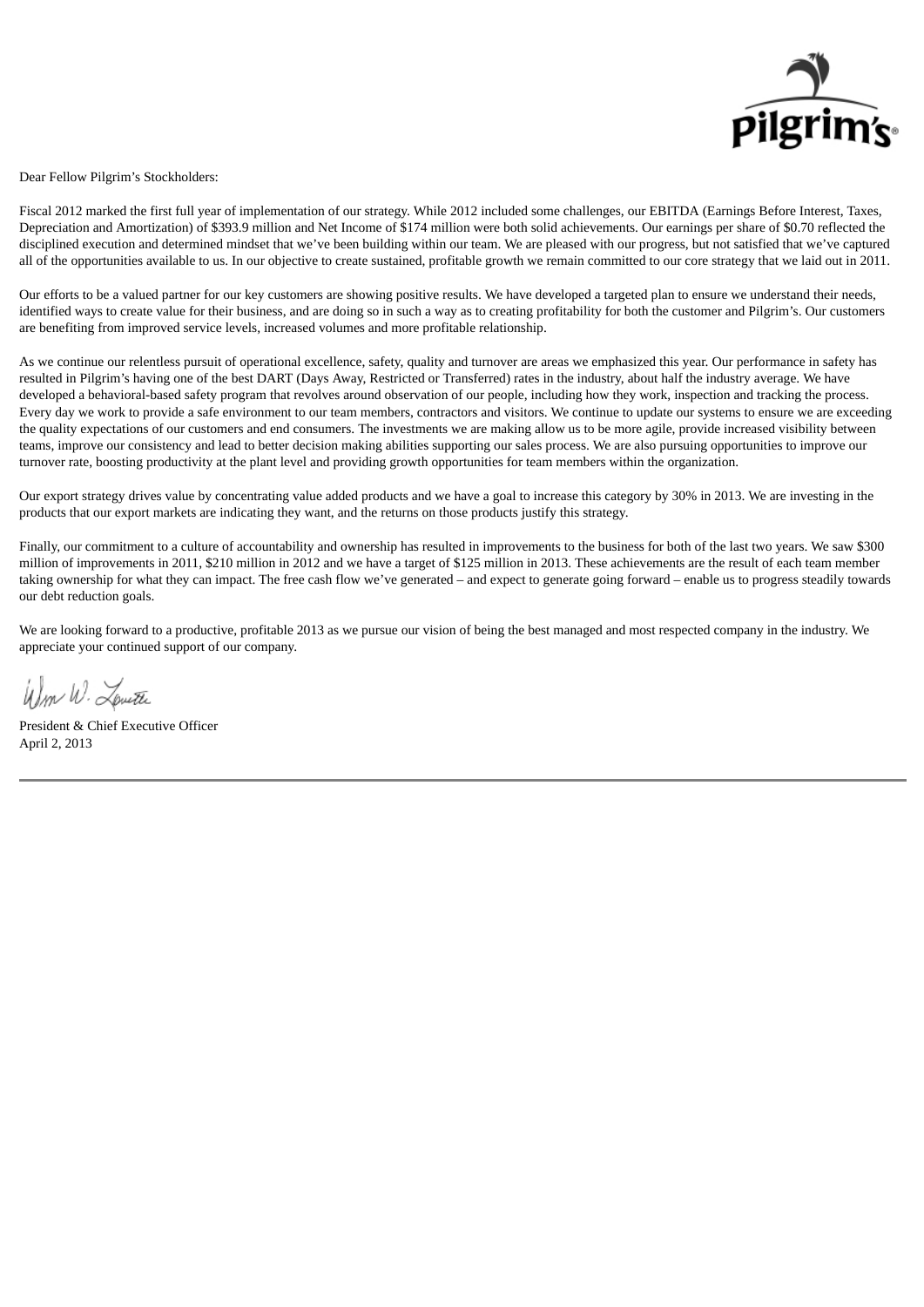# **Pilgrim's Pride Corporation 1770 Promontory Circle**

**Greeley, Colorado 80634**

### **NOTICE OF ANNUAL MEETING OF STOCKHOLDERS**

### **To Be Held May 3, 2013**

 The annual meeting of stockholders of Pilgrim's Pride Corporation will be held at Pilgrim's Pride corporate headquarters, at 1770 Promontory Circle, Greeley, Colorado, on Friday, May 3, 2013, at 10:00 a.m., local time, to consider and vote on the following matters:

- 1. To elect Wesley Mendonça Batista, Joesley Mendonça Batista, Don Jackson, William W. Lovette, Marcus Vinicius Pratini de Moraes and Wallim Cruz De Vasconcellos Junior as the six JBS Directors for the ensuing year;
- 2. To elect Michael L. Cooper, Charles Macaluso and David E. Bell as the three Equity Directors for the ensuing year;
- 3. To conduct a stockholder advisory vote on executive compensation;
- 4. To ratify the appointment of KPMG LLP as our independent registered public accounting firm for the fiscal year ending December 29, 2013; and
- 5. To transact such other business as may properly be brought before the meeting or any adjournment thereof.

No other matters are expected to be voted on at the annual meeting.

 The Board of Directors has fixed the close of business on March 22, 2013, as the record date for determining stockholders entitled to notice of, and to vote at, the annual meeting. If you owned shares of our common stock at the close of business on that date, you are cordially invited to attend the annual meeting. Whether or not you plan to attend the annual meeting, please vote at your earliest convenience. Most stockholders have three options for submitting their votes prior to the meeting:

- (1) via the internet;
- (2) by phone; or
- (3) by mail.

Please refer to the specific instructions set forth on the enclosed proxy card.

Admission to the annual meeting will be limited to our stockholders, proxy holders and invited guests. If you are a stockholder of record, please bring photo identification to the annual meeting. If you hold shares through a bank, broker or other third party, please bring photo identification and a current brokerage statement.

Ulm W. Levette

WILLIAM W. LOVETTE *President and Chief Executive Officer*

Greeley, Colorado April 2, 2013

### **YOUR VOTE IS IMPORTANT!**

**PLEASE SIGN AND RETURN THE ACCOMPANYING PROXY OR VOTE YOUR SHARES ON THE INTERNET OR BY TELEPHONE BY FOLLOWING THE INSTRUCTIONS ON THE PROXY CARD.**

**IMPORTANT NOTICE REGARDING THE AVAILABILITY OF PROXY MATERIALS FOR THE STOCKHOLDER MEETING TO BE HELD ON MAY 3, 2013: The Proxy Statement and the 2012 Annual Report on Form 10-K are available at www.envisionreports.com/PPC. Enter the 12-digit control number located on the proxy card and click "View 2012 Stockholder Material."**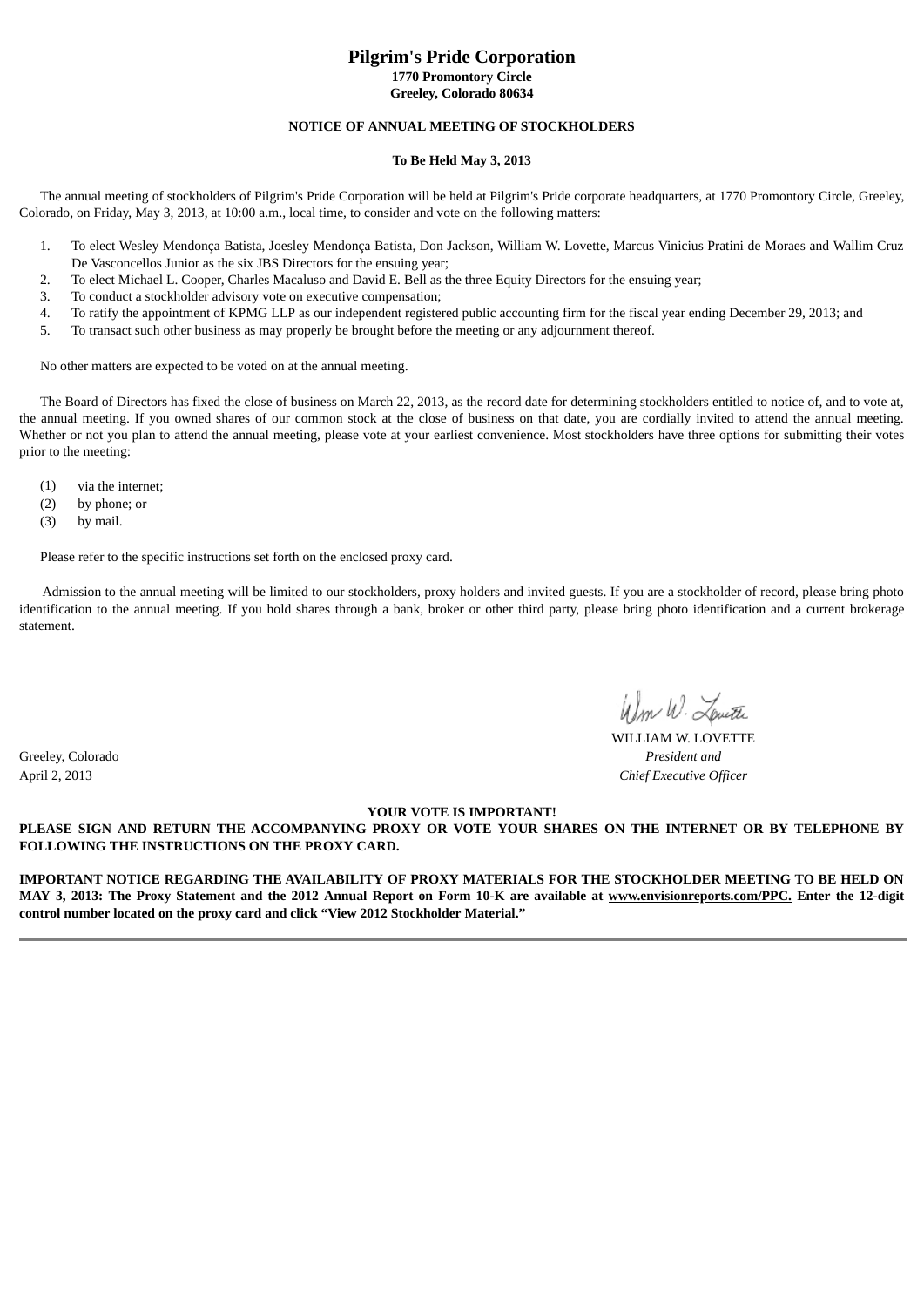| <b>General Information</b>                                                                            |        |
|-------------------------------------------------------------------------------------------------------|--------|
| Proposal 1. Election of JBS Directors                                                                 | 6      |
| Proposal 2. Election of Equity Directors                                                              | $\, 8$ |
| Proposal 3. Advisory Vote on Executive Compensation                                                   | 9      |
| Corporate Governance                                                                                  | 10     |
| Report of the Compensation Committee                                                                  | 13     |
| <b>Compensation Discussion and Analysis</b>                                                           | 14     |
| <b>Executive Compensation</b>                                                                         | 24     |
| 2012 Director Compensation Table                                                                      | 32     |
| <b>Related Party Transactions</b>                                                                     | 33     |
| Independent Registered Public Accounting Firm Fee Information                                         | 36     |
| Report of the Audit Committee                                                                         | 38     |
| Proposal 4. Ratification of the Appointment of Independent Registered Public Accounting Firm          | 39     |
| Security Ownership Table                                                                              | 40     |
| <b>Equity Compensation Plan Information</b>                                                           | 41     |
| Important Notice Regarding the Availability of Proxy Materials for the Stockholder Meeting to be held |        |
| on May 3, 2013                                                                                        | 41     |
| Section 16(a) Beneficial Ownership Reporting Compliance                                               | 41     |
| Householding of Stockholder Materials                                                                 | 41     |
| <b>Other Business</b>                                                                                 | 42     |
|                                                                                                       |        |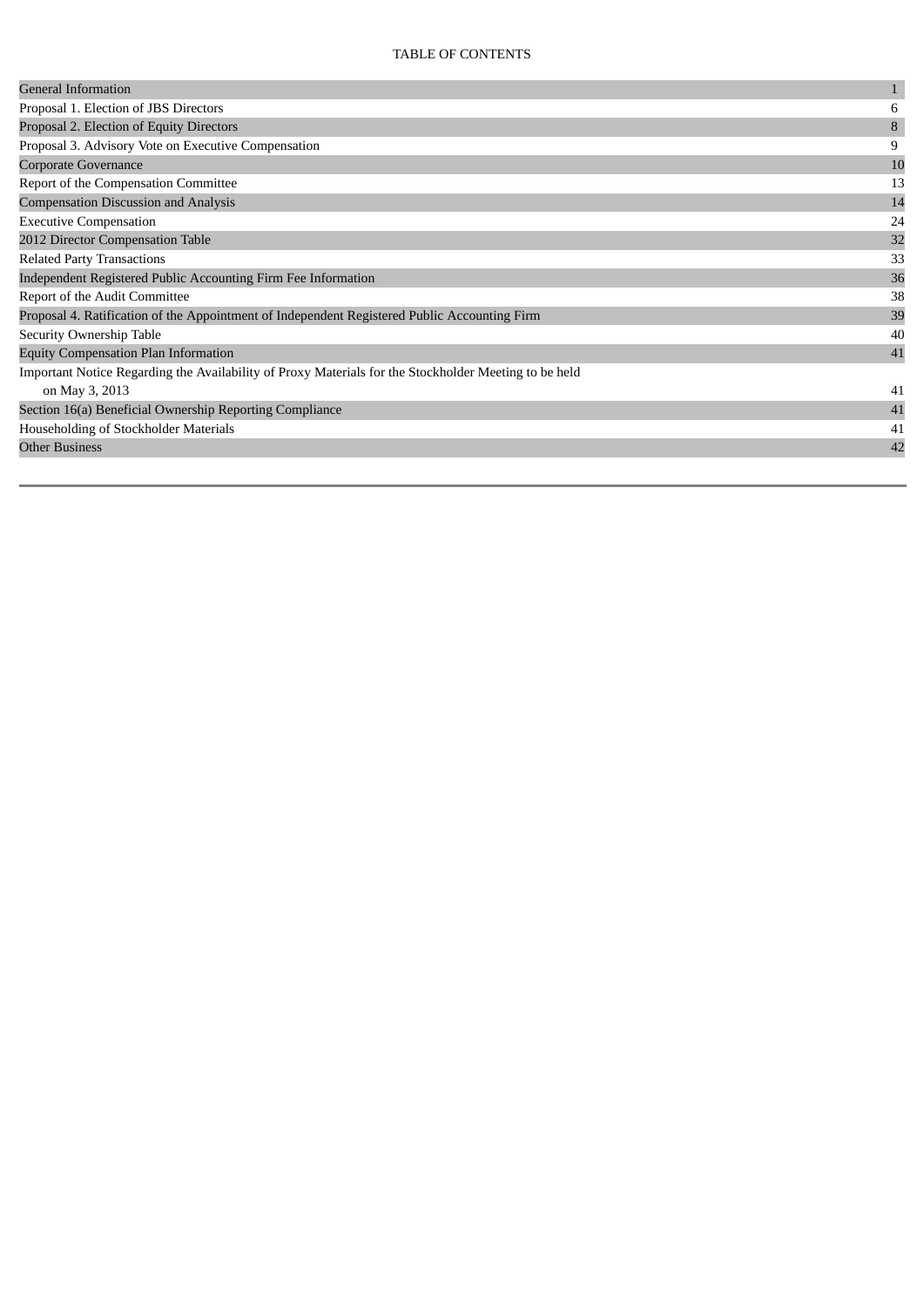# **Pilgrim's Pride Corporation**

**1770 Promontory Circle Greeley, Colorado 80634**

### **PROXY STATEMENT**

### **GENERAL INFORMATION**

#### **Why did I receive this proxy statement?**

The Board of Directors (the "Board of Directors" or the "Board") of Pilgrim's Pride Corporation is soliciting stockholder proxies for use at our annual meeting of stockholders to be held at the Pilgrim's Pride corporate headquarters, at 1770 Promontory Circle, Greeley, Colorado, on Friday, May 3, 2013, at 10:00 a.m., local time, and any adjournments thereof (the "Annual Meeting" or the "meeting"). This proxy statement, the accompanying proxy card and the annual report to stockholders of Pilgrim's Pride Corporation are being mailed on or about April 3, 2013. Throughout this proxy statement, we will refer to Pilgrim's Pride Corporation as "Pilgrim's Pride," "Pilgrim's," "PPC," "we," "us" or the "Company."

#### **What is the record date for the Annual Meeting and why is it important?**

 The Board of Directors has fixed March 22, 2013 as the record date for determining stockholders who are entitled to vote at the Annual Meeting (the "Record Date"). At the close of business on the Record Date, Pilgrim's Pride had 259,029,033 shares of common stock, par value \$0.01 per share, issued and outstanding.

#### **What is the difference between holding shares as a stockholder of record and as a beneficial owner?**

 Most stockholders of Pilgrim's Pride hold their shares through a broker, bank or other nominee, rather than directly in their own name. As summarized below, there are some distinctions between shares held of record and those owned beneficially.

*Stockholders of Record*: If your shares are registered directly in your name with our transfer agent, you are considered a stockholder of record with respect to those shares. As a stockholder of record, you have the right to vote in person at the meeting.

 *Beneficial Owner:* If your shares are held in a stock brokerage account or by a bank or other nominee, you are considered a beneficial owner of shares held in "street name." As a beneficial owner, you have the right to direct your broker on how to vote your shares, and you are also invited to attend the meeting. Since you are not a stockholder of record, however, you may not vote your shares in person at the meeting unless you obtain a signed proxy from the holder of record giving you the right to vote the shares.

#### **What is a proxy?**

 A proxy is your legal designation of another person (the "proxy") to vote on your behalf. By completing and returning the enclosed proxy card, you are giving the proxies appointed by the Board and identified on the proxy card the authority to vote your shares in the manner you indicate on your proxy card.

#### **What if I receive more than one proxy card?**

You will receive multiple proxy cards if you hold shares of our common stock in different ways (e.g., joint tenancy, trusts, custodial accounts) or in multiple accounts. If your shares are held in "street name" (i.e., by a broker, bank or other nominee), you will receive your proxy card or voting information from your nominee, and you must return your voting instructions to that nominee. You should complete, sign and return each proxy card you receive or submit your voting instructions for each proxy card.

#### **What are the voting rights of the common stock?**

Each holder of record of our common stock on the Record Date is entitled to cast one vote per share on each matter presented at the meeting.

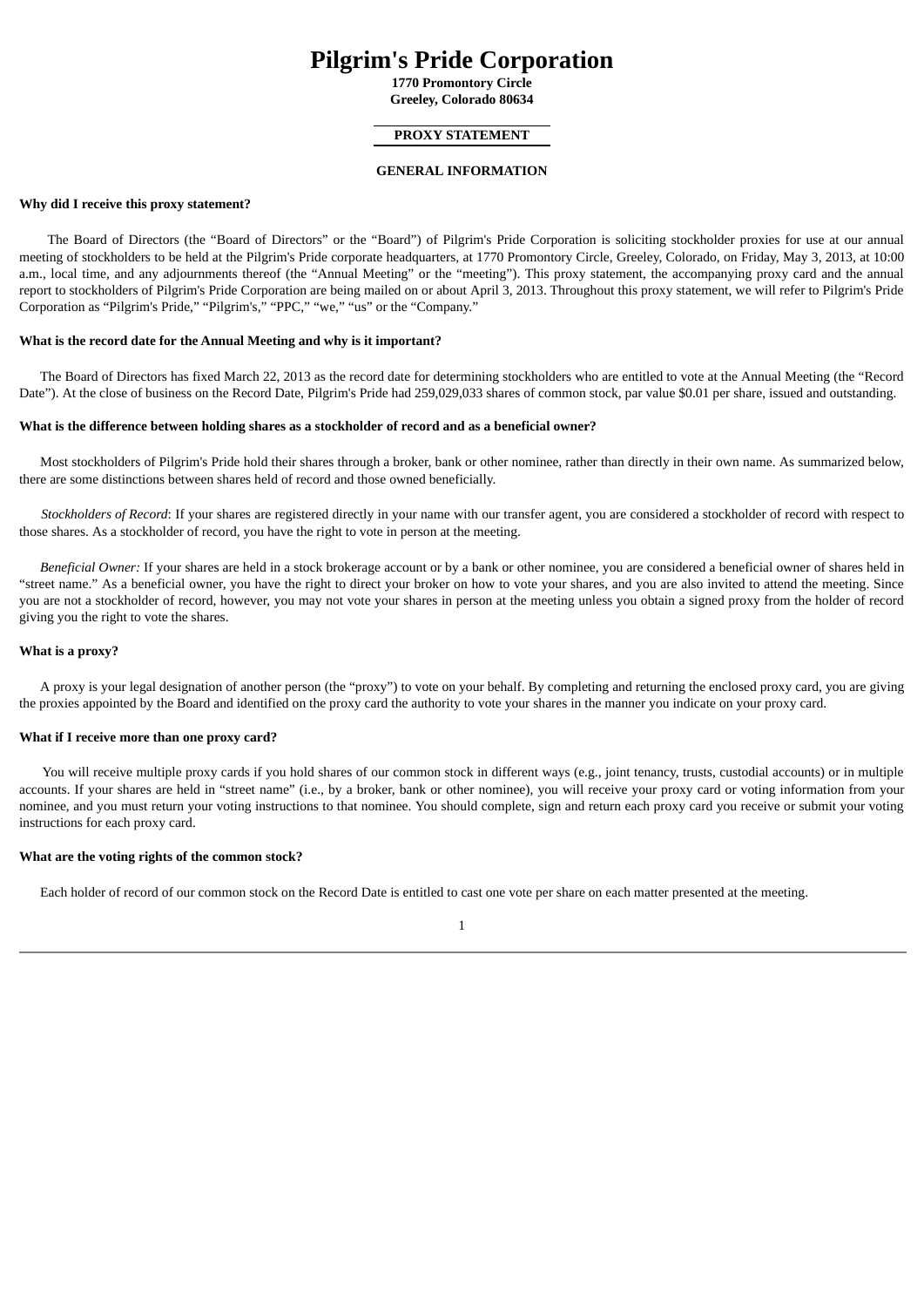#### **What are the two categories of Directors?**

The Company's Amended and Restated Certificate of Incorporation (the "Certificate of Incorporation") provides for six JBS Directors and three Equity Directors.

JBS Directors are the six Directors designated as JBS Directors pursuant to the terms of the Company's Certificate of Incorporation or their successors nominated or appointed by the JBS Nominating Committee. The current JBS Directors are Wesley Mendonça Batista, Joesley Mendonça Batista, Don Jackson, William W. Lovette, Marcus Vinicius Pratini de Moraes and Wallim Cruz De Vasconcellos Junior.

 Equity Directors are the three Directors designated as Equity Directors pursuant to the terms of the Company's Certificate of Incorporation or their successors nominated or appointed by the Equity Nominating Committee or any stockholders other than JBS USA Holdings, Inc. ("JBS USA") and its affiliates ("Minority Investors"). The current Equity Directors are Michael L. Cooper, Charles Macaluso and David E. Bell.

### **What are the differences between the categories of Directors?**

All of our Directors serve coequal one-year terms. However, only JBS Directors can serve as members of the JBS Nominating Committee, and only Equity Directors can serve as members of the Equity Nominating Committee.

The stockholders agreement between us and JBS USA dated December 28, 2009 (as amended, the "JBS Stockholders Agreement") requires JBS USA and its affiliates to vote all of Pilgrim's Pride common stock that they hold in the same manner as the shares held by all Minority Investors with respect to the election or removal of Equity Directors. Consequently, the vote of the Minority Investors will determine the outcome of the election of Equity Directors.

With respect to all other matters submitted to a vote of holders of common stock, including the election or removal of any JBS Directors, JBS USA and its affiliates may vote shares of common stock held by them at their sole and absolute discretion.

#### **What is the "Say on Pay" Vote?**

With Proposal 3, the Board is providing stockholders with the opportunity to cast an advisory vote on the compensation of our Named Executive Officers. This proposal, commonly known as a "Say on Pay" proposal, gives you, as a stockholder, the opportunity to endorse or not endorse our executive compensation programs and policies and the compensation paid to our Named Executive Officers.

### **How do I vote my shares?**

If you are a "stockholder of record," you have several choices. You can vote your proxy:

- by completing, dating, signing and mailing the enclosed proxy card;
- over the telephone; or
- via the internet.

Please refer to the specific instructions set forth on the enclosed proxy card.

If you hold your shares in "street name," your broker, bank or nominee will provide you with materials and instructions for voting your shares.

 If you are a current or former employee of Pilgrim's Pride who holds shares in the Pilgrim's Pride Retirement Savings Plan or the To-Ricos Employee Savings and Retirement Plan, you will receive voting instructions from the trustee of the plans for the shares allocated to your account.

#### **What are the Board's recommendations on how I should vote my shares?**

The Board recommends that you vote your shares as follows:

- Proposal 1: **FOR** the election of all six nominees for JBS Director.
- Proposal 2: **FOR** the election of all three nominees for Equity Director.
- Proposal 3: **FOR** the approval of the advisory vote on executive compensation.
- Proposal 4: **FOR** ratification of the appointment of KPMG LLP as our independent registered public accounting firm for the fiscal year ending December 29, 2013.

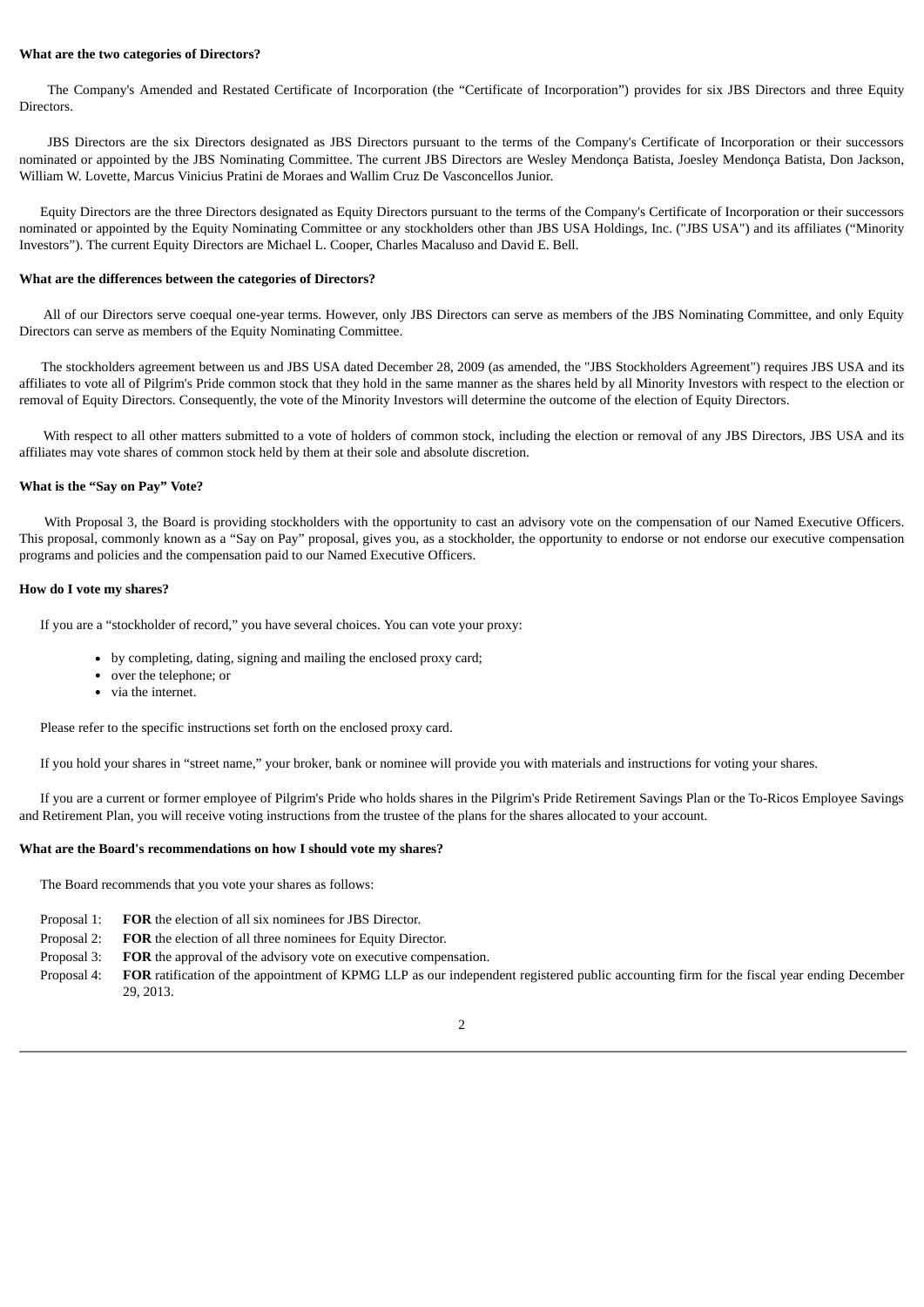#### **What are my choices when voting?**

With respect to:

| Proposal 1: | You may either (i) vote "FOR" the election of all JBS Director nominees as a group; (ii) withhold your vote on all JBS Director nominees as a<br>group; or (iii) vote "FOR" the election of all JBS Director nominees as a group except for certain nominees identified by you in the appropriate<br>area on the proxy card or voting instructions.          |
|-------------|--------------------------------------------------------------------------------------------------------------------------------------------------------------------------------------------------------------------------------------------------------------------------------------------------------------------------------------------------------------|
| Proposal 2: | You may either (i) vote "FOR" the election of all Equity Director nominees as a group; (ii) withhold your vote on all Equity Director nominees<br>as a group; or (iii) vote "FOR" the election of all Equity Director nominees as a group except for certain nominees identified by you in the<br>appropriate area on the proxy card or voting instructions. |
| Proposal 3: | You may vote "FOR" or "AGAINST" the proposal, or you may elect to abstain from voting your shares. Abstaining will have the same effect                                                                                                                                                                                                                      |

Proposal 4: You may vote "FOR" or "AGAINST" the proposal, or you may elect to abstain from voting your shares. Abstaining will have the same effect as a vote against the proposal, as discussed below.

### **How will my shares be voted if I do not specify my voting instructions?**

If you sign and return your proxy card without indicating how you want your shares to be voted, the proxies appointed by the Board will vote your shares as follows:

- Proposal 1: **FOR** the election of all six nominees for JBS Director.
- Proposal 2: **FOR** the election of all three nominees for Equity Director.

as a vote against the proposal, as discussed below.

- Proposal 3: **FOR** the approval of the advisory vote on executive compensation.
- Proposal 4: **FOR** ratification of the appointment of KPMG LLP as our independent registered public accounting firm for the fiscal year ending December 29, 2013.

If you are a current or former employee of Pilgrim's Pride who holds shares through the Pilgrim's Pride Retirement Savings Plan or the To-Ricos Employee Savings and Retirement Plan you will be given the opportunity to provide instruction to the trustee with respect to how to vote your shares. Any shares for which instructions are not received (i) shall be voted by the trustee in accordance with instructions provided by Pilgrim's Pride with respect to shares held under the Pilgrim's Pride Retirement Savings Plan and (ii) will not be voted with respect to shares held under the To-Ricos Employee Savings and Retirement Plan.

#### **What is a quorum?**

A "quorum" is necessary to hold the meeting. A quorum consists of a majority of the voting power of our common stock issued and outstanding and entitled to vote at the meeting, including the voting power that is present in person or by proxy. The shares of a stockholder whose ballot on any or all proposals is marked as "abstain" will be included in the number of shares present at the Annual Meeting to determine whether a quorum is present. If a quorum is not represented in person or by proxy at the meeting or any adjourned meeting, the chairman of the meeting may postpone the meeting from time to time until a quorum will be represented. At any adjourned meeting at which a quorum is represented, any business may be transacted that might have been transacted at the meeting as originally called. JBS USA owned or controlled over 50% of the voting power of our outstanding common stock on the Record Date. Therefore, JBS USA will be able to assure a quorum is present.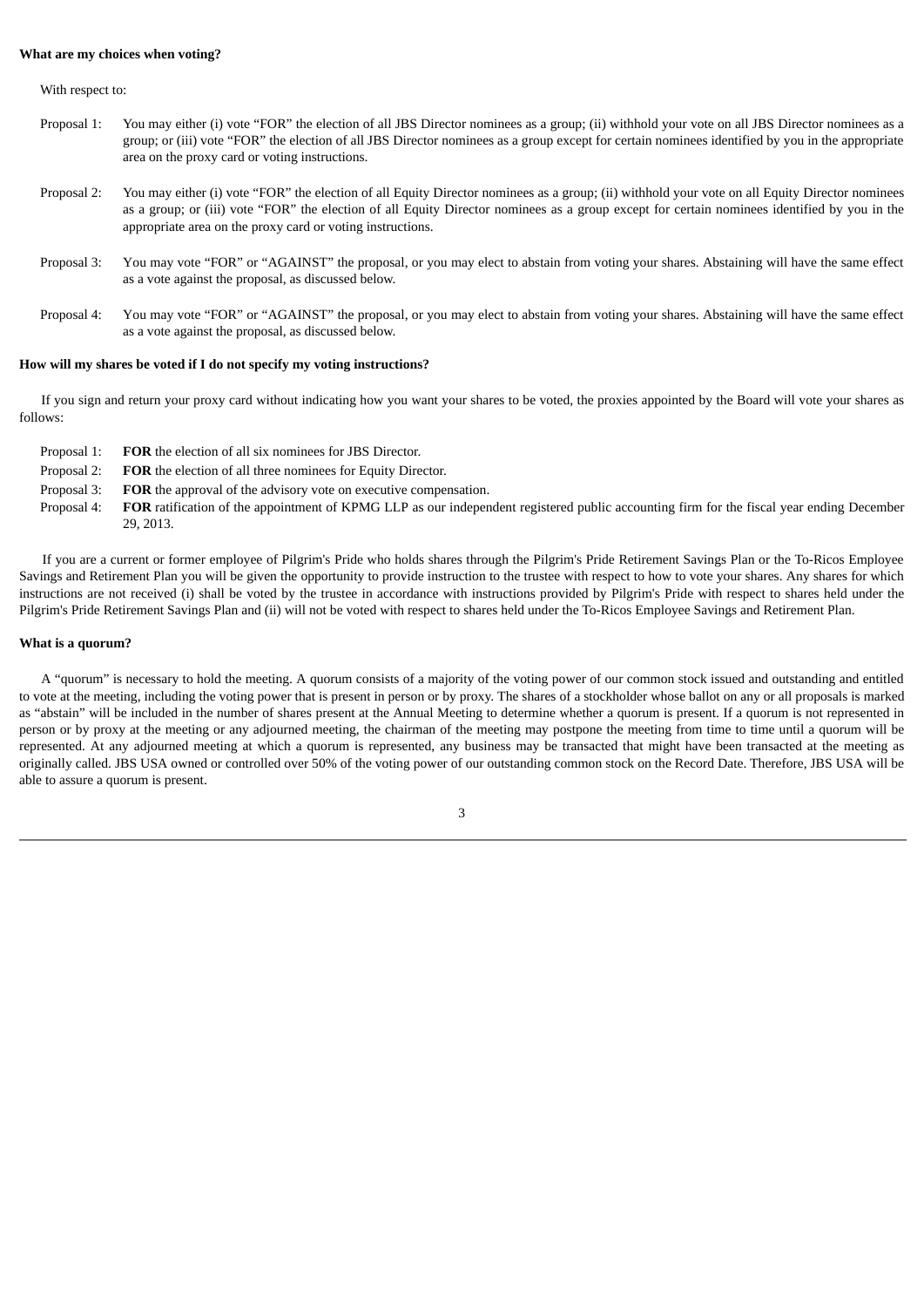#### **What vote is required to approve the proposals for the election of the JBS Directors and the Equity Directors?**

 Directors will be elected by a plurality of the voting power of our common stock present in person or represented by proxy and entitled to vote at the meeting. This means that the director who receives the most votes will be elected.

Because JBS USA owned or controlled over 50% of the voting power of our outstanding common stock on the Record Date, it will be able to elect all of the nominees for JBS Directors and, with certain exceptions, determine the outcome of all other matters presented to a vote of the stockholders. The JBS Stockholders Agreement, however, requires JBS USA and its affiliates to vote all of Pilgrim's Pride common stock owned by them in the same manner as the shares held by the Minority Investors with respect to the election or removal of Equity Directors. Consequently, the vote of the Minority Investors will determine the outcome of Proposal 2.

#### **What Vote is Required for Advisory Approval of Executive Compensation?**

With regard to Proposal 3, the stockholder advisory vote on executive compensation, the results of this vote are not binding on the Board, meaning that our Board will not be obligated to take any compensation actions, or to adjust our executive compensation programs or policies, as a result of the vote. Notwithstanding the advisory nature of the vote, the resolution will be considered passed with the affirmative vote of a majority of the votes present in person or represented by proxy and eligible to vote at the Annual Meeting. With respect to Proposal 3, JBS USA and its affiliates may vote shares of Pilgrim's Pride common stock held by them at their sole and absolute discretion.

### **What vote is required for the appointment of KPMG LLP and to approve any other item of business to be voted upon at the meeting?**

The affirmative vote of a majority of the voting power of our common stock present in person or represented by proxy and entitled to vote at the Annual Meeting is required to ratify the appointment of our independent registered public accounting firm and to approve any other item of business to be voted upon at the meeting.

With respect to approval of any other item of business to be voted upon at the meeting, including the election or removal of any JBS Directors, JBS USA and its affiliates may vote shares of Pilgrim's Pride common stock held by them at their sole and absolute discretion.

#### **How are abstentions and broker non-votes treated?**

Abstentions from voting on any matter will be counted in the tally of votes. Abstentions will have no effect on the election of Directors. However, an abstention will have the same effect as a vote against any other proposals.

A broker "non-vote" occurs when a nominee holding shares for a beneficial owner does not vote on a particular proposal because the nominee does not have discretionary voting power for that particular item and has not received instructions from the beneficial owner. A broker non-vote will be deemed "present" at the Annual Meeting and will be counted for purposes of determining whether a quorum exists. Under the rules that govern brokers who are voting with respect to shares held by them in street name, if the broker has not been furnished with voting instructions by its client at least ten days before the meeting, those brokers have the discretion to vote such shares on routine matters, but not on non-routine matters. Routine matters include the appointment of an independent registered public accounting firm, submitted to the stockholders in Proposal 4. Non-routine matters include the election of Directors and the advisory vote on executive compensation, submitted to stockholders in Proposal 1, Proposal 2 and Proposal 3. With regard to Proposal 1, Proposal 2 and Proposal 3, brokers have no discretion to vote shares where no voting instructions are received, and no vote will be cast if you do not vote on those proposals. Consequently, broker non-votes will have no effect on the elections of Directors or the advisory vote on executive compensation. *We urge you to vote on ALL voting items.*

#### **Can I change my vote after I have mailed in my proxy card?**

Yes. You may revoke your proxy by doing one of the following:

by sending to the Secretary of the Company a written notice of revocation that is received prior to the meeting;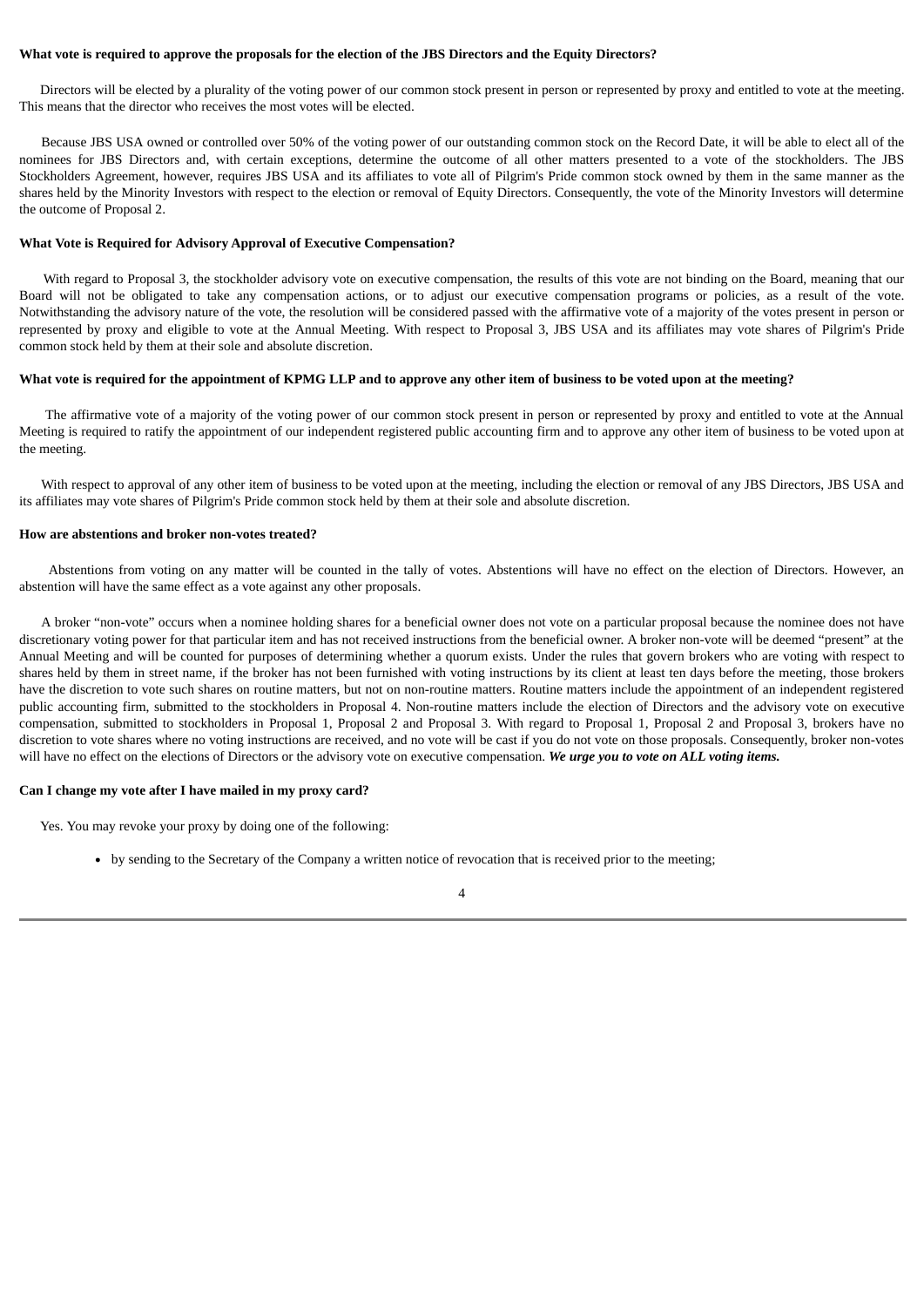- by submitting a new proxy card bearing a later date to the Secretary of the Company so that it is received prior to the meeting; or
- by attending the meeting and voting your shares in person.

### **Who will pay the cost of this proxy solicitation?**

 We will pay the cost of preparing, printing and mailing this proxy statement and of soliciting proxies. We will request brokers, custodians, nominees and other like parties to forward copies of proxy materials to beneficial owners of our common stock and will reimburse these parties for their reasonable and customary charges or expenses.

#### **Is this proxy statement the only way that proxies are being solicited?**

 No. In addition to mailing these proxy materials, certain of our Directors, officers or employees may solicit proxies by telephone, facsimile, e-mail or personal contact. They will not be specifically compensated for doing so.

#### **Stockholder Proposals for 2014 Annual Meeting**

We currently expect that our 2014 Annual Meeting of Stockholders will be held on Friday, May 2, 2014. Our bylaws state that a stockholder must have given our Secretary written notice, at our principal executive offices, of the stockholder's intent to present a proposal (including nominations of Directors) at the 2014 Annual Meeting by January 2, 2014, but not before August 5, 2013. Additionally, in order for stockholder proposals submitted pursuant to Rule 14a-8 of the Securities Exchange Act of 1934, as amended (the "Exchange Act"), to be considered for inclusion in the proxy materials for the 2014 Annual Meeting, they must be received by our Secretary at our principal executive offices no later than the close of business on December 4, 2013.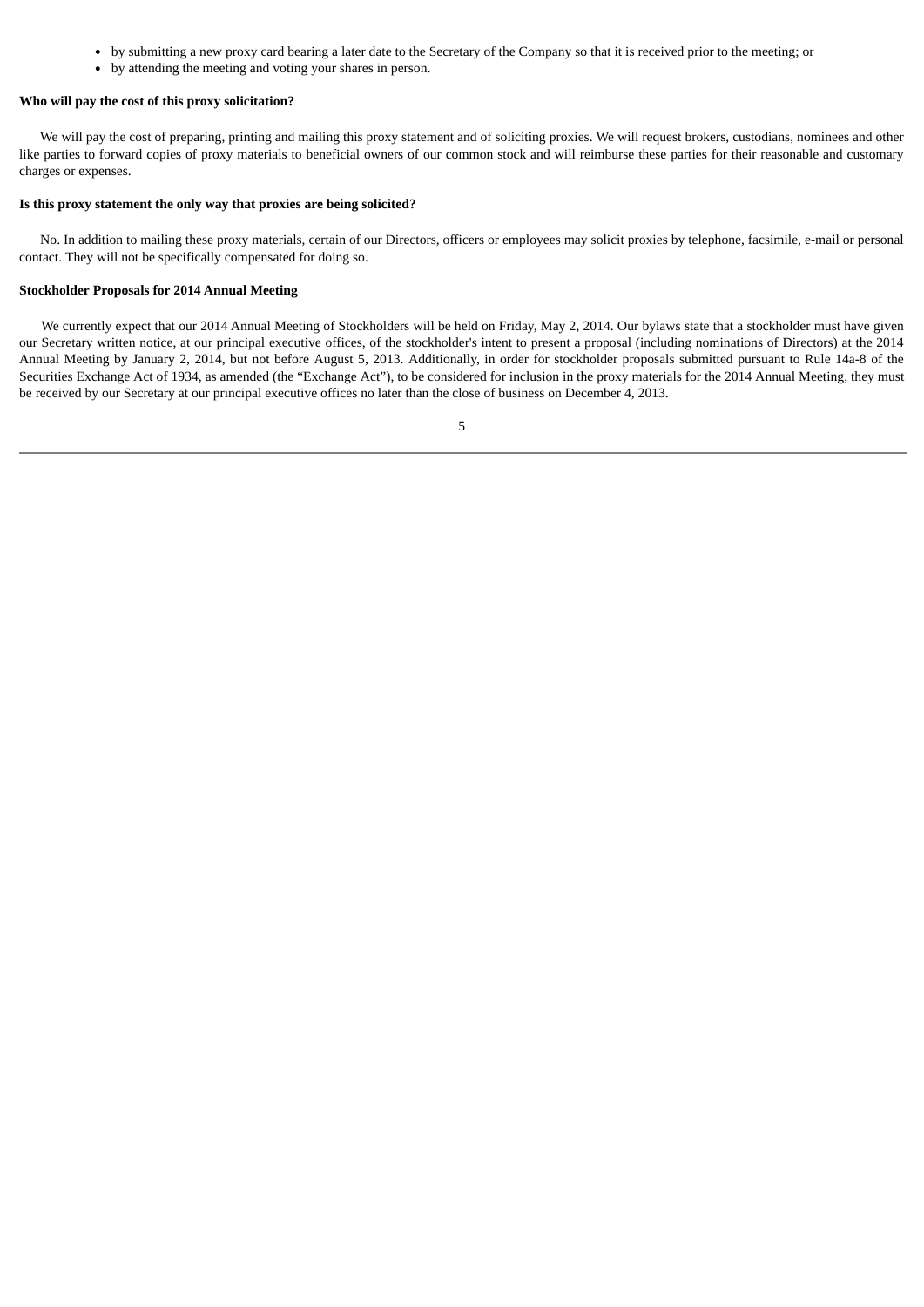### **PROPOSAL 1. ELECTION OF JBS DIRECTORS**

 Subject to limited exceptions, our Certificate of Incorporation specifies that the Board of Directors will consist of nine members. Our Board currently has nine members. Proxies cannot be voted for a greater number of persons than the nine nominees named.

Pursuant to our Certificate of Incorporation and our bylaws, our Board of Directors includes six JBS Directors, including the Chairman of the Board, who are designated by JBS Nominating Committee. William W. Lovette, our Chief Executive Officer, was appointed to the Board pursuant to his employment agreement with the Company and is included in the designees of the JBS Nominating Committee.

At the meeting, nine Directors, including six JBS Directors, are to be elected, each to hold office for one year or until his or her successor is duly elected and qualified. Unless otherwise specified on the proxy card or voting instructions, the shares represented by the proxy will be voted for the election of the six nominees named below. If any JBS Director nominee becomes unavailable for election, it is intended that such shares will be voted for the election of a substitute nominee selected by the JBS Nominating Committee. Our Board of Directors has no reason to believe that any substitute nominee or nominees will be required.

#### **Nominees for JBS Directors**

 **Wesley Mendonça Batista**, 42, has served as a Director and Chairman of the Board of Pilgrim's Pride Corporation since December 2009. Mr. Batista became President and Chief Executive Officer of JBS S.A. in February 2011. Mr. Batista previously served as President and Chief Executive Officer of JBS USA from July 2007 until January 2011. Mr. Batista also serves as Chairman of the Board of JBS USA and is the Vice President of JBS S.A.'s Board of Directors. Mr. Batista has served in various capacities at JBS S.A. since 1987. Mr. Batista is the brother of Joesley Mendonça Batista, Chairman of the Board of JBS S.A., and José Batista Júnior, a Director of JBS S.A., and is the son of José Batista Sobrinho, the founder of JBS S.A. and a member of its Board of Directors.

Mr. Batista brings to the Board of Pilgrim's Pride significant senior leadership and industry experience. Mr. Batista has long been one of the most respected executives in Brazil's protein industry, and his reputation is now firmly established worldwide. Mr. Batista grew up in the protein industry, and it is his strategic insight and entrepreneurial spirit that has facilitated the growth of JBS S.A. through numerous acquisitions, expanding its reach across the globe. As Chairman of the Board, Mr. Batista has direct oversight of Pilgrim's strategy and operations.

**Joesley Mendonça Batista**, 41, is currently the President of the Board of Directors of JBS S.A. and served as the Chief Executive Officer of JBS S.A. from March 2006 until January 2011. Mr. Batista has served as a Director of the Company since December 2009. Mr. Batista has served in various capacities at JBS S.A. since 1988. Mr. Batista is the brother of Wesley Mendonça Batista, a Director of the Company, and José Batista Júnior, a Director of JBS S.A., and the son of José Batista Sobrinho, the founder of JBS S.A. and a member of its Board of Directors.

 Mr. Batista has worked in the protein industry for over 20 years, rising to the post of President and Chief Executive Officer of JBS S.A from March 2006 until January 2011. During his tenure as President and CEO, JBS S.A. expanded dramatically in the United States, acquiring Swift & Company in 2007, Smithfield Beef Group and Five Rivers Ranch Cattle Feeding in 2008, and a 64% interest in the Company in 2009. Mr. Batista brings to the Board significant leadership, sales and marketing, industry, technical, and global experience in the protein industry.

**William W. Lovette**, 53, joined Pilgrim's Pride as President and Chief Executive Officer on January 3, 2011. He brings more than 30 years of industry leadership experience to Pilgrim's. He previously served as President and Chief Operating Officer of Case Foods, Inc. from October 2008 to December 2010. Before joining Case Foods, Inc., Mr. Lovette spent 25 years with Tyson Foods Inc. in various roles in senior management, including President of its International Business Unit, President of its Foodservice Business Unit and Senior Group Vice President of Poultry and Prepared Foods. Mr. Lovette earned a B.S. degree from Texas A&M University. In addition, he is a graduate of Harvard Business School's Advanced Management Program.

 Mr. Lovette brings invaluable industry-specific experience to the Board, having worked in the poultry industry his entire life. Mr. Lovette grew up in a family poultry business, which became the Holly Farms Corporation. Through his formative years, he worked in virtually all aspects of the business including farm labor and management on his family's broiler farm, catching chickens, working in all areas of a processing plant during summers, working as a customer service representative and as a trading floor clerk on the Chicago Board of Trade.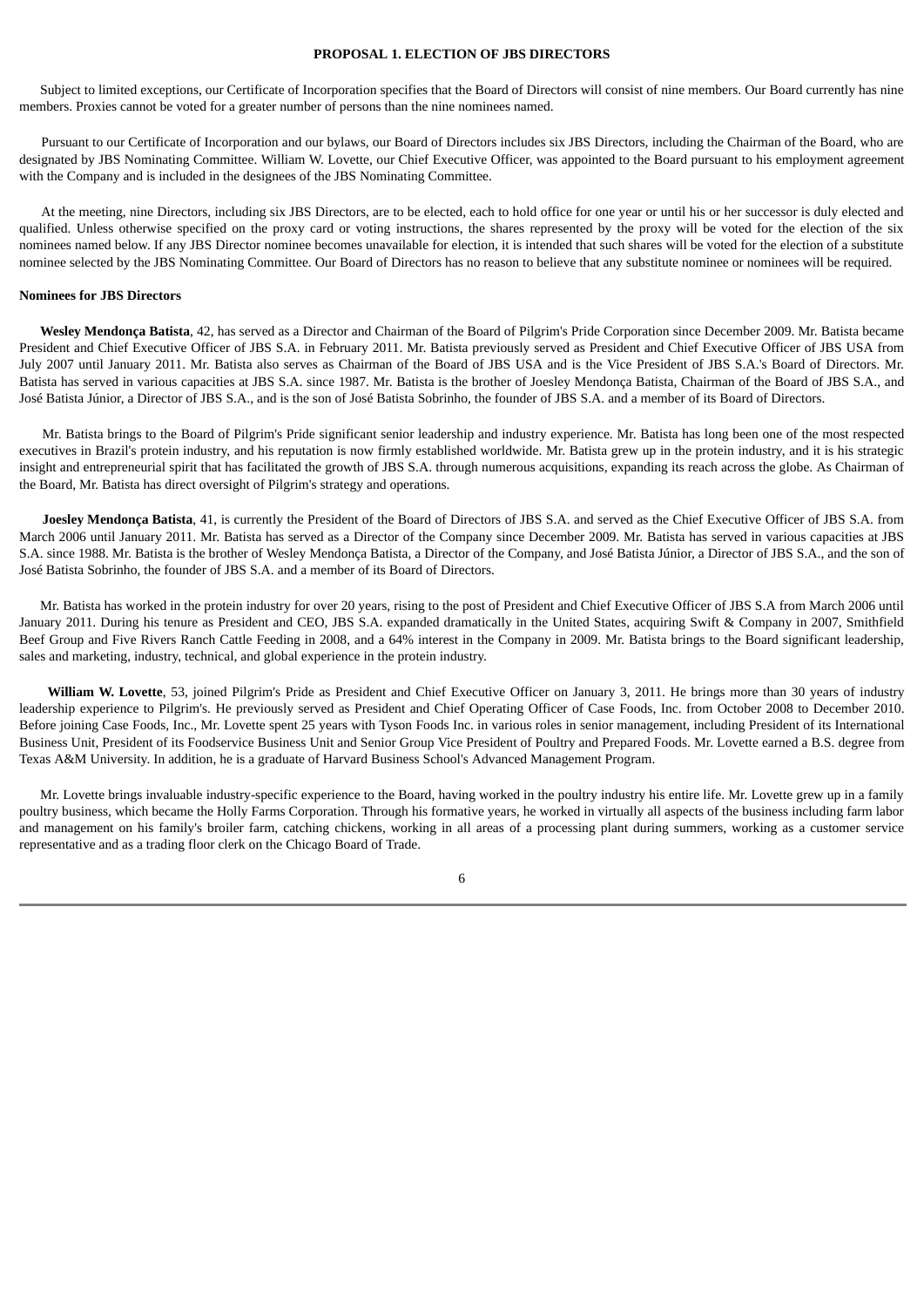Mr. Lovette's experience learned over a lifetime in the industry enables him to offer a valuable insight on the business, financial and regulatory issues currently being faced by the poultry industry.

**Don Jackson**, 62, has served as a Director of the Company since January 2009. Mr. Jackson served as Chief Executive Officer of JBS USA from January 2011 until his retirement in January 2013. He previously served as President and Chief Executive Officer of the Company from January 2009 to January 2011. Previously, Dr. Jackson served as President of Foster Farms' poultry division, based in Livingston, California. Prior to that, he served as Executive Vice President for foodservice of the former ConAgra Poultry Company in Duluth, Georgia. Before that, he worked for 22 years for Seaboard Farms of Athens, Georgia, including four years as President and CEO of their poultry division.

In addition to his 34 years of leadership and experience in various executive positions at five different companies as detailed above, Dr. Jackson brings invaluable industry-specific expertise to the Board. After earning his PhD in Animal Science from Colorado State University in Fort Collins, Colorado, Dr. Jackson advanced through the Seaboard Farms organization and led Live Production there before serving as Seaboard's President and CEO. Accordingly, Dr. Jackson brings unparalleled industry insight to the Board.

 **Marcus Vinicius Pratini de Moraes**, 73, has served as a Director since December 2009. He is currently President of the Business Strategy Committee of JBS Friboi, Vice Chairman of the Board of COSAN Ltd., a member of the Board of COSCEX - Superior Council of Foreign Trade at FIESP (Foreign Trade Board of the Federation of Industries of the State of Sao Paulo), and Director of DEAGRO Division - Agrobusiness Department for Products of Animal Origin at FIESP (Foreign Trade Board of the Federation of Industries of the State of Sao Paulo). Dr. Pratini de Moraes was a former Chairman of the Advisory Board of Solvay and Cie., Brazil, former Chairman of the Brazilian Chapter of CEAL (Business Council of Latin America), and a former member of the Advisory Council of BM&F (Brazilian Mercantile & Futures Exchange). Dr. Pratini de Moraes was a member of the Supervisory Board of ABN AMRO Bank from 2003 to 2007. He also had a long career in Brazil's public sector.

Dr. Pratini de Moraes brings to the Board of Directors continuing experience in dealing with foreign governments and substantial expertise in matters affecting international commerce. Dr. Pratini de Moraes has served in various roles in Brazilian government including, but not limited to, the Deputy Minister of Planning, the Minister of Industry and Trade, a Congressman, the Minister of Mines and Energy and the Minister of Agriculture, Livestock and Food Supply. Additionally, as a director for other multinational companies, Dr. Pratini de Moraes also provides cross-board experience.

**Wallim Cruz De Vasconcellos Junior**, 55, has served as a Director since December 2009. He has served as a Partner of Iposeira Partners Ltd, a provider of advisory services for mergers and acquisitions and restructuring transactions, since 2003. Mr. Vasconcellos served as a Consultant to IFC/World Bank from 2003 to 2008. He is currently a Member of the Board of Santos Brasil S.A. and served as a Member of the Board of Cremer S.A. from 2006 to 2008.

Regarded as one of Brazil's preeminent business strategists, Mr. Vasconcellos brings to the Board real-time experience in the areas of mergers and acquisitions, capital markets, finance, and restructurings, and offers unique insights into global market strategies. In addition, Mr. Vasconcellos' experience working on behalf of public financial institutions enables him to provide perspective and oversight with regard to the Company's financial strategies.

**The Board of Directors recommends that you vote FOR the election of all of the individuals who have been nominated to serve as JBS Directors. Proxies will be so voted unless stockholders specify otherwise or withhold authority to vote.**

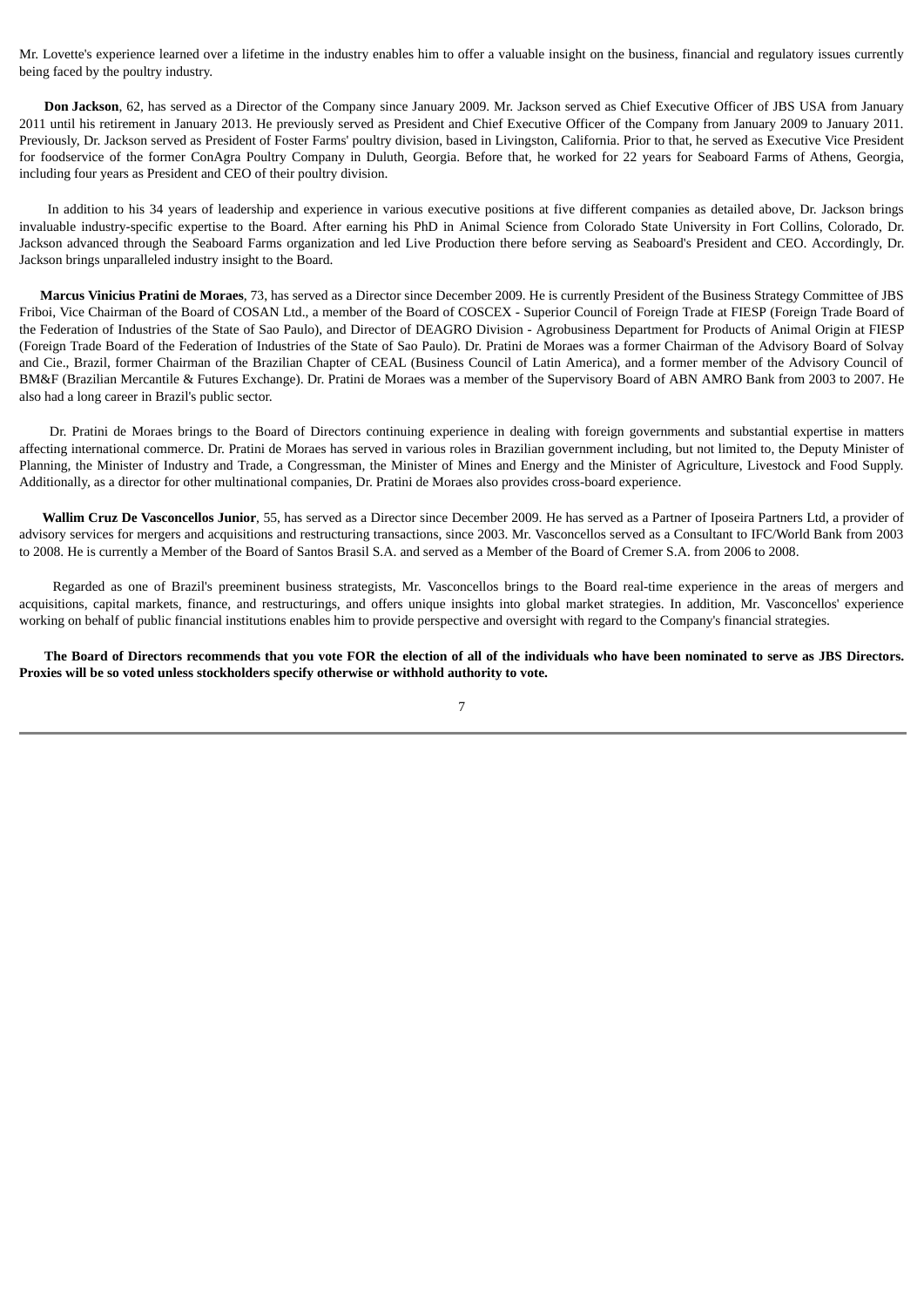#### **PROPOSAL 2. ELECTION OF EQUITY DIRECTORS**

 Pursuant to our Certificate of Incorporation and our bylaws, our Board of Directors includes three members designated by the Equity Nominating Committee, our Equity Directors.

 The JBS Stockholders Agreement requires JBS USA and its affiliates to vote all of the Pilgrim's Pride common stock that they hold in the same manner as the shares held by the Minority Investors with respect to the election or removal of Equity Directors. Consequently, the vote of the Minority Investors will determine the outcome of this Proposal 2.

At the meeting, nine Directors, including three Equity Directors, are to be elected, each to hold office for one year or until his or her successor is duly elected and qualified. Unless otherwise specified on the proxy card or voting instructions, the shares represented by the proxy will be voted for the election of the three nominees named below. If any of the nominees for Equity Director becomes unavailable for election, it is intended that such shares will be voted for the election of a substitute nominee selected by the Equity Nominating Committee.

### **Nominees for Equity Director**

**Michael L. Cooper**, 63, has served as a Director since December 2009. He is the Executive Vice President, Managing Partner, Chief Financial Officer and a Director of Kincannon & Reed, an executive search firm for the food and agribusiness sectors, where he has been employed since July 2004. He also currently serves on the National Chicken Council's Allied Leader Board. From September 2002 to July 2004, Mr. Cooper served as the Chief Executive Officer of Meyer Natural Angus. From January 1996 to July 2002, Mr. Cooper was employed by Perdue Farms, Inc., where he served in various roles, including as President, Retail Products, from February 2000 to July 2002, and as Senior Vice President and Chief Financial Officer from January 1996 through February 2000. From August 1992 to January 1996, he served as Vice President, Chief Financial Officer, Secretary and Treasurer of Rocco Enterprises. Mr. Cooper also served in various senior financial roles with Dial Corporation over a 14 year career with that company.

Mr. Cooper brings to the Board significant senior leadership, management, operational, financial, and brand management experience. His extensive poultry industry experience enables him to offer a valuable insight on the business, financial and regulatory issues currently being faced by the poultry industry.

**Charles Macaluso**, 69, has served as a Director since December 2009. He has been a principal of Dorchester Capital, LLC, a management consulting and corporate advisory service firm focusing on operational assessment, strategic planning and workouts since 1998. From 1996 to 1998, he was a partner at Miller Associates, Inc., a workout, turnaround partnership, focusing on operational assessment, strategic planning and crisis management. Mr. Macaluso currently serves as a director of the following public companies: Global Power Equipment Group Inc., where he is also Chairman of the Board and a member of the audit committee; and Darling International, where he is also Lead Director. He also serves as a Chairman of the Board of three private companies. Mr. Macaluso previously served as a director of Global Crossing Ltd., where he was also a member of the audit committee.

Mr. Macaluso brings fundamental expertise to our Board in the areas of operational assessment, strategic planning, crisis management, and turnaround advisory services, which expertise supports the Board's efforts in overseeing and advising on strategy and financial matters. In addition, Mr. Macaluso brings to the Board substantial cross-board expertise due to his tenure on a number of public and private company boards and committees.

**David E. Bell**, 63, has served as a Director since July 2012. Mr. Bell has expertise in a number of areas including risk management, marketing and agribusiness. He is currently the George M. Moffett Professor of Agriculture and Business at Harvard Business School. At Harvard Business School he leads the annual Agribusiness executive seminar and has been chairman of the school's marketing faculty and Senior Associate Dean with responsibility for faculty recruiting. He has degrees from Oxford and the Massachusetts Institute of Technology.

Dr. Bell, with his 35 years on the faculty of Harvard Business School, has significant experience in marketing, retailing, risk management and economics. He studies all aspects of the food chain, from farming to distribution to trends in consumer eating habits, which provides valuable insights to the Board.

**The Board of Directors recommends that you vote FOR the election of all of the individuals who have been nominated to serve as Equity Directors. Proxies will be so voted unless stockholders specify otherwise or withhold authority vote.**

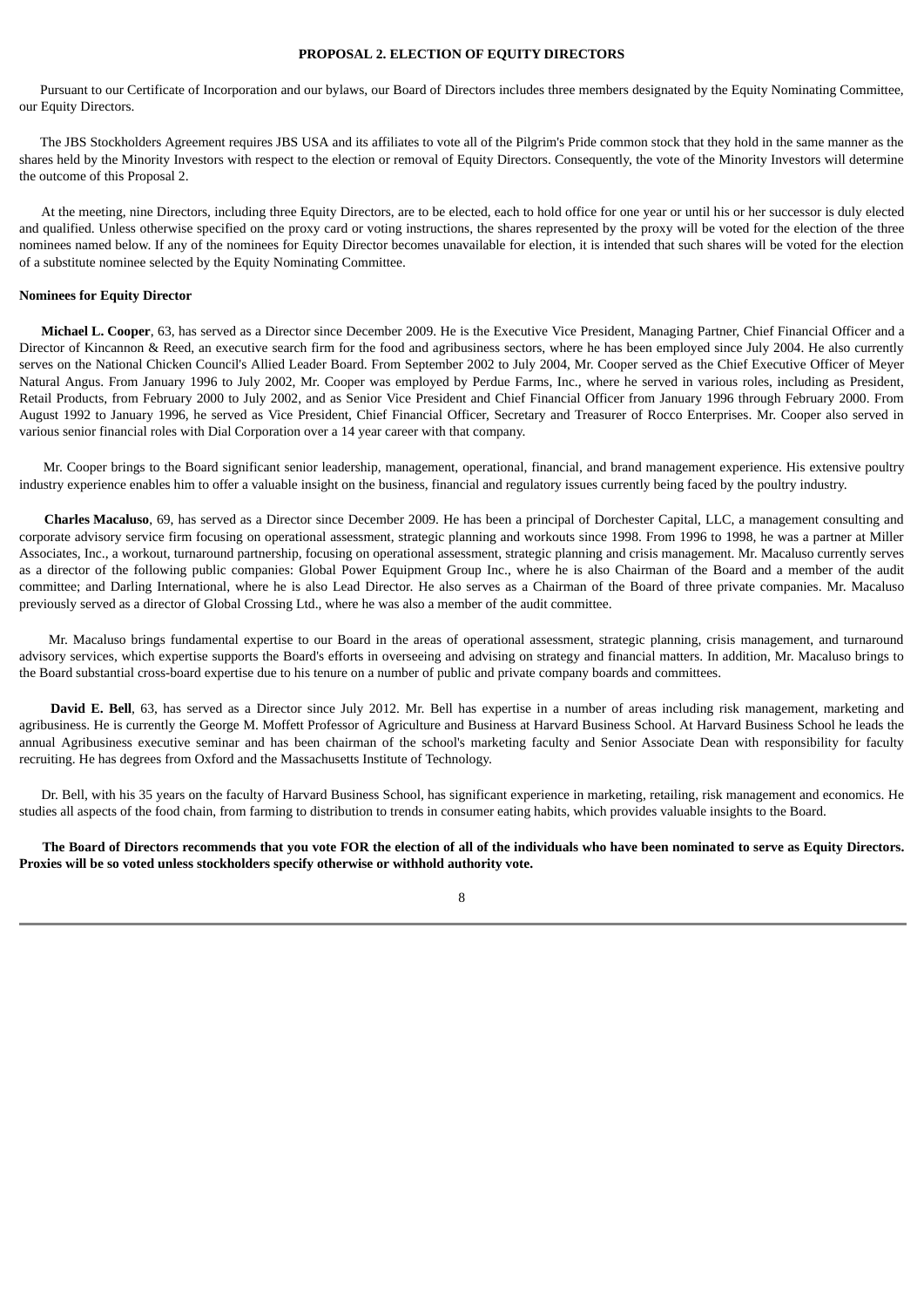### **PROPOSAL 3. APPROVAL OF THE ADVISORY VOTE ON EXECUTIVE COMPENSATION**

The Board is providing stockholders with the opportunity to cast an advisory vote on the compensation of our Named Executive Officers as required by Section 14A of the Exchange Act. This proposal, commonly known as a "Say-on-Pay" proposal, gives you, as a stockholder, the opportunity to endorse or not endorse our executive compensation programs and policies and the compensation paid to our Named Executive Officers.

The "Say-on-Pay" vote is advisory and thus not binding on the Compensation Committee or the Board. The advisory vote will not affect any compensation already paid or awarded to any Named Executive Officer and will not overrule any decisions by the Compensation Committee or the Board. The Board values the opinions of the Company's stockholders as expressed through their votes and other communications. Although the vote is non-binding, the Compensation Committee and the Board will review and carefully consider the outcome of the advisory vote on executive compensation and those opinions when making future decisions regarding executive compensation programs.

 At the annual meeting of our stockholders held on April 27, 2012, only 2.7% of the votes present (excludes abstention and broker non-votes) voted against the 2011 "Say-on-Pay" proposal related to Named Executive Officers. The Compensation Committee believes that this stockholder vote indicates strong support for our executive compensation program.

We design our executive compensation programs to implement our core objectives of attracting key leaders, motivating our executives to remain with the Company for long and productive careers, rewarding sustained financial and operating performance and leadership excellence and aligning the long-term interests of our executives with those of our stockholders. Stockholders are encouraged to read the Compensation Discussion and Analysis ("CD&A") section of this proxy statement. In the CD&A, we have provided stockholders with a description of our compensation programs, including the principles and policies underpinning the programs, the individual elements of the compensation programs and how our compensation plans are administered. The Board believes that the policies and practices described in the CD&A are effective in achieving the Company's goals. In furtherance of these goals, among other things, our compensation programs have been designed so that a significant portion of each executive's total compensation is tied not only to how well he performs individually, but also, where applicable, is "at risk" based on how well the Company performs relative to applicable financial objectives. We also believe that equity incentives are aligned with our core objectives of aligning the long-term interests of our executives with those of our stockholders, attracting and retaining key leaders, and rewarding sustained performance and leadership excellence. In addition, such equity incentives were necessary to induce highly qualified individuals, such as William W. Lovette, to join the Company. Accordingly, the Board recommends that you vote in favor of the following resolution:

"RESOLVED, that the compensation of the Company's Named Executive Officers, as disclosed pursuant to the compensation disclosure rules of the Securities and Exchange Commission, including the CD&A, the compensation tables and any related material disclosed in this proxy statement, is hereby APPROVED in a non-binding vote."

The advisory vote on executive compensation is non-binding, meaning that our Board will not be obligated to take any compensation actions, or to adjust our executive compensation programs or policies, as a result of the vote. Notwithstanding the advisory nature of the vote, the resolution will be considered passed with the affirmative vote of a majority of the votes present in person or represented by proxy and eligible to vote at the Annual Meeting.

The Company's current policy is to provide stockholders with an opportunity to approve the compensation of the Named Executive Officers each year at the annual meeting of stockholders. It is expected that the next such vote will occur at the 2014 annual meeting of stockholders.

**The Board of Directors recommends that you vote "FOR" the approval of the advisory vote on executive compensation. Proxies will be so voted unless stockholders specify otherwise.**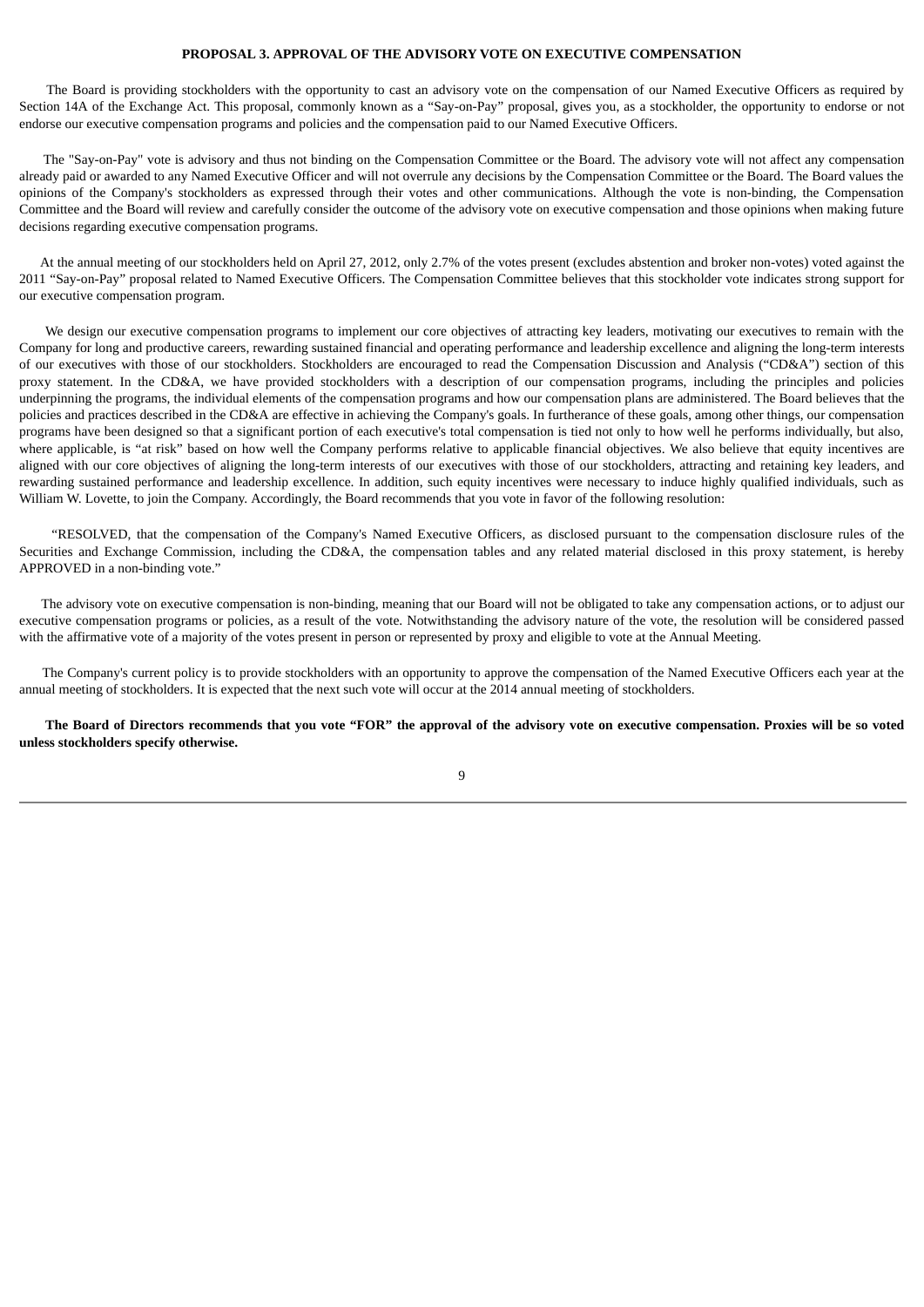#### **CORPORATE GOVERNANCE**

#### **Board of Directors**

Our Board of Directors has the responsibility for establishing broad corporate policies and for monitoring our overall performance, but it is not involved in our day-to-day operating decisions. Members of the Board are informed of our business through discussions with the Chief Executive Officer and other officers, and through their review of analyses and reports sent to them each month, as well as through participation in Board and committee meetings.

#### **Board of Directors Independence**

Our Board of Directors has affirmatively determined that each of Michael L. Cooper, Charles Macaluso, Marcus Vinicius Pratini de Moraes, Wallim Cruz De Vasconcellos Junior and David E. Bell, has no material relationship with the Company (either directly or as a partner, stockholder or officer of an organization that has a relationship with us) and is independent within the meaning of our Corporate Governance Policy's categorical independence standards and the rules for companies traded on The NASDAQ Global Select Market ("NASDAQ").

#### **Committees of the Board of Directors**

To assist in carrying out its duties, the Board of Directors has delegated certain authority to the Audit, Compensation, JBS Nominating and Equity Nominating Committees. Each committee of the Board meets to examine various facets of our operations and take appropriate action or make recommendations to the Board of Directors.

*Audit Committee.* The Audit Committee members include Michael L. Cooper (Chairman), Charles Macaluso and Wallim Cruz De Vasconcellos Junior. Our Audit Committee's responsibilities include selecting our independent registered public accounting firm, reviewing the plan and results of the audit performed by our independent registered public accounting firm and the adequacy of our systems of internal accounting controls, and monitoring compliance with our conflicts of interest and business ethics policies. The Audit Committee is composed entirely of Directors who the Board of Directors has determined to be independent within the meaning of the NASDAQ standards and applicable rules and regulations of the Securities and Exchange Commission ("SEC"). The Board has determined that each of the members of the Audit Committee is financially literate for purposes of the applicable standards of NASDAQ ("financially literate") and Michael L. Cooper is an "audit committee financial expert" within the meaning of the regulations of the SEC. The Audit Committee has an Audit Committee Charter, which is available on our website at www.pilgrims.com, under the "Investors - Corporate Governance" caption.

*Compensation Committee.* The Compensation Committee members include Wesley Mendonça Batista (Chairman), Michael Cooper and Wallim Cruz de Vasconcellos Junior. Our Compensation Committee reviews our remuneration policies and practices and establishes the salaries of our officers. The Compensation Committee does not have a Charter.

*Special Nominating Committees.* Under our Certificate of Incorporation, the Board has two Special Nominating Committees, which include the JBS Nominating Committee and the Equity Nominating Committee. The JBS Nominating Committee is required to consist solely of JBS Directors and presently includes Wesley Mendonça Batista (Chairman), Joesley Mendonça Batista, Don Jackson, William W. Lovette, Marcus Vinicius Pratini de Moraes and Wallim Cruz De Vasconcellos Junior. The Equity Nominating Committee is required to consist solely of all of the Equity Directors and presently includes Michael L. Cooper, Charles Macaluso and David E. Bell.

The JBS Nominating Committee has the exclusive authority to nominate the JBS Directors, fill JBS Director vacancies and select the members of the JBS Nominating Committee. The Equity Nominating Committee has the exclusive authority to nominate the Equity Directors, fill Equity Director vacancies, select the members of the Equity Nominating Committee, and to call a special meeting of stockholders under certain circumstances. The Equity Nominating Committee, acting by majority vote, also has the exclusive right to control the exercise of our rights and remedies under the JBS Stockholders Agreement. Any member or alternate member of the Equity Nominating Committee may be removed only by the approval of a majority of the members of the Equity Nominating Committee.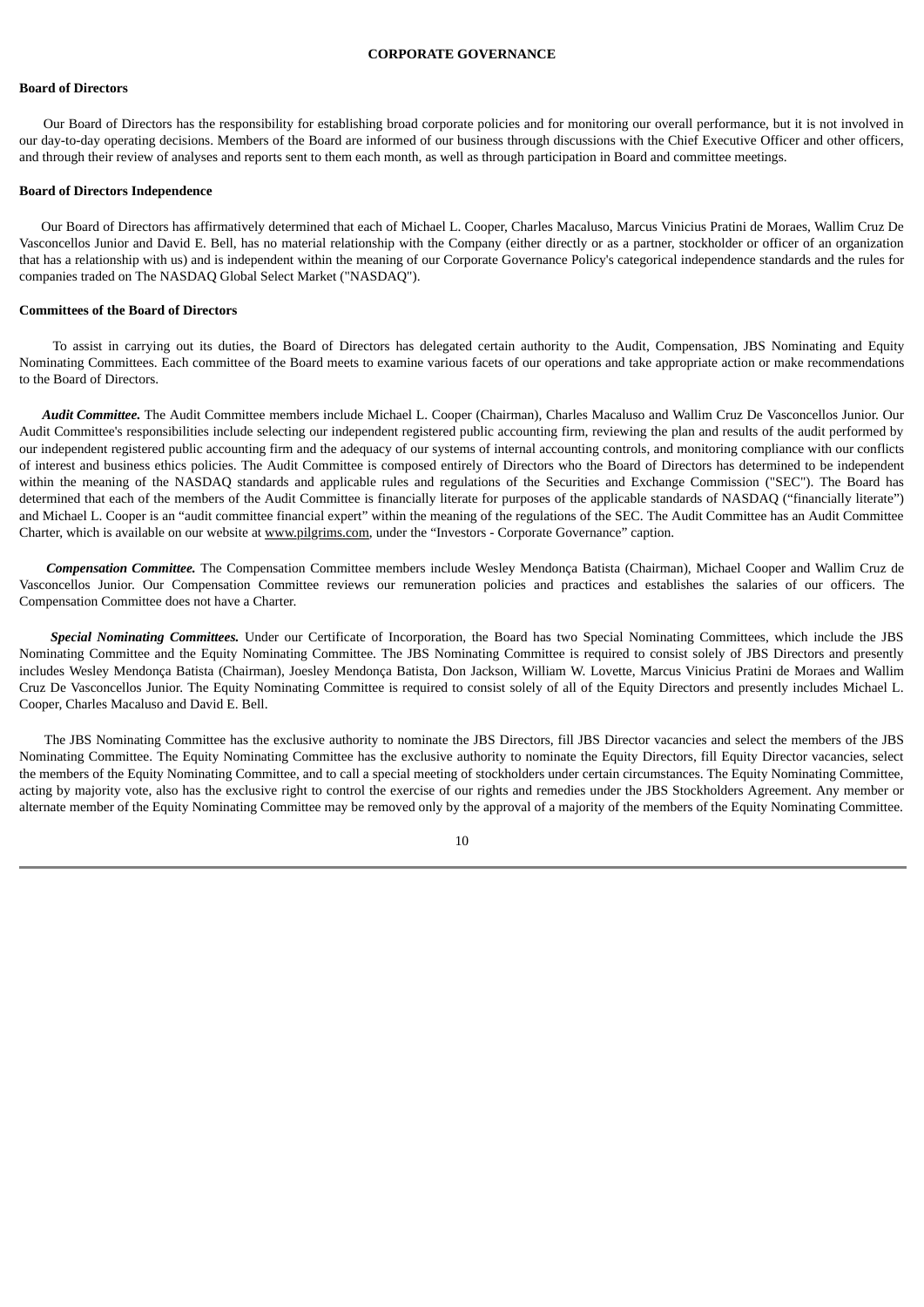For so long as JBS USA and its affiliates beneficially own 35% or more of our outstanding common stock, no person may be nominated as an Equity Director by the Equity Nominating Committee if JBS USA reasonably determines that such person (i) is unethical or lacks integrity or (ii) is a competitor or is affiliated with a competitor of the Company. The Equity Directors must satisfy the independence requirements of Rule 10A-3 under the Exchange Act, and be financially literate, and, for so long as there are two or more Equity Directors on the Board, at least one Equity Director must qualify as an "audit committee financial expert" as that term is used in Item 407 of Regulation S-K under the Exchange Act (or any successor rule).

If JBS USA and its affiliates own at least 50% of our outstanding common stock, at least one JBS Director is required:

- to be an independent director under the NASDAQ listing standards,
- to satisfy the independence requirements of Rule 10A-3 under the Exchange Act, and
- to be financially literate.

Each of the Board's Special Nominating Committees has a Charter, current copies of which are available on our website at www.pilgrims.com, under the "Investors - Corporate Governance" caption.

 Our Special Nominating Committees do not have a policy with regard to the consideration of any Director candidates recommended by our stockholders. The Board of Directors does not view the establishment of a formal policy in this regard as necessary, given the extent of the ownership of the Company's common stock by JBS USA and its affiliates and the existing JBS Stockholders Agreement. Further, our Special Nominating Committees do not have a formal policy with regard to the consideration of diversity in identifying Director nominees. However, the Special Nominating Committees strive to achieve a balance of knowledge, experience and perspective such that the Board reflects a diversity of backgrounds and experiences. In addition, the Special Nominating Committees will consider stockholder recommendations for candidates for the Board, which should be sent to Pilgrim's Pride Corporation, Corporate Secretary, 1770 Promontory Circle, Greeley, Colorado 80634.

### **Meetings**

During the fiscal year ended December 30, 2012, the Board of Directors held seven meetings, the Audit Committee held four meetings, the Compensation Committee held one meeting and there were four executive sessions including only non-management Directors. During 2012, each member of the Board of Directors, with the exception of Joesley Mendonça Batista and David E. Bell, who was appointed mid-year, attended at least 75% of the number of meetings of the Board and each of the Board committees on which the Director served. Four of our Directors were in attendance at the annual meeting in person. Four of our Directors had prior commitments and were were not able to attend our 2012 annual meeting of stockholders. While we do not have a formal policy regarding Director attendance at annual meetings of stockholders, we encourage each Director to attend each annual meeting of stockholders.

### **Board Leadership Structure and Risk Oversight**

The position of our Chairman of the Board and the office of the President and Chief Executive Officer are held by different persons. Our Chairman of the Board is Wesley Mendonça Batista, and our President and Chief Executive Officer is William W. Lovette.

We separate the roles of Chief Executive Officer and Chairman of the Board in recognition of the differences between the two roles. The Chief Executive Officer is responsible for setting the strategic direction for the Company and the day-to-day leadership and performance of the Company, while the Chairman of the Board provides guidance to the Chief Executive Officer and sets the agenda for Board meetings and presides over meetings of the full Board. We believe the division of duties is especially appropriate as legal and regulatory requirements applicable to the Board and its committees continue to expand, and it facilitates the appropriate level of communication between the Board of Directors and executive management for Board oversight of the Company and its management.

Because Wesley Mendonça Batista, Joesley Mendonça Batista, William W. Lovette and Don Jackson are not independent Directors, the Board will either designate an independent Director to preside at the meetings of the non-management and independent Directors or they will prescribe a procedure by which a presiding Director is selected for these meetings. In the absence of another procedure being adopted by the Board, the person appointed will be the independent Director with the longest tenure on the Board in attendance at the meeting. The Board

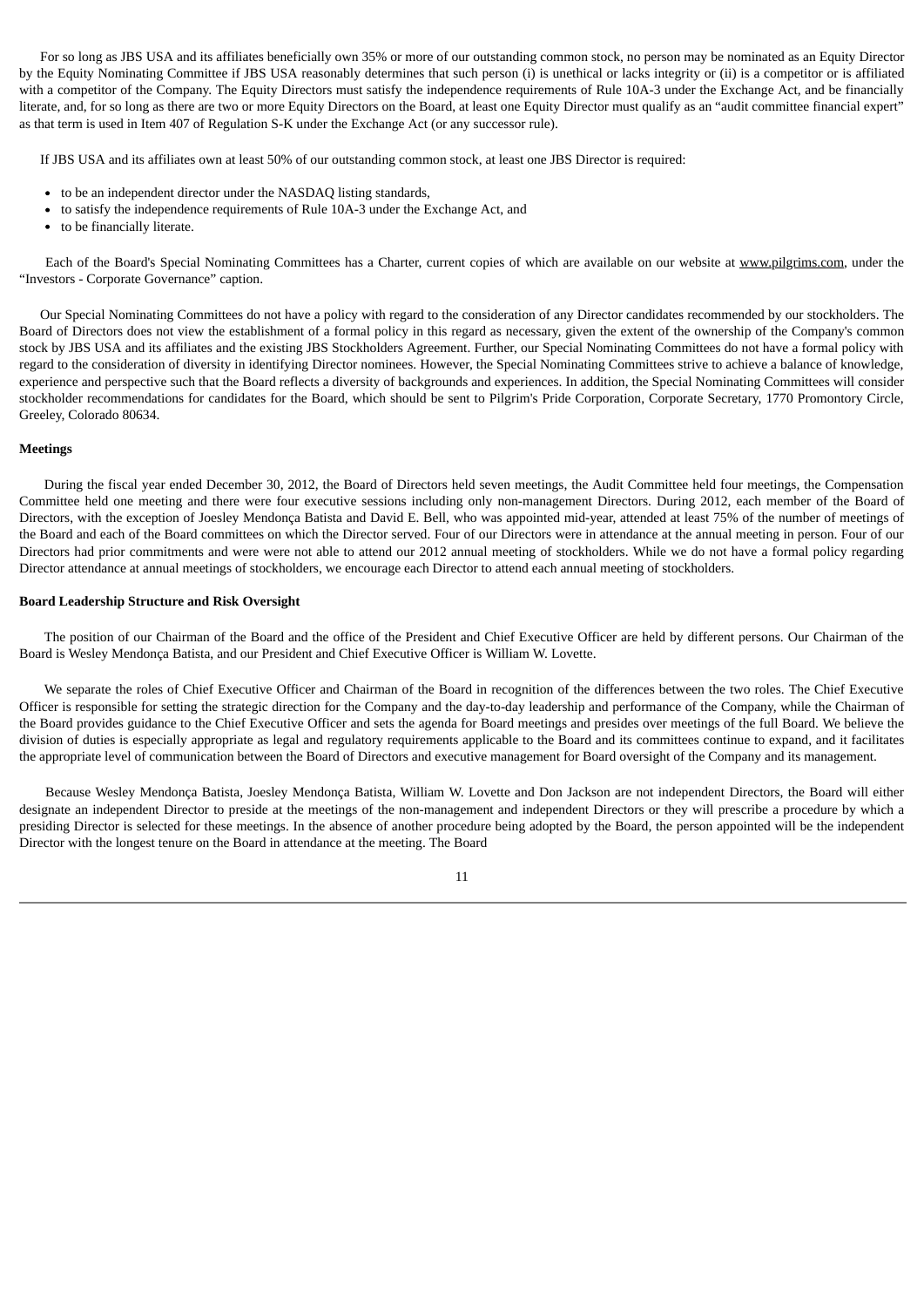generally holds meetings of non-management directors four times per year and meetings of independent directors four times per year.

The Company's management is responsible for the ongoing assessment and management of the risks the Company faces, including risks relating to capital structure, strategy, liquidity and credit, financial reporting and public disclosure, operations and governance. Working with JBS USA, we have integrated sophisticated risk management techniques into our operations. We have taken steps to avoid, reduce and insure the different risks inherent in our business from a holistic viewpoint. We focus not only on operational risk, but financial and strategic risk as well. These areas of focus include input costs (commodity pricing, live and processed product cost and spoilage), revenue risk (sales price and mix), financial risk (adequate controls, timely and effective reporting systems and other management and governance systems) as well as competitive risks and market trends. We aim to identify, categorize and respond to these risks in a systematic manner to manage as much of their impact on our business as possible. The Board oversees management's policies and procedures in addressing these and other risks. Additionally, each of the Board's four committees (the Audit Committee, the Compensation Committee and the two Special Nominating Committees) monitor and report to the Board those risks that fall within the scope of such committees' respective areas of oversight responsibility. For example, the full Board directly oversees strategic risks. The Special Nominating Committees directly oversee risk management relating to Director nominations and independence. The Compensation Committee directly oversees risk management relating to employee compensation, including any risks of compensation programs encouraging excessive risk-taking. Finally, the Audit Committee directly oversees risk management relating to financial reporting, public disclosure and legal and regulatory compliance. The Audit Committee is also responsible for assessing the steps management has taken to monitor and control these risks and exposures and discussing guidelines and policies with respect to the Company's risk assessment and risk management.

#### **Communications with the Board of Directors**

Stockholders and other interested parties may communicate directly with our Board of Directors, any of its committees, all independent Directors, all nonmanagement Directors, or any one Director serving on the Board by sending written correspondence to the desired person or entity addressed to the attention of our Corporate Counsel at Pilgrim's Pride Corporation, 1770 Promontory Circle, Greeley, Colorado 80634. Communications are distributed to the Board, or to any individual Director, as appropriate, depending on the facts and circumstances outlined in the communication.

#### **Code of Business Conduct and Ethics and Corporate Governance Policies**

 Our Board of Directors has adopted a Code of Business Conduct and Ethics and Corporate Governance Policies of the Board of Directors. The full texts of the Code of Business Conduct and Ethics and Corporate Governance Policies are posted on our website at www.pilgrims.com, under the "Investors - Corporate Governance" caption. We intend to disclose future amendments to, or waivers from, certain provisions of the Code of Business Conduct and Ethics on our website within four business days following the date of such amendment or waiver.

#### **Controlled Company Exemption**

We are a "controlled company" under the NASDAQ listing standards because JBS USA owns or controls over 50% of the voting power for the election of directors of the outstanding common stock as of the Record Date. Accordingly, we take advantage of the exemptions discussed in Rule 5615 of the NASDAQ listing standards.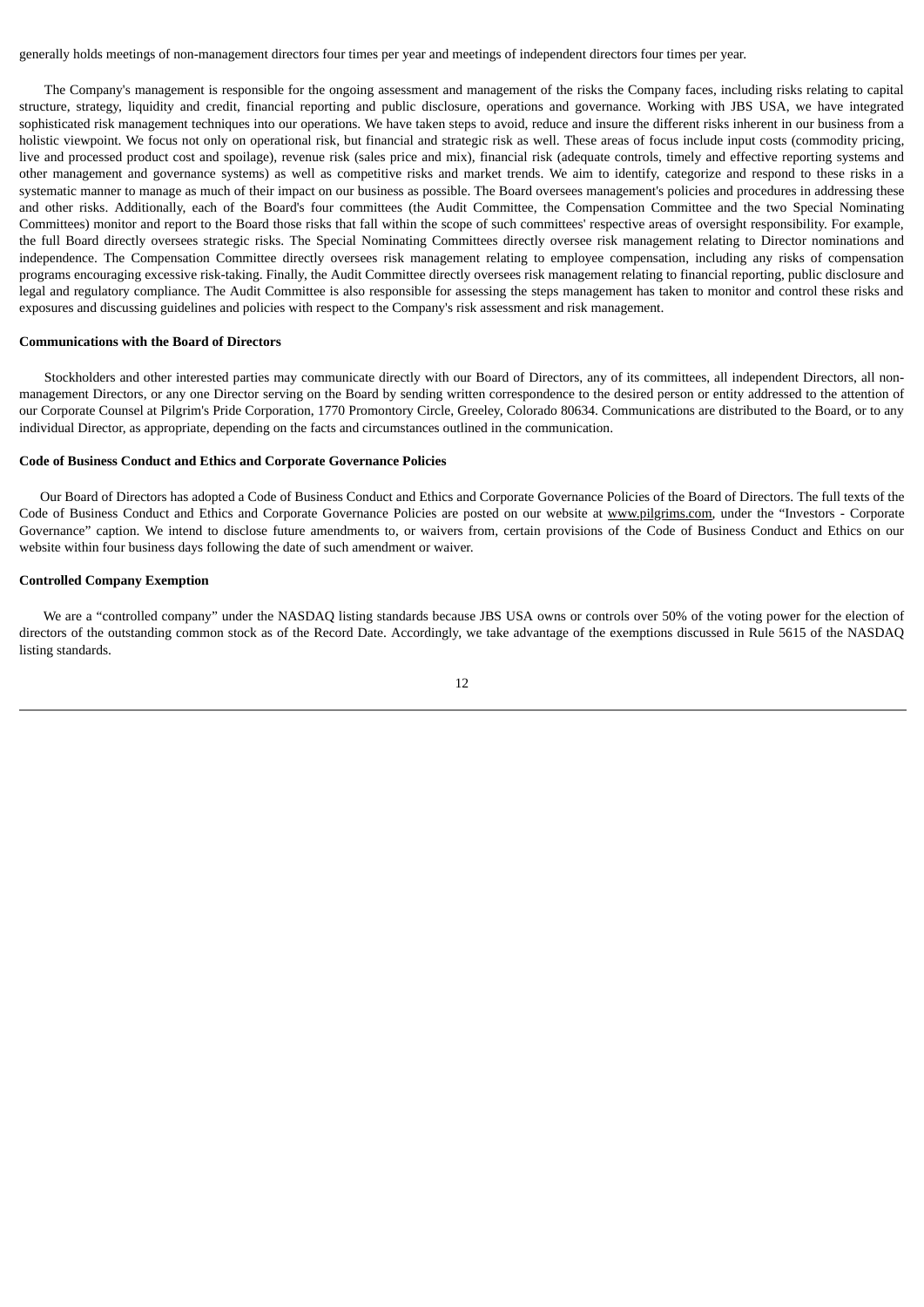### **REPORT OF THE COMPENSATION COMMITTEE**

The Compensation Committee of the Board of Directors of Pilgrim's Pride Corporation (the "Company") has reviewed and discussed with management the following Compensation Discussion and Analysis section of the Company's Proxy Statement for the fiscal year ended December 30, 2012 (the "Proxy Statement"). Based on our review and discussions, we have recommended to the Board of Directors that the Compensation Discussion and Analysis be included in the Proxy Statement to be filed with the Securities and Exchange Commission.

Compensation Committee

Wesley Mendonça Batista, Chairman Michael L. Cooper Wallim Cruz de Vasconcellos Junior

*The information contained in this report shall not be deemed to be "soliciting material" or "filed" or incorporated by reference in future filings with the Securities and Exchange Commission, or subject to the liabilities of Section 18 of the Securities Exchange Act of 1934, as amended, except to the extent that the Company specifically incorporates it by reference into a document filed under the Securities Act of 1933, as amended, or the Securities Exchange Act of 1934, as amended*.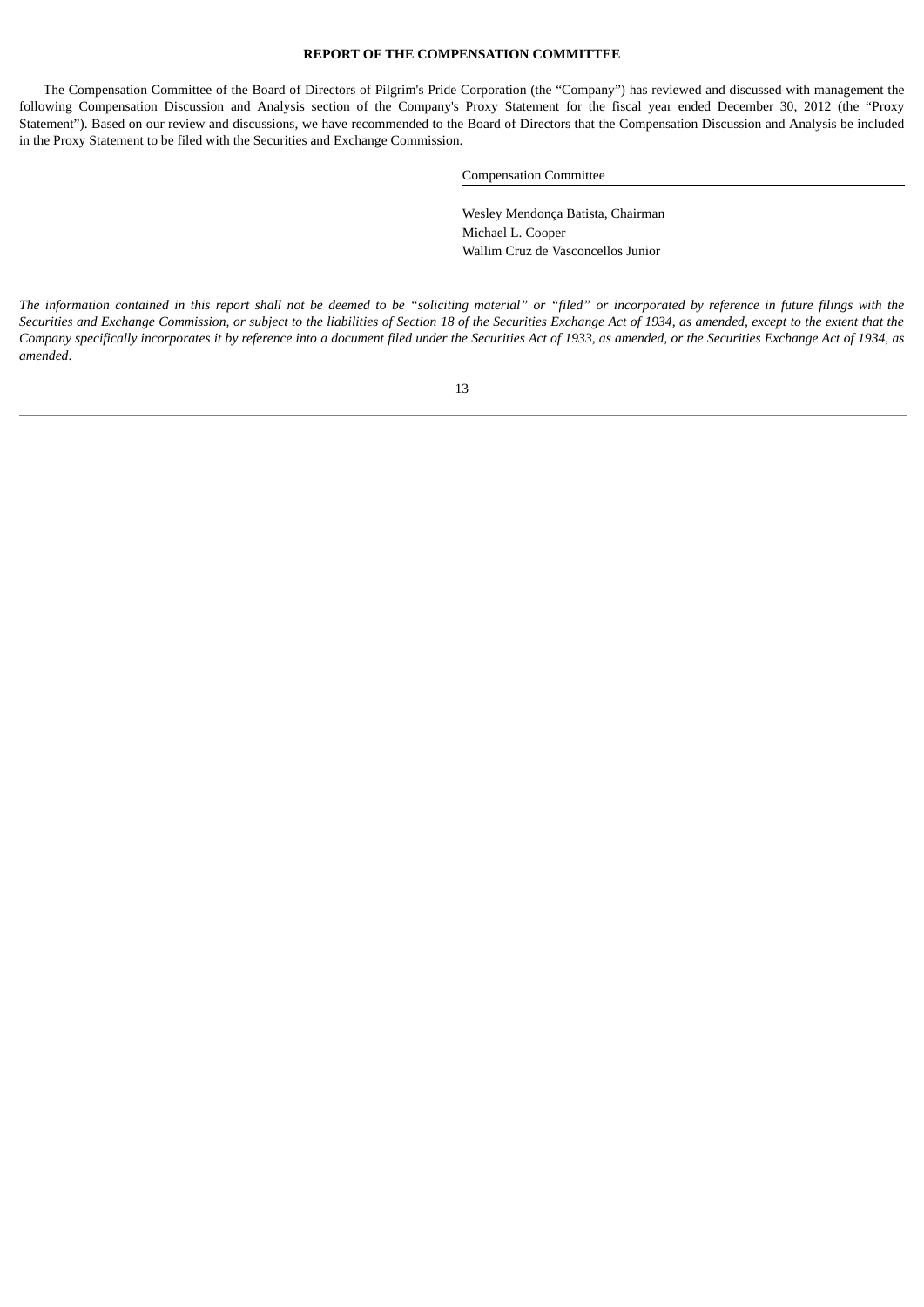### **COMPENSATION DISCUSSION AND ANALYSIS**

#### **Executive Summary**

The following discusses the material elements of the compensation for our principal executive officer and our chief financial officer listed in the "Summary Compensation Table" on page 24 (collectively, the "Named Executive Officers") during our fiscal year ended December 30, 2012. To assist in understanding compensation for 2012, we have included a discussion of our compensation policies and decisions for periods before and after 2012, where relevant. During 2012, the Compensation Committee and the Board had the overall responsibility for approving executive compensation and overseeing the administration of our incentive plans and employee benefit plans.

The Company's compensation principles are intended to implement our core objectives of aligning the long-term interests of our executives with those of our stockholders, attracting and retaining key leaders, and rewarding sustained performance and leadership excellence. In pursuing these objectives, the Compensation Committee uses certain guiding principles in designing the specific elements of the executive compensation program. These guiding principles and policies are that (i) incentive compensation should represent a significant portion of total compensation; (ii) compensation should be performance-based; (iii) incentive compensation should balance short-term and long-term performance; (iv) compensation should be market competitive; and (v) superior performance should be rewarded.

In order to further these guiding principles, the key components of our compensation in 2012 included both (i) cash compensation, in the form of base salaries, cash incentive compensation and bonuses, (ii) long-term equity compensation, in the form of restricted stock that vests over time and performance restricted stock units shares that are earned and granted, if at all, based on the achievement of financial performance metrics designed to reinforce our business objectives and (iii) other non-cash compensation, such as health and welfare benefits, other limited perquisites and benefits.

The Compensation Committee believes a significant portion of the compensation to our Named Executive Officers should be performance based. The Compensation Committee also believes that our Named Executive Officer's compensation should be balanced with longer term incentives. Accordingly, a significant portion of the compensation to our Named Executive Officer was awarded in the form of restricted stock, which vests over time and in performance restricted stock units, which are earned and granted if specific 2012 performance targets are met and vest at the end of a two-year period. The Compensation Committee believes these equity awards more closely align his incentives with the long-term interests of our stockholders, including growing our business and improving the Company's profitability relative to its peers. For 2012, approximately 50% of the target cash compensation of each of our Named Executive Officers was "at risk."

Additionally, the Company maintains the following policies that support the Company's "pay-for-performance" principles:

- the restriction of our directors, Named Executive Officers, and other key executive officers from hedging the economic interest in the Company securities that they hold;
- the prohibition of Company personnel, including the Named Executive Officers, from engaging in any short-term, speculative securities transactions, engaging in short sales, buying or selling put or call options, and trading in options (other than those granted by the Company);
- the restriction of our directors, Named Executive Officers, and other key executive officers from pledging the Company securities that they hold; and
- our policy of not having any change-in-control or retirement arrangements with the Named Executive Officers.

Following the end of each fiscal year, the Compensation Committee conducts a review of all components of the Company's compensation program. In conducting its review, the Compensation Committee reviews information related to each Named Executive Officer's individual performance, total compensation, each of the components of compensation, and the Company's performance. Accordingly, as new executive officers have been hired, our compensation principals and objectives did not significantly change since 2012. At the annual meeting of our stockholders held on April 29, 2011, our stockholders recommended the Company hold an advisory vote on the compensation of the Company's Named Executive Officers annually. After consideration of this recommendation,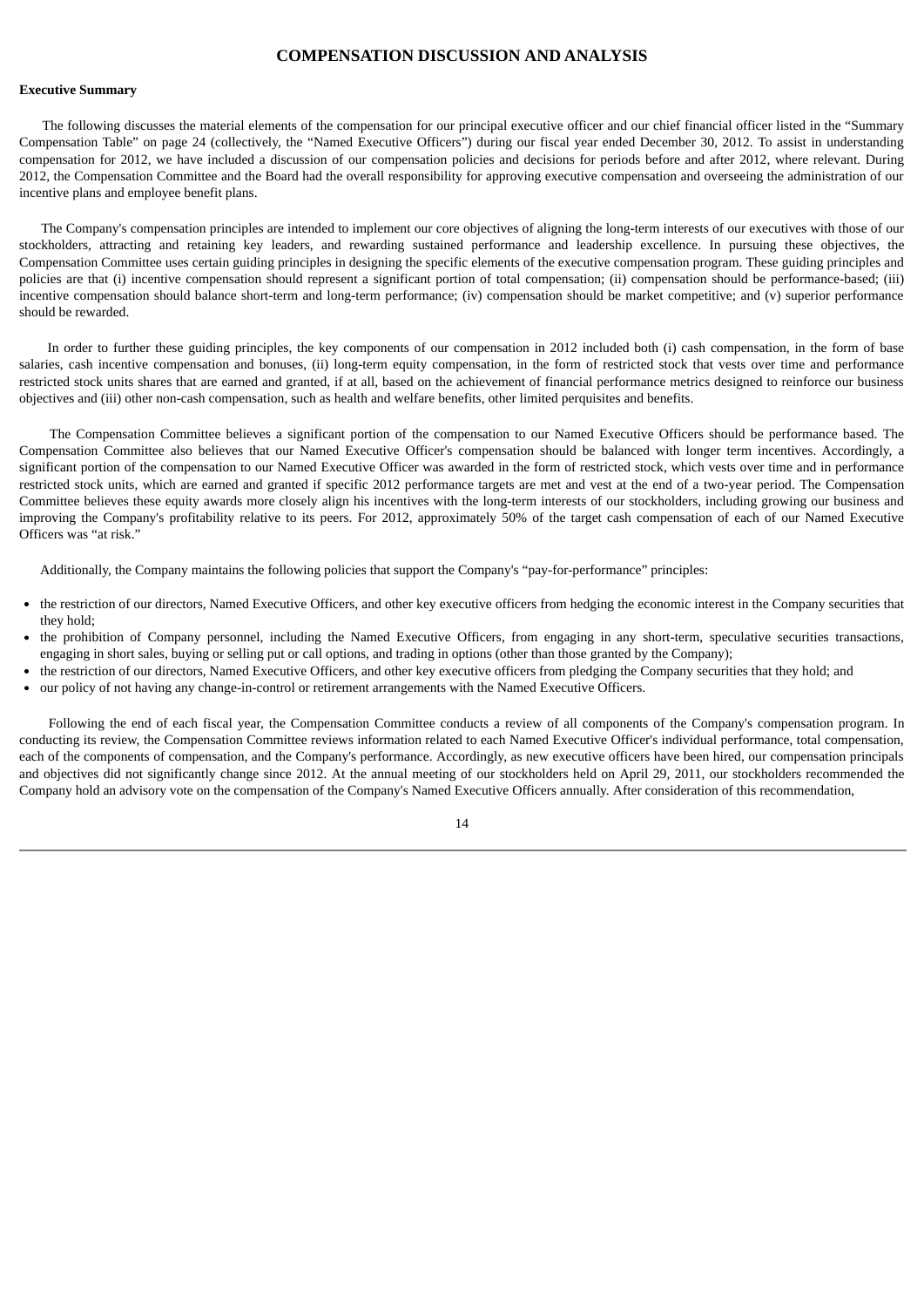the Company agreed and will hold an advisory vote on our executive officer compensation every year until the next required vote on frequency of stockholder votes on Named Executive Officer compensation.

#### **2012 Executive Compensation Vote**

At the 2012 annual meeting only 2.7% of votes present (excludes abstention and broker non-votes) voted against the 2011 "Say-on-Pay" proposal related to Named Executive Officers. In consideration of the results, the Compensation Committee acknowledged the support received from our stockholders and viewed the results as a confirmation of the Company's existing executive compensation policies and decisions. Accordingly, we did not change our compensation principles and objectives in 2012 in response to the advisory vote of our stockholders. However, as described in this Compensation Discussion and Analysis, in 2012 the Board and the Compensation Committee decided to alter the mix of the target total direct compensation for our Named Executive Officers to provide a greater balance of incentive compensation between short-term and long-term goals.

#### **Executive Compensation Principles, Policies and Objectives**

The Compensation Committee is responsible for establishing the principles that underlie our executive compensation program and that guide the design and administration of specific plans, agreements and arrangements for our executives. Our compensation principles are intended to implement our core objectives of attracting key leaders, motivating our executives to remain with the Company for long and productive careers, rewarding sustained financial and operating performance and leadership excellence and aligning the long-term interests of our executives with those of our stockholders. Our executive compensation principles and policies, which are established and refined from time to time by the Compensation Committee, are described below:

- *Incentive compensation should represent a significant portion of total compensation*. A significant portion of our executives' total compensation should be tied not only to how well they perform individually, but also, where applicable, should be "at risk" based on how well the Company performs relative to applicable financial objectives;
- *Compensation should be performance-based*. Compensation should be subject to performance-based awards as an executive officer's range of responsibility and ability to influence the Company's results increase.
- Incentive compensation should balance short-term and long-term performance. Executive compensation should be linked to building long-term stockholder value while remaining consistent with our business objectives and values. Our executive compensation program addresses this objective by including longterm incentives in the form of equity-based awards, such as restricted common stock and restricted stock units, which makes the performance of the Company's common stock a targeted incentive.
- *Compensation levels should be market competitive*. Compensation should be competitive in relation to the marketplace. Prior to entering into employment arrangements with the Named Executive Officer's and setting performance goals and target opportunities for our incentive compensation, the Compensation Committee considers market compensation data compiled and prepared by management.
- *Superior performance should be rewarded*. Outstanding achievement should be recognized. The Board and the Compensation Committee considers the Company's strategies when identifying the appropriate incentive measures and when assigning individual goals and objectives to the Named Executive Officers and evaluates the individual's performance against those strategies in setting compensation.

In addition, we believe that our compensation programs for executive officers should be appropriately tailored to encourage employees to grow our business, but not encourage them to do so in a way that poses unnecessary or excessive material risk to us. For 2012, the Compensation Committee believes that our Named Executive Officers' compensation is consistent with periods of economic stress and challenging industry conditions, and equity incentives are aligned with our actions to grow our business and improve the Company's profitability relative to its peers. Neither the Compensation Committee nor the Board of Directors retained a compensation consultant in 2012, nor did either use benchmarking of peer groups in setting our Named Executive Officers' compensation for 2012.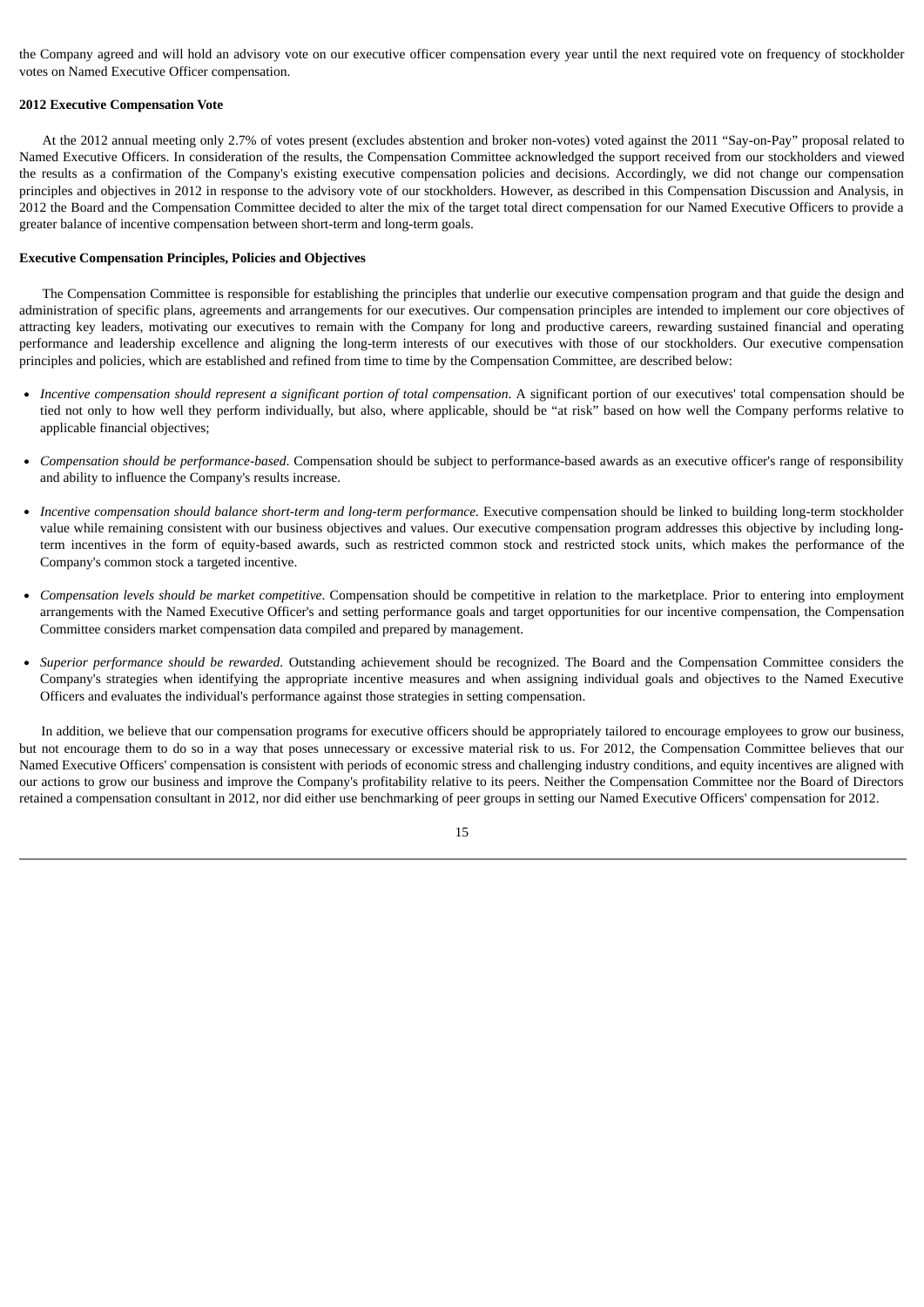#### **Role of the Compensation Committee and Executive Officers in Compensation Decisions**

The Compensation Committee is responsible for establishing and overseeing the overall compensation structure, policies and programs of the Company and assessing whether our compensation structure resulted in appropriate compensation levels and incentives for executive management of the Company. The Compensation Committee's objective is to ensure that the total compensation paid to each executive officer was fair, reasonable, competitive and motivational. The Compensation Committee conducts a review of all compensation for our executive officers, including our Named Executive Officers, and works with our Chief Executive Officer to evaluate and approve compensation of our executive officers other than the Chief Executive Officer. Our other Named Executive Officer, the Chief Financial Officer, reports directly to our Chief Executive Officer who supervises the day to day performance of the Chief Financial Officer. Accordingly, the Chief Executive Officer evaluates the Chief Financial Officer's individual performance against the Company-based performance factors, and makes recommendations to the Compensation Committee regarding his compensation. The Compensation Committee strongly considers the compensation recommendations and the performance evaluations by our Chief Executive Officer in making its decisions and any recommendations to the Board of Directors with respect to non-CEO compensation.

#### **Components of Compensation**

During 2012, the principal elements of compensation for our executive officers were as follows:

- base salaries;
- bonuses, including annual cash incentive compensation and discretionary bonuses;  $\bullet$
- $\bullet$ long term incentive compensation, including awards of time vested restricted stock and performance restricted stock units;
- other compensation consisting primarily of health and welfare benefits; and
- certain limited perquisites and other personal benefits.

Additionally, we provide our executive officers certain severance benefits if the executive is terminated other than for cause, as described below. The Compensation Committee and the Board believe that these severance benefits are necessary and advisable to keep executive officers focused on the best interests of the Company at times that may otherwise cause a lack of focus due to personal economic exposure. Further, the Compensation Committee and the Board believes that these severance benefits are necessary and advisable for retentive purposes to provide a measure of support to our Named Executive Officers who may receive offers of employment from competitors that would provide severance benefits. See "2012 Potential Payments Upon Termination" table for additional information regarding the severance payable to our Named Executive Officers. However, the Company does not provide any change-in-control or retirement arrangements to its Names Executive Officers other than the vesting of restricted stock granted to Mr. Sandri under the LTIP in the case of a "change in control."

We have entered into agreements relating to the employment of our Named Executive Officers, including William W. Lovette, our current Chief Executive Officer and President, and Fabio Sandri, our Chief Financial Officer, as described below under "Compensation to William W. Lovette" and "Compensation to Fabio Sandri." The Compensation Committee and the Board believe it is prudent to use these arrangements, as necessary, as a means to attract and/or retain these executives. The Compensation Committee believes that providing employment agreements to executive officers fosters an environment of relative security within which we believe our executives will be able to focus on achieving Company goals.

#### *Base Salary*

We provide our Named Executive Officers and other employees with a base salary to provide a fixed amount of compensation for services during the fiscal year. The base salaries for William W. Lovette and Fabio Sandri were governed by agreements, which are described below under "Compensation to William W. Lovette" and "Compensation to Fabio Sandri." Base salary increases are subjectively determined by the Compensation Committee for each of the executive officers on an individual basis, taking into consideration an assessment of individual contributions to Company performance, length of tenure, compensation levels for comparable positions, internal equities among positions and, with respect to executives other than the Chief Executive Officer, the recommendations of the Chief Executive Officer. The Compensation Committee did not increase the base salary of any Named Executive Officer in 2012.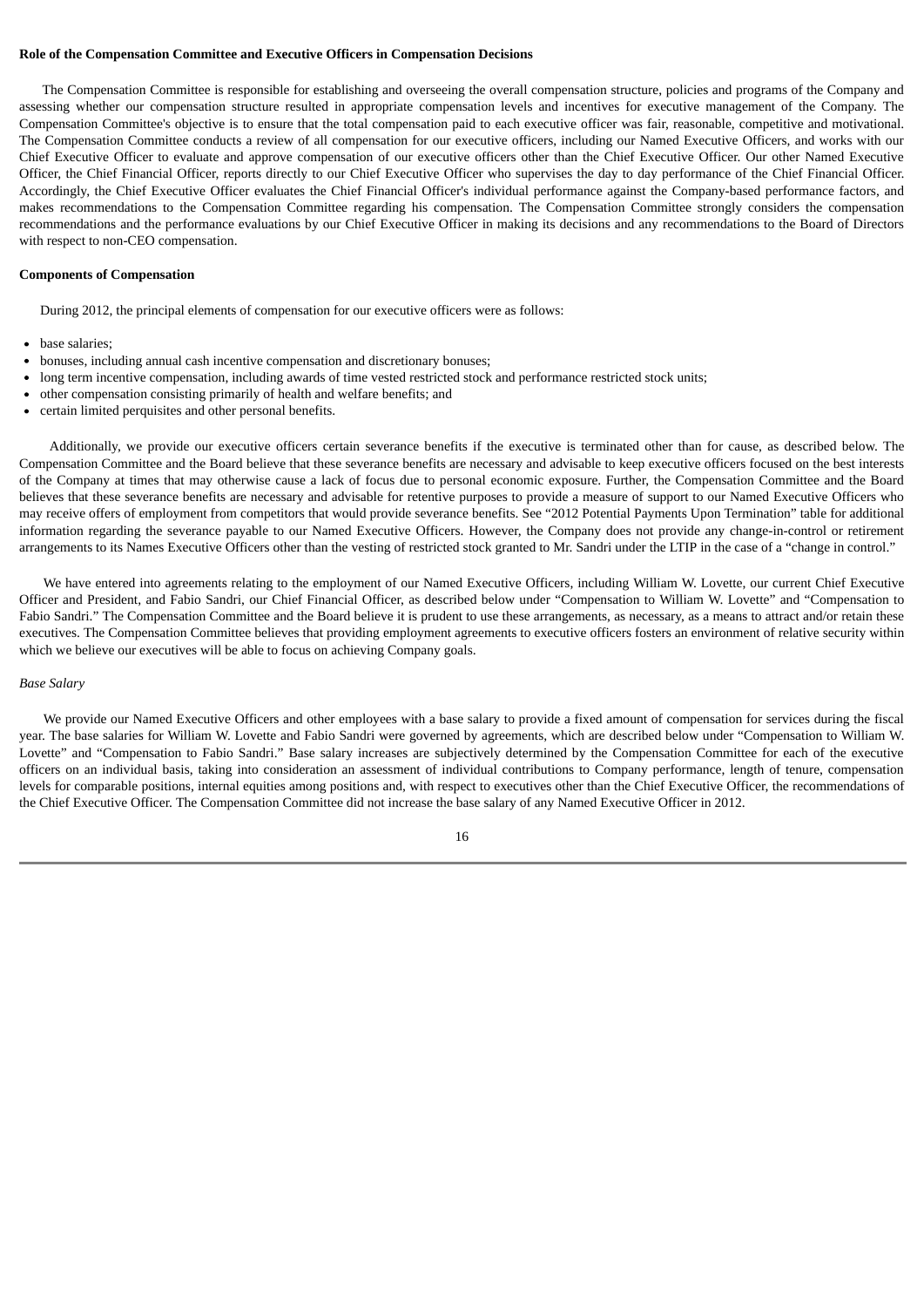#### *Annual Cash Incentive Compensation*

Cash incentive awards are determined by the Compensation Committee and granted under the terms of the Company's Short Term Management Incentive Plan (the "STIP"). Additionally, we may also provide short-term incentives to executives by awarding annual cash bonuses determined by the Compensation Committee on a discretionary basis. The bonuses reward achievement of short-term goals and allow us to recognize individual and team achievements. The STIP is an annual incentive program providing for the grant of bonus awards payable upon achievement of specified performance goals. Full-time salaried, exempt employees of the Company and its affiliates who are selected by the administering committee are eligible to participate in the STIP.

As part of developing the Company's compensation strategy for the fiscal year ended December 30, 2012, the Compensation Committee established annual performance goals and target payout amounts for William W. Lovette, our President and Chief Executive Officer, and Fabio Sandri, our Chief Financial Officer. In the case of William W. Lovette, his annual performance goal is based on income (loss) from continuing operations plus interest, taxes, depreciation and amortization ("EBITDA".) In the case of Fabio Sandri, his annual performance goal and target payout was established under the STIP and was based on EBITDA as well as his individual performance with respect to certain pre-defined key performance indicators ("KPIs"). EBITDA, determined based on the Company's audited financial statements and principles generally accepted in the United States ("US GAAP") as applied on a consistent basis by the Company, because EBITDA is a common analytical indicator within our industry and it provides a simple and understandable measure of our liquidity.

#### *Long Term Incentive Compensation*

The Board and the Compensation Committee believes that long-term incentive compensation is essential to attracting, retaining and motivating executives. The Board and the Compensation Committee further believes that providing our executives with long-term incentives will align their interests with our stockholders and encourage them to grow and operate the Company's business with a view towards building long-term stockholder value and improving profitability. The Board and the Compensation Committee also believes that equity awards make the performance of the Company's common stock a targeted incentive. In furtherance of these objectives we maintain an omnibus Long-Term Incentive Plan (the "LTIP"), which provides for the grant of a broad range of long-term equity- based and cash-based awards, including performance-based awards. The LTIP is administered by the Board. The LTIP provides for the grant of a broad range of long-term equity-based and cash-based awards to the Company's officers and other employees, members of the Board and any consultants. The equity-based awards that may be granted under the LTIP include "incentive stock options," within the meaning of the Code, nonqualified stock options, stock appreciation rights, restricted stock awards, restricted stock units and other stock based awards. As of December 30, 2012, the maximum number of shares reserved for issuance under the LTIP was 6,615,393 shares and the maximum number of shares with respect to which awards of any and all types may be granted during a calendar year to any participant is limited, in the aggregate, to 5,000,000 shares. The maximum amount that may be paid in cash during any fiscal year with respect to any award (including any performance bonus award) is \$10,000,000. Except as may otherwise be provided in any applicable award agreement or other written agreement entered into between the Company and a participant in the LTIP, if a "change in control" occurs and the participant's awards are not converted, assumed, or replaced by a successor entity, then immediately prior to the change in control the awards will become fully exercisable and all forfeiture restrictions on the awards will lapse. While we do not have a formal stock ownership requirement for our executive officers, we do maintain policies against hedging the economic interest in Company securities, engaging in speculative securities transactions, including short sales, and pledging Company securities.

Based on these considerations, the Compensation Committee determined that an equity award combination consisting of restricted stock and restricted stock units ("RSUs") would best serve the Compensation Committee's goals. The Company has never granted stock options. We have granted equity awards to our Chief Executive Officer and Chief Financial Officer at a level in which the Board and the Compensation Committee believe will provide the executives long-term incentives, align their interests with those of our stockholders and meet the Company's long-term objectives. In January 2011, the Company granted 200,000 shares of restricted stock to Mr. Lovette as an inducement to his employment with the Company, which vests in equal installments beginning on the second anniversary of the date of grant. The Company also granted 72,675 shares of restricted stock to Fabio Sandri on August 27, 2012 under the LTIP, which vests on the second anniversary of the date of grant. In addition, on September 6, 2012, the Board approved the 2012 Long Term Incentive Program (the "2012 Program"), which is a component of the LTIP. In furtherance of the Compensation Committee's objectives, the purpose of the 2012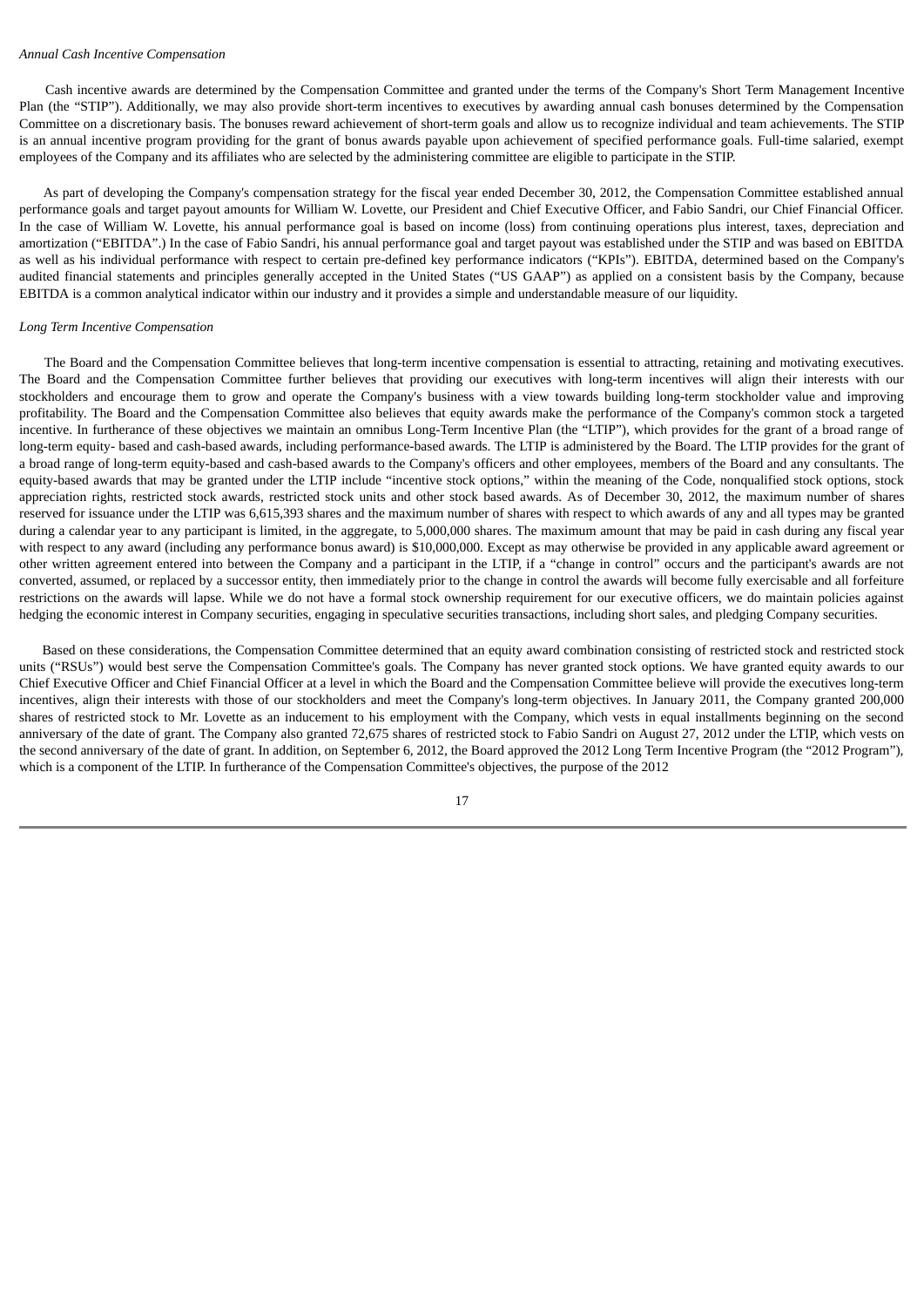Program is to provide additional incentives to participants to grow PPC's business and improve PPC's profitability relative to its peers as measured by Bank of America's Monthly Profitability Survey (the "BoA Survey"). Under the 2012 Program, participants receive target awards equal to a specified percentage of their base salary. The actual award value was then determined at the end of 2012 based upon PPC's profitability relative to a specified peer group of companies for 2012 as measured by the BoA Survey. The earned value was awarded in January 2013 to participants as a grant of restricted stock units ("RSUs"). The number of RSUs granted was determined by dividing the earned award value by the average stock price for a share of PPC common stock over the 60-day period ending on July 1, 2012. RSUs granted to each participant will generally vest on December 31, 2014, subject to a participant's continued employment with PPC through that date and other terms and conditions. Each vested RSU will entitle the participant to receive one share of PPC common stock on January 15, 2015, although, in certain circumstances, vested RSUs may be settled in cash. Both Named Executive Officers participated in the 2012 Program.

#### *Other Compensation*

Our Named Executive Officers receive no special employee benefits. During 2012, our Named Executive Officers were eligible to participate on the same basis as other employees in the Company's 401(k) salary deferral plan (the "401(k) Plan"). Contributions to the 401(k) Plan are made up of a 30% matching contribution on the first 6% of pay to the extent such contributions are not in excess of the Code limits on contributions to  $401(k)$  plans. Under the  $401(k)$  Plan, the Company may make additional matching contributions or other profit sharing contributions at its discretion. There were no discretionary contributions in 2012. We do not have any other pension plan for our Named Executive Officers. In 2012, neither of our Named Executive Officers participated in the 401(k) Plan.

We continue to maintain the Pilgrim's Pride Corporation 2005 Deferred Compensation Plan (the "Deferred Compensation Plan") to help provide for the longterm financial security of our US employees who meet the Internal Revenue Service definition of a "highly compensated employee," which include all of our Named Executive Officers and certain other key personnel. Under the Deferred Compensation Plan, participants may elect to defer up to 80% of their base salary and/or up to 100% of their annual cash bonus payments as part of their personal retirement or financial planning. Highly compensated employees who elect to defer compensation in the Deferred Compensation Plan must do so annually prior to the beginning of each calendar year and may direct the investment of the amount deferred and retained by us. The Deferred Compensation Plan is administered by the administrative committee appointed by our Board, and deferred compensation may be invested in authorized funds which are similar to the investment options available under our 401(k) Plan. None of our Named Executive Officers participated in the Deferred Compensation Plan during 2012.

We also provide a variety of health and welfare programs to all eligible employees to offer employees and their families protection against catastrophic loss and to encourage healthy lifestyles. The health and welfare programs we offer include medical, wellness, pharmacy, dental, vision, life insurance and accidental death and disability. Our Named Executive Officers generally are eligible for the same benefit programs on the same basis as our other domestic employees.

#### *Perquisites and Other Personal Benefits*

During 2012, we provided our Named Executive Officers with perquisites and other personal benefits that we believed to be reasonable and consistent with our overall compensation program to better enable us to attract and retain competent executives for key positions. The Compensation Committee periodically reviewed the levels of perquisites and other personal benefits that we provided to our Named Executive Officers. During 2012, our executive officers were eligible to receive company-paid or company-subsidized life insurance and disability coverage on the same basis as our other domestic payroll employees. Information regarding these perquisites is reported below in the Summary Compensation Table. In establishing the total compensation of the executive officers, the Compensation Committee considered all perquisites and other personal benefits. The Compensation Committee considered these perquisites and other personal benefits as essential and consistent with market practice in order to induce each of Mr. Lovette and Mr. Sandri to join the Company.

#### **Compensation to William W. Lovette**

On January 14, 2011, we entered into an employment agreement with Mr. Lovette (the "Lovette Employment Agreement"). Mr. Lovette brings more than 30 years of industry leadership experience to the Company. In order to attract someone with Mr. Lovette's significant industry-specific experience, the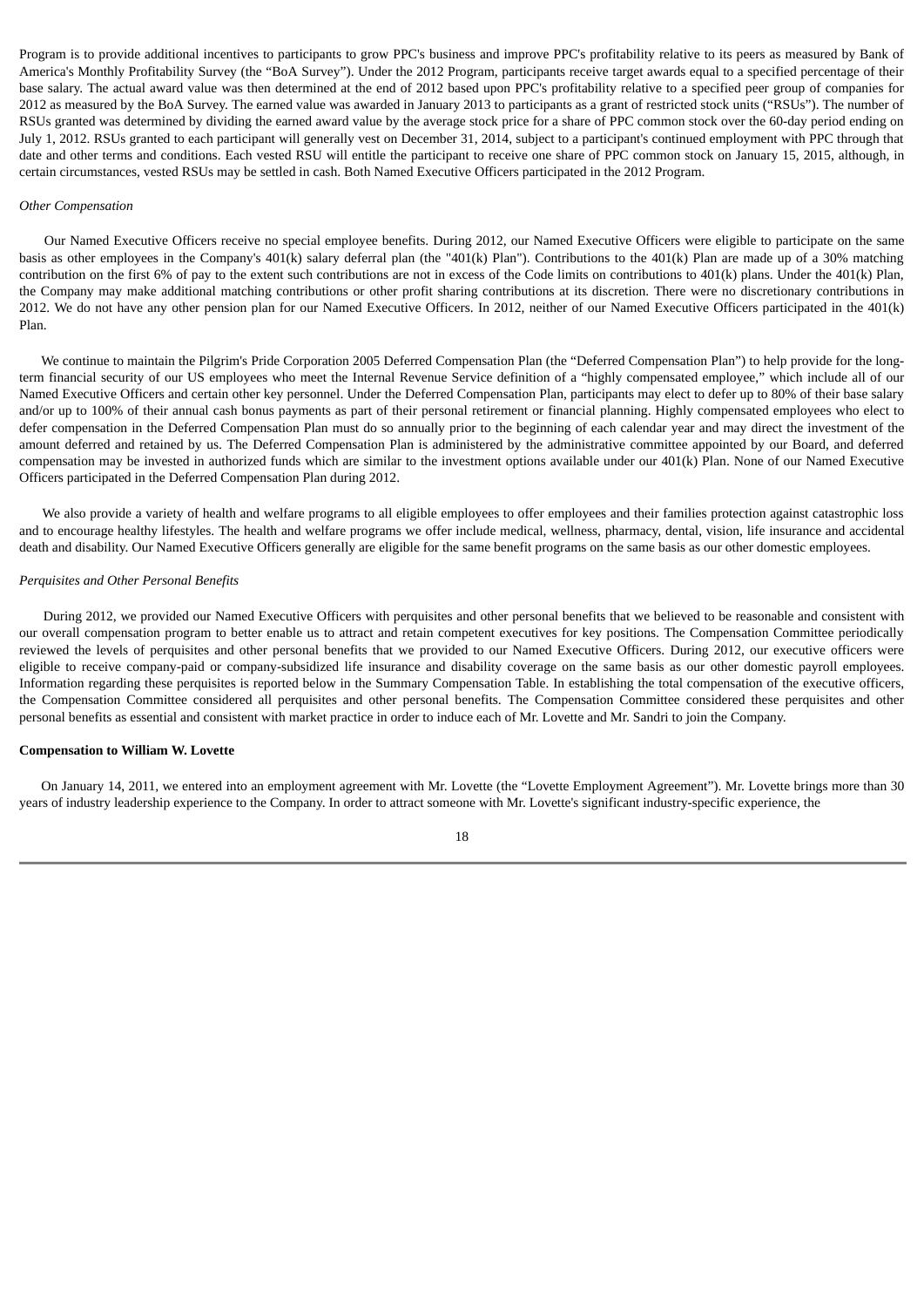Compensation Committee decided that it was necessary to offer an employment agreement to Mr. Lovette as an inducement for him to join the Company. The terms of the Lovette Employment Agreement were negotiated directly between certain members of the Board and Mr. Lovette and were approved by the Compensation Committee. The terms were in part influenced by the terms of his compensation at his previous employer. The Compensation Committee structured the Lovette Employment Agreement so that a significant amount of Mr. Lovette's annual compensation would be tied to both the performance of the Company and his individual performance, and therefore, would be "at risk." In addition, the Compensation Committee granted Mr. Lovette time-vesting restricted stock immediately upon joining the Company and RSUs based on the achievement of performance conditions to better align his incentives with the long-term interests of our stockholders. Consistent with the Company's compensation policy, the Lovette Employment Agreement does not provide for any change-incontrol or retirement arrangements. The Lovette Employment Agreement will expire on January 14, 2014, unless otherwise terminated pursuant to its terms.

#### *Base Salary and Annual Incentive Compensation*

Under the Lovette Employment Agreement, Mr. Lovette receives an annual base salary of not less than \$1,000,000. The Board did not elect to increase Mr. Lovette's annual base salary during 2012. For each full year during the term of employment, Mr. Lovette will be eligible to earn an annual cash bonus. Mr. Lovette's individual performance targets and bonus for 2012 were as follows:

| 2012 EBITDA               | <b>Bonus Amount</b>                                |
|---------------------------|----------------------------------------------------|
| \$400 million (Threshold) | \$500,000                                          |
| \$500 million (Target)    | \$1,000,000                                        |
| Above \$500 million       | $$1,000,000$ plus                                  |
|                           | .5% (i.e., .005) of the excess above \$500 million |
|                           | <b>EBITDA</b>                                      |

For purposes of Mr. Lovette's bonus, "EBITDA" for each applicable period shall be determined by the Board in accordance the Company's audited financial statements and US GAAP as applied on a consistent basis by the Company. For 2012 the maximum bonus Mr. Lovette could receive was \$10,000,000.

 Following the end of 2012, the Compensation Committee reviewed the Company's EBITDA for 2012, which totaled \$394.4 million. As a result, the threshold EBITDA target for 2012 was not met. However, in February 2013 the Compensation Committee evaluated the impact (both positive and negative) of certain nonrecurring items related to the Company's restructuring and bankruptcy case, on the calculation of EBITDA for 2012. These non-recurring items included asset impairments and write-offs, defense costs relating to bankruptcy related claims, professional costs associated with the bankruptcy and tax refunds, which amounted to approximately \$8.67 million. After careful consideration of those positive and negative non-recurring items, the Compensation Committee exercised its discretion to take into account such items in the calculation of EBITDA and, as a result, determined that the threshold EBITDA (as adjusted by such items) had been met. Consequently, the Compensation Committee awarded Mr. Lovette a bonus at the threshold (minimum) achievement level and he received a bonus of \$500,000 for 2012. Mr. Lovette's targeted threshold was established outside the terms of the STIP.

#### *Long-Term Incentive Compensation*

On February 14, 2013, the Board approved a discretionary award of 206,933 RSUs, equal to an value of \$1,575,000, to Mr. Lovette as compensation for his performance during fiscal year 2012 and to better align his incentives with the long-term interests of our stockholders. The Board set the value of the RSUs granted to Mr. Lovette at 150% of his base salary multiplied by 1.05. The number of RSUs granted to Mr. Lovette was determined by dividing the award value by the average stock price of the Company's common stock over the 60 day period ended June 30, 2012. The RSUs granted will generally vest on the earliest of (i) December 31, 2014, subject to Mr. Lovette's continued employment with the Company through such date, (ii) Mr. Lovette's death, or (iii) termination of his employment by the Company without cause. Each vested RSU will entitle Mr. Lovette to receive one share of the Company's common stock on January 15, 2015. Upon the occurrence of specified events, vested RSUs may be settled in cash. The other terms and conditions of the RSUs are substantially consistent with those of the 2012 Program.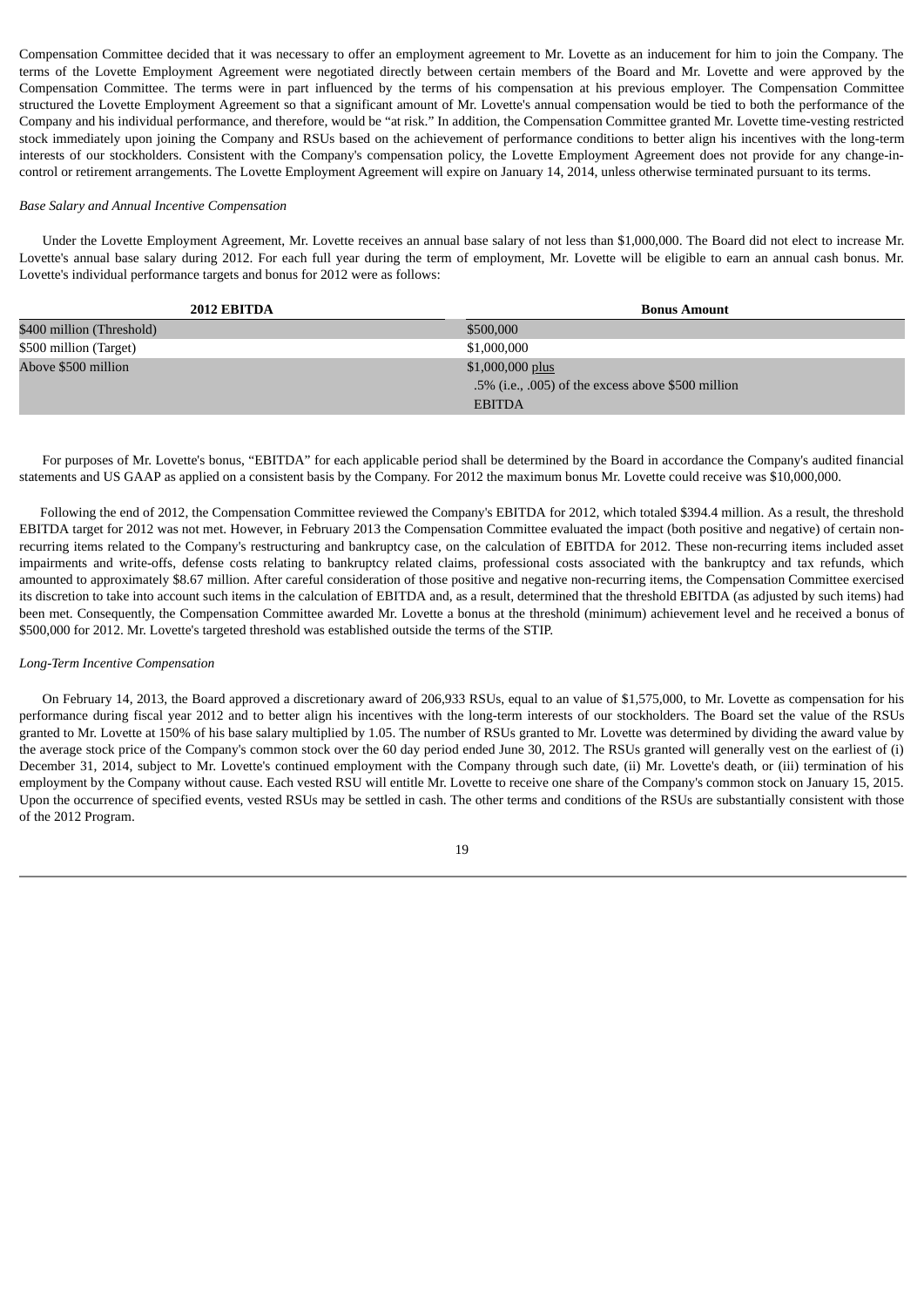In addition, as an inducement to Mr. Lovette's employment with the Company and Mr. Lovette's execution of the Lovette Employment Agreement, the Company awarded Mr. Lovette 200,000 restricted shares of Pilgrim's Pride common stock. We delivered the first tranche of 100,000 shares to Mr. Lovette on January 3, 2013. Restrictions on the second tranche of 100,000 shares will lapse on January 3, 2014, subject to Mr. Lovette's continued employment with the Company through the applicable lapse date.

#### *Perquisites and Other Personal Benefits*

Under the Lovette Employment Agreement, Mr. Lovette is entitled to participate in the Company's savings and retirement plans, practices and programs generally available to the Company's senior officers. Mr. Lovette is also eligible to participate in all group benefits plans and programs the Company has established or may establish for its executive employees, including the Company's executive relocation policy and repayment agreement, which provides moving and other relocation related expenses, including assistance selling a home and temporary housing. Any amounts under the executive relocation policy and repayment agreement must be repaid if employment is terminated within one year from the hire date.

#### *Severance Payments*

 Mr. Lovette's employment agreement can be terminated at any time by the Company. If the Company terminates him other than for "cause" during the term of his agreement, the Company will continue to pay him his base salary for two years following such termination, subject to certain requirements, including the delivery of a customary release. Under the Lovette Employment Agreement, no other severance or termination payments or benefits will be payable to Mr. Lovette as a result of his termination or resignation of employment, including under the Severance Plan, as described below.

 For the purposes of the Lovette Employment Agreement "cause" means, as determined by the Board: (i) Mr. Lovette's conviction in a court of law of, or entry of a guilty plea or plea of no contest to, a felony charge (regardless of whether subject to appeal); (ii) Mr. Lovette's willful and continued failure to perform substantially his duties for the Company (other than any such failure resulting from Mr. Lovette's incapacity due to physical or mental illness); (iii) any willful act that constitutes on Mr. Lovette's part fraud, dishonesty in any material respect, breach of fiduciary duty, misappropriation, embezzlement or gross misfeasance of duty; (iv) Mr. Lovette's willful disregard or continued breach in any material respect of published Company policies and procedures or codes of ethics or business conduct; or (v) any other material breach by Mr. Lovette of any provision of the Lovette Employment Agreement.

#### **Compensation to Fabio Sandri**

 Fabio Sandri was appointed as the Company's Chief Financial Officer effective June 6, 2011. The terms of Mr. Sandri's compensation were negotiated directly between certain members of the Board, with the input from Mr. Lovette, and Mr. Sandri and were approved by the Compensation Committee. The terms were in part influenced by the terms of his compensation at his previous employer. The Compensation Committee structured the terms of Mr. Sandri's compensation so that a significant amount of Mr. Sandri's annual compensation would be tied to both the performance of the Company and his individual performance, and therefore, would be "at risk." As a result, for 2012, approximately 50% of his target cash compensation was "at risk." Consistent with the Company's compensation policy, the terms of Mr. Sandri's compensation do not provide for any change-in-control or retirement arrangements other than the vesting of restricted stock granted to him under the LTIP in the case of a "change in control".

#### *Base Salary and Annual Incentive Compensation*

Mr. Sandri is provided an annual base salary of \$375,000. The Board did not elect to increase Mr. Sandri's annual base salary during 2012. Mr. Sandri is eligible to participate in the STIP with a maximum bonus target equal to 100% of his annual base salary, or \$375,000. To be eligible to receive a bonus under the STIP, Mr. Sandri was initially required to achieve an average 360 score of 3 or better. A "360 score" is calculated using the average rating received from direct reports, one's manager and cross groups using a 1 to 5 rating scale. The 360 review is a behavioral evaluation of how colleagues in business judge an employee's adherence to the Company's values. Following receipt of a satisfactory combined 360 score, Mr. Sandri's individual bonus opportunity was initially set in December 2011 based on the product of two metrics: first, an EBITDA performance goal (up to 150% achievement) and, second, an individual performance goal with respect to certain pre-defined KPIs (up to 120% achievement).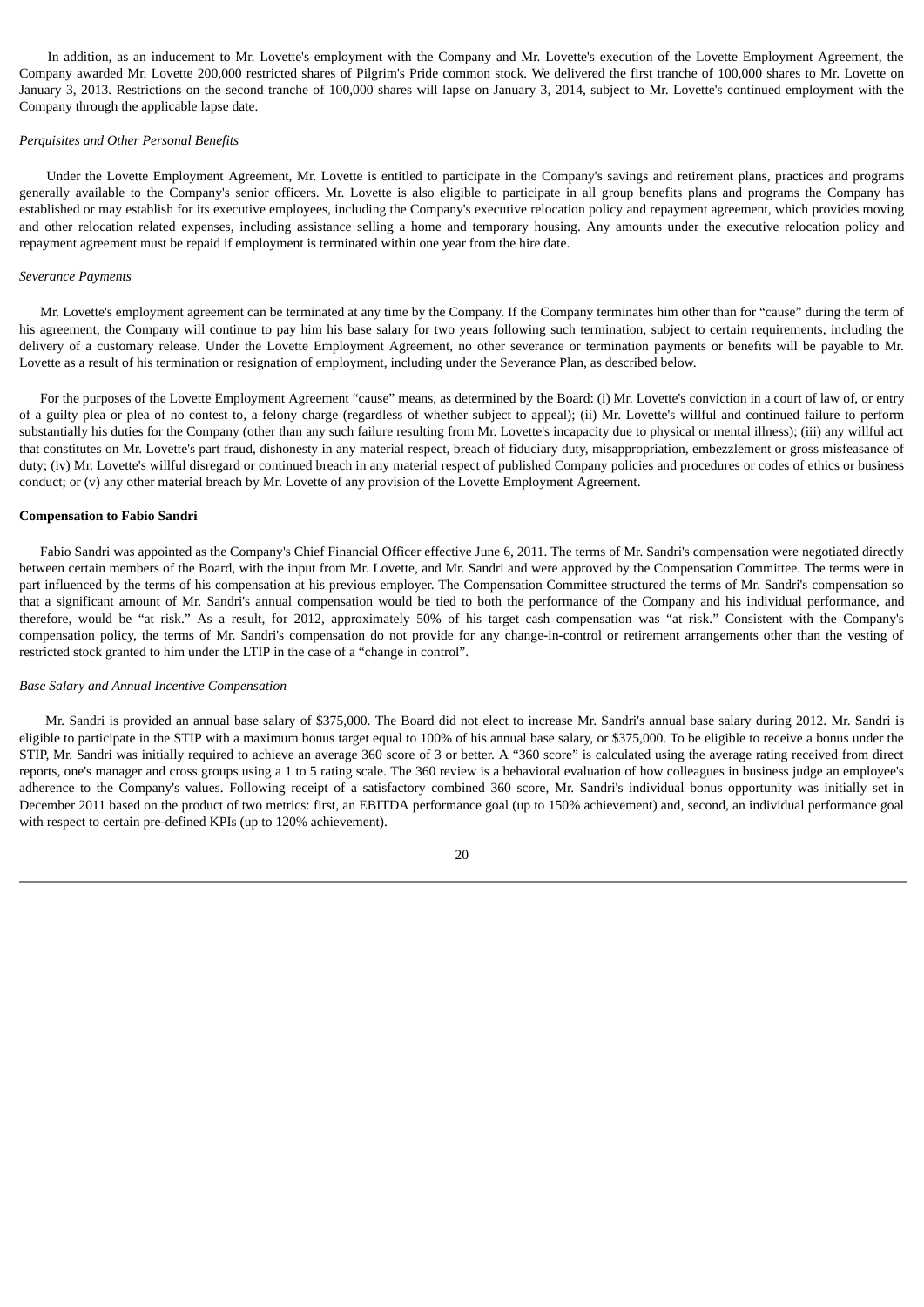Mr. Sandri's EBITDA performance goal targets and corresponding bonus funding percentage were as follows:

| <b>EBITDA</b>    | Target as a % of Base Salary | Funding % |
|------------------|------------------------------|-----------|
| \$409.4 million  | 75%                          | 50%       |
| \$545.9 million  | 100%                         | 100%      |
| $$818.9$ million | 150%                         | 150%      |

Mr. Sandri's individual KPIs are listed in the table below and each has a range of achievement level from 0% to 120%.

| <b>KPI</b>                                        | Goal          | Weight |
|---------------------------------------------------|---------------|--------|
| Operating free cash flow equal to or greater than | \$338 million | 20%    |
| Total SG&A costs equal to or less than            | \$182 million | 15%    |
| Days sales outstanding of                         | $14.5$ days   | 10%    |
| Total finance area costs equal to or less than    | \$17 million  | 10%    |
| Reduce leverage                                   | n/a           | 15%    |
| Divest non-core assets                            | n/a           | 10%    |
| Improve investor relations                        | n/a           | 5%     |
| Lead strategy development process                 | n/a           | 10%    |
| Implement pricing metrics / strategy              | n/a           | 5%     |

In August 2012, the Board met to discuss the status of the STIP and noted that participants in the poultry industry, including the Company, had suffered in 2012 from the consequences of an unprecedented drought in the Midwest and the effects of the drought on grain and other commodity inputs required in the Company's business. Given that no participant in the poultry industry could have foreseen the drought conditions and the concomitant effects on the industry, the Board noted that the previously determined EBITDA projections were no longer realistic or probable. Consequently, after careful consideration, the Board elected to modify the criteria for achievement of a bonus under the STIP in order to incentivize continued improvement in the business of the Company, despite the unprecedented market conditions that would otherwise have rendered STIP bonus opportunities largely out of reach.

The criteria for achievement of a bonus under STIP were modified and approved by the Board as described below:

- The Company must still achieve a positive profit before tax ("PBT") for any awards under the STIP to be granted;
- Up to 40% of a participant's, including Mr. Sandri's, maximum bonus target under the STIP would be awarded based upon the individual's achievement of his or her KPIs; and
- The remainder of a participant's, including Mr. Sandri's, maximum bonus target under the STIP would be awarded based upon the original EBITDA performance goals for the Company.

The Company achieved positive PBT in 2012 and Mr. Sandri's individual achievement of his KPIs was at target (100%), entitling him to 40% of his maximum bonus opportunity. The Compensation Committee determined that the Company did not meet the EBITDA performance goal (\$409.4 million) under the STIP for 2012. Consequently, Mr. Sandri received a cash bonus of \$150,000 for 2012 under the STIP.

In 2011, Mr. Sandri received a one-time signing bonus of \$75,000 and a one-time payment of \$20,000 to assist with expenses related to his relocation to the Greeley, Colorado area. Under the terms of his employment, both payments are subject to repayment in full if he voluntarily resigns or is terminated for cause prior to June 6, 2013. Mr. Sandri is also eligible to participate in the Company's other benefit plans and severance plan that are generally available to the Company's senior officers.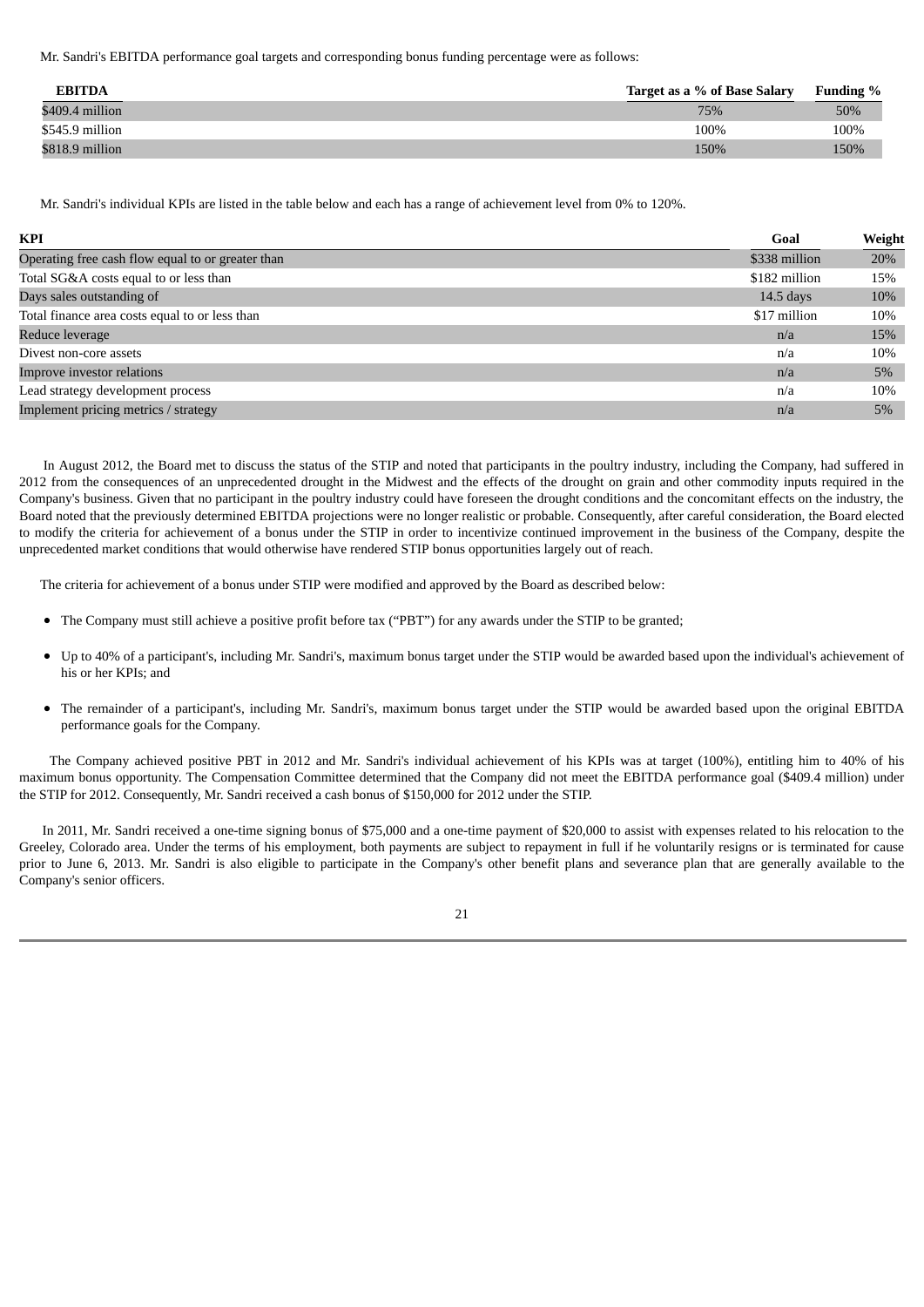#### *Long-Term Incentive Compensation*

In September 2012, the Compensation Committee established a target long-term incentive opportunity comprised of a RSU award to Mr. Sandri, which was earned based on the achievement of performance conditions and granted under the 2012 Program. The RSU grant was subject to the below payout amounts, which is expressed as a percentage of Mr. Sandri's base salary:

| <b>Payout Target</b>    |                                                                                                                                                                                                                                                                                                                                                                                                                                                                                    |
|-------------------------|------------------------------------------------------------------------------------------------------------------------------------------------------------------------------------------------------------------------------------------------------------------------------------------------------------------------------------------------------------------------------------------------------------------------------------------------------------------------------------|
| as % of Base Salary     | <b>Performance Target</b>                                                                                                                                                                                                                                                                                                                                                                                                                                                          |
| 0%<br>(Below Threshold) | If the Company ends 2012 with more than a negative 1.04 average annual earnings before interest and taxes ("EBIT") delta<br>relative to average EBIT for all companies in the BoA Survey based on the reported results in the BoA Survey for the 12 months<br>in 2012.                                                                                                                                                                                                             |
| 50%<br>(Threshold)      | If the Company:<br>Achieves a negative 1.04 or better average annual EBIT delta relative to average EBIT for all companies in the BoA Survey<br>based on the reported results in the BoA<br>Survey for the 12 months in 2012; but<br>- Does not achieve a fourth quarter average EBIT delta of at least 0 based on the reported results in the BoA Survey for October<br>through December of 2012 relative to the annual average EBIT for all companies in the BoA Survey.         |
| 100%<br>(Target)        | If the Company:<br>Achieves a negative 1.04 or better (but less than 0.52) average EBIT delta relative to average EBIT for all companies in the BoA<br>Survey based upon the reported results in the BoA Survey for the 12 months in 2012; and<br>- Achieves a fourth quarter average EBIT delta of 0 or better based upon the reported results in the BoA Survey for October<br>through December of 2012 relative to the annual average EBIT for all companies in the BoA Survey. |
| 150%                    | The Company achieves a combined third and fourth quarter average EBIT delta of better than 0 based upon the reported results in                                                                                                                                                                                                                                                                                                                                                    |
| (Maximum)               | the Survey for October through December of 2012 relative to the annual average EBIT for all companies in the BoA Survey.                                                                                                                                                                                                                                                                                                                                                           |

In February 2013, the Board concluded that the Company achieved a combined third and fourth quarter average EBIT delta of less than 0 relative to average EBIT for all companies in the BoA Survey based upon the results reported in the BoA Survey for October through December of 2012. The actual EBIT of the Company for 2012 was \$258.0 million. Accordingly, the Board set the value of the earned RSUs granted to Mr. Sandri at 105% of his base salary and awarded Mr. Sandri 77,612 RSUs equal to a value of approximately \$590,625. The number of RSUs granted to Mr. Sandri were determined by dividing the award value by the average price of the Company's common stock over the trading days in the 60-day period ended June 30, 2012, which was \$7.61. The RSUs granted will generally vest on the earliest of (i) December 31, 2014, subject to Mr. Sandri's continued employment with the Company through such date, (ii) Mr. Sandri's death, or (iii) termination of his employment by the Company without cause. Each vested RSU will entitle Mr. Sandri to receive one share of the Company's common stock on January 15, 2015. Upon the occurrence of specified events, vested RSUs may be settled in cash.

The Company also granted 72,675 restricted shares of its common stock to Mr. Sandri effective August 27, 2012 as compensation for services to be rendered and to better align his incentives with the long-term interests of our stockholders. Restrictions on these shares will lapse on April 27, 2014, subject to Mr. Sandri's continued employment with the Company through the applicable vesting date. The \$0.4 million fair value of the shares as of the grant date was determined by multiplying the number of shares granted by the average market price of the Company's common stock on the grant date. Assuming no forfeiture of shares, the Company will recognize compensation expense of \$0.4 million ratably from August 27, 2012 to April 27, 2014.

#### **Severance Plan**

During 2012, we maintained the Pilgrim's Pride Corporation Severance Plan (the "Severance Plan"), pursuant to which we provided severance payments to eligible employees, including certain Named Executive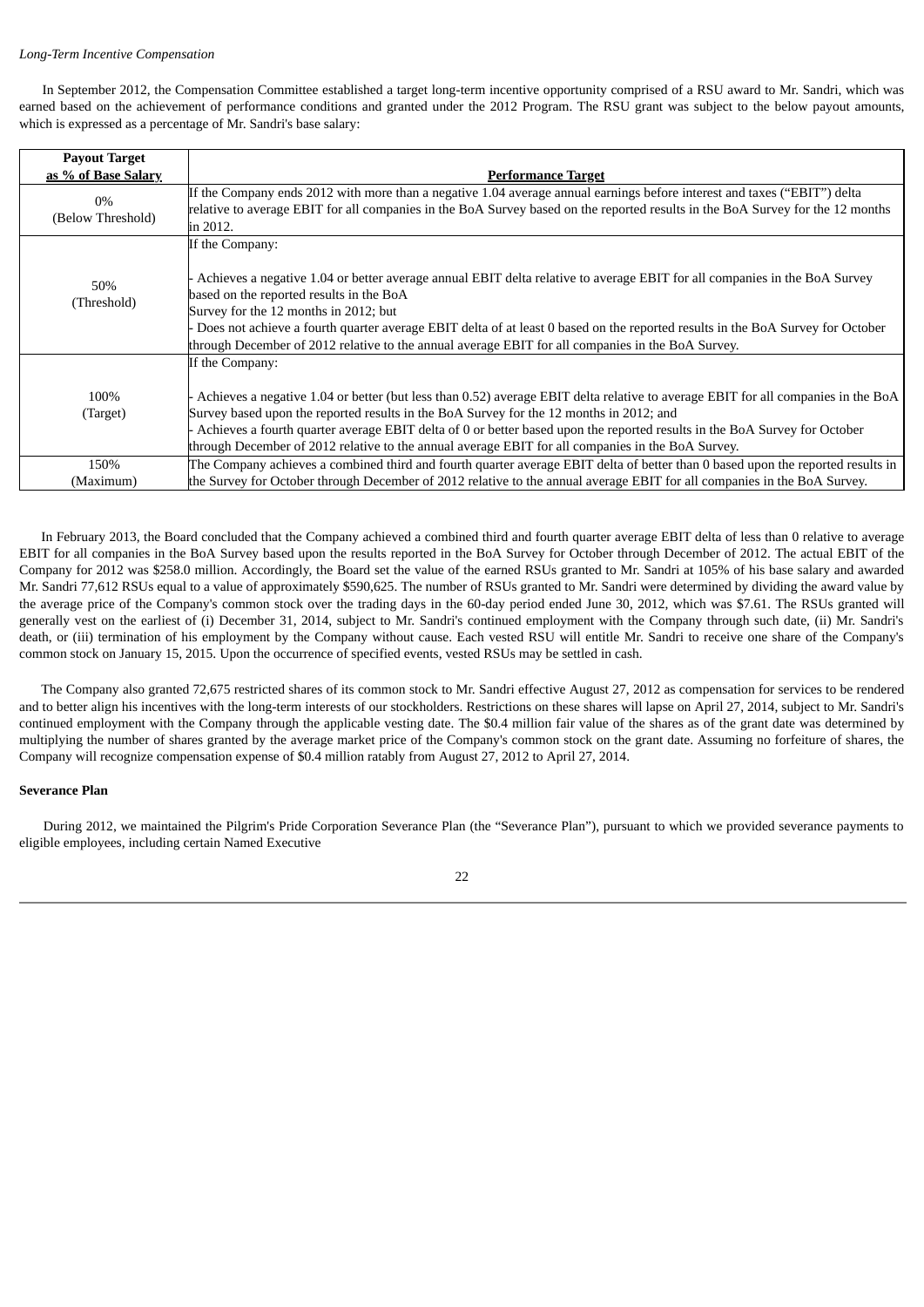Officers, if their employment was terminated "without cause" (as defined below). The Severance Plan does not cover termination due to death, disability or retirement, termination for cause or termination at the end of the leave of absence that exceeded the maximum permitted by the Company. Under the Severance Plan, in exchange for signing an enforceable waiver and release agreement, upon termination without cause, a Named Executive Officer was entitled to receive as severance pay an amount equal to: one week per year of service with the Company, plus a minimum of 16 supplemental weeks (in addition to years of service amount), with a total maximum of 52 weeks of pay. In addition, if the Company provided less than two weeks notice of termination without cause, an executive officer would have been entitled to up to two additional weeks of severance in lieu of notice. Additional benefits available to eligible employees under the Severance Plan included career transition services as determined by the Company, including without limitation, written materials, company-sponsored training and job fairs. Under the Lovette Employment Agreement, Mr. Lovette is not entitled to any severance or termination payments or benefits under the Severance Plan.

#### **Tax Considerations**

Section 162(m) of the Code imposes limitations on the deductibility for federal income tax purposes of compensation over \$1,000,000 paid to each of our Named Executive Officers in a taxable year. Compensation above \$1,000,000 may only be deducted if it is "performance-based compensation" within the meaning of the Code. Amounts payable under the STIP are intended to be performance-based compensation meeting these requirements and, as such, be fully deductible. However, the Company has not adopted a policy requiring all compensation to be deductible. For 2012, certain compensation to Mr. Lovette (including his bonus) did not qualify as performance-based compensation and was not deductible.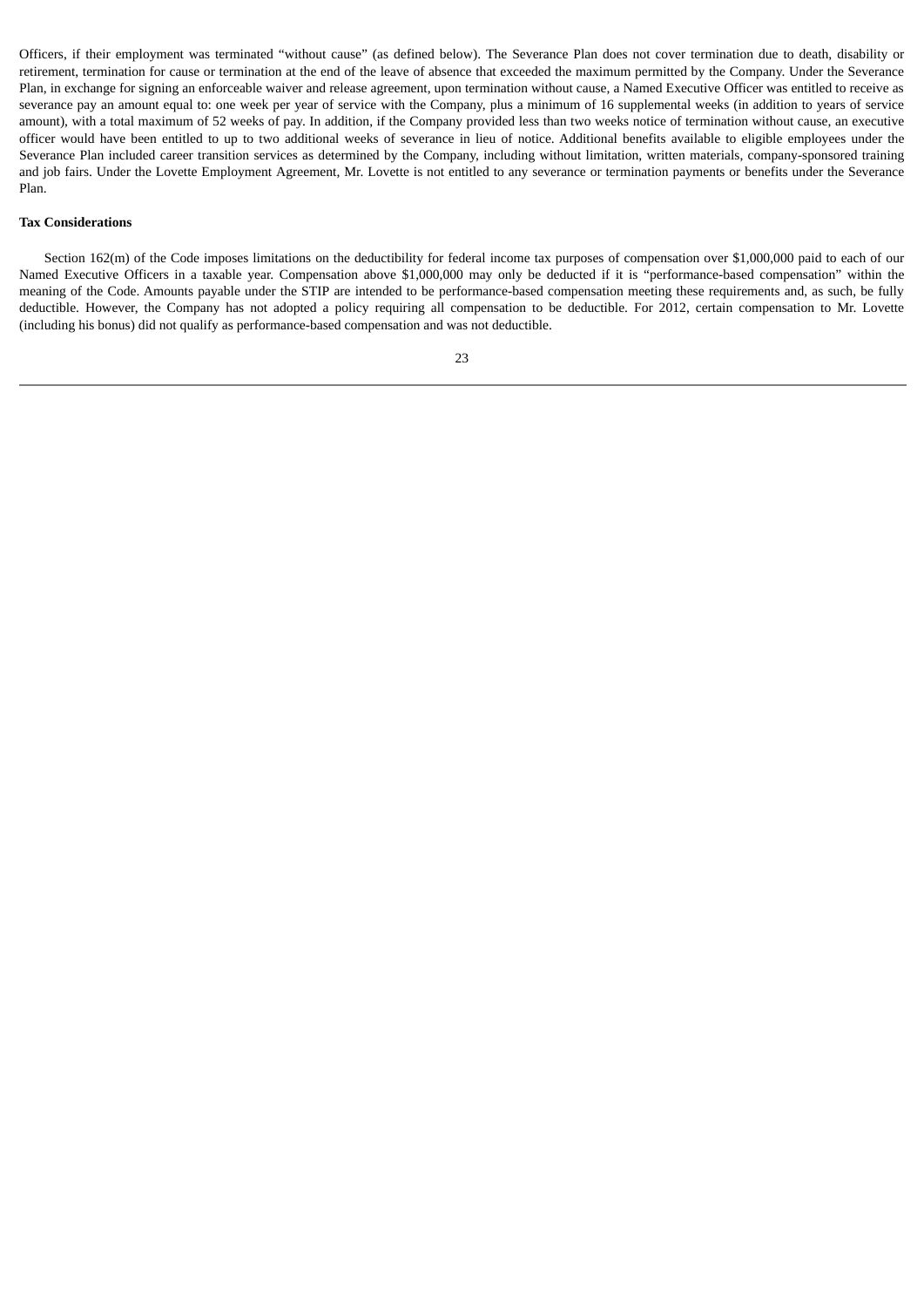#### **EXECUTIVE COMPENSATION**

#### **Summary Compensation Table**

The table below summarizes compensation paid to or earned by our Named Executive Officers for 2011 and 2012, comprised of our Chief Executive Officer and our Chief Financial Officer, who were serving at December 30, 2012.

|                                 |      |               |                 |                     | <b>Non-Equity</b> |                             |              |
|---------------------------------|------|---------------|-----------------|---------------------|-------------------|-----------------------------|--------------|
|                                 |      |               |                 |                     | Incentive         |                             |              |
|                                 |      |               |                 |                     | Plan              | <b>All Other</b>            |              |
|                                 |      | <b>Salary</b> | <b>Bonus</b>    | <b>Stock Awards</b> | Compensation      | Compensation <sup>(b)</sup> | <b>Total</b> |
| Name and Principal Position (a) | Year | (S)           | $($ \$          | $(s)$               | $(s)$             | $($)$                       | $(5)$        |
| William W. Lovette              | 2012 | 1,000,000     |                 |                     | 500,000           | 2,223                       | 1,502,223    |
| Chief Executive Officer and     | 2011 | 980,769       | 250,000         | 1,420,000           | 500,000           | 24,961                      | 3,175,730    |
| President                       |      |               |                 |                     |                   |                             |              |
| Fabio Sandri                    | 2012 | 375,000       | $\qquad \qquad$ | 363,375(c)          | 150,000           | 615                         | 888,990      |
| Chief Financial Officer         | 2011 | 221,136       | 75,000          |                     |                   | 20,090                      | 316,226      |

(a) William W. Lovette and Fabio Sandri joined the Company in January 2011 and June 2011, respectively.

(b) For 2012, the "All Other Compensation" column includes the following items of compensation:

i. Section 79 income to the named individuals due to group term life insurance in the following amounts: William W. Lovette, \$1,242; Fabio Sandri, \$390.

ii. The Company reimburses employees for a portion of their long-term disability premium cost. William W. Lovette received \$608 for a portion of his long-term disability premium cost.

iii. The Company provides a cell phone stipend to employees to cover business use on personal cell phones. The named individuals' received stipends in the following amounts: William W. Lovette, \$373; Fabio Sandri, \$225.

(c) Mr. Sandri received 72,675 shares of restricted stock in 2012. The amount in this column reflects the value of the restricted stock granted to Mr. Sandri as determined in accordance with Accounting Standards Codification Topic 718, *Compensation – Stock Compensation*. The value of the stock award at date of grant was \$363,375 based on the average price of the Company's common stock on August 27, 2012.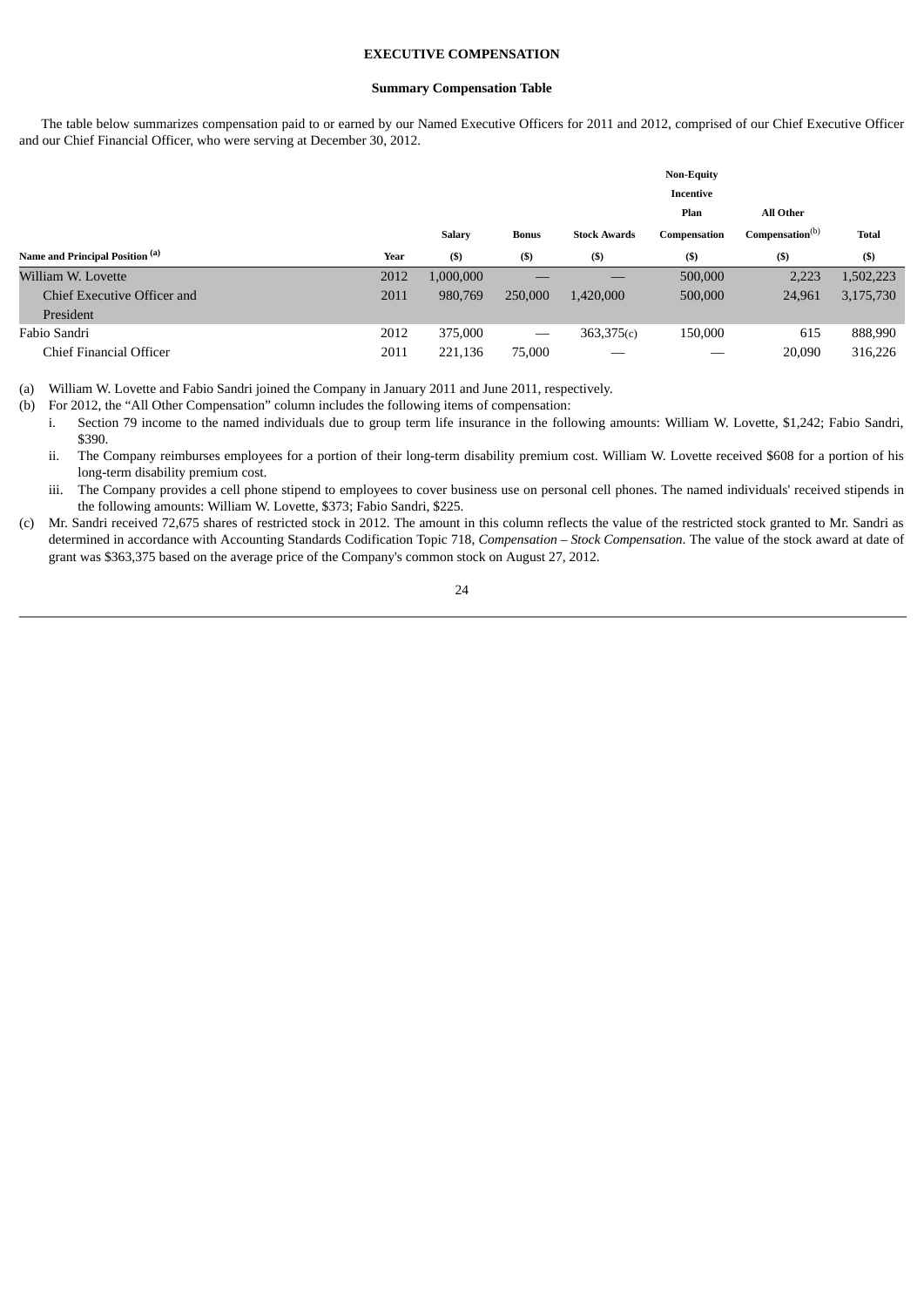#### **2012 Grants of Plan-Based Awards Table**

| <b>Name</b>        | <b>Grant Date</b> | <b>Estimated Future Payouts Under</b><br>Non-Equity Incentive Plan Awards <sup>(a)</sup> |               |                | <b>All Other Stock Awards:</b><br><b>Number of Shares of Stock or</b><br>Units $(\#)$ $(b)$ | <b>Grant Date Fair Value</b><br>of Stock and Option<br>Awards <sup>(c)</sup> |  |
|--------------------|-------------------|------------------------------------------------------------------------------------------|---------------|----------------|---------------------------------------------------------------------------------------------|------------------------------------------------------------------------------|--|
|                    |                   | <b>Threshold</b>                                                                         | <b>Target</b> | <b>Maximum</b> |                                                                                             |                                                                              |  |
|                    |                   | (\$)                                                                                     | (S)           | $($ \$)        |                                                                                             |                                                                              |  |
| William W. Lovette |                   | 500,000                                                                                  | 1,000,000     | 10,000,000     |                                                                                             |                                                                              |  |
| Fabio Sandri       | 8/27/2012         | 187,500                                                                                  | 375,000       | 675,000        | 72,675                                                                                      | 363,375                                                                      |  |

(a) The amounts reported in these columns reflect the threshold, target and maximum amounts available under the STIP. For Mr. Sandri, threshold, target and maximum amounts under the STIP were determined by the Compensation Committee in December 2011. The threshold and target for Mr. Lovette were established outside the terms of the STIP. See "Compensation Discussion and Analysis - Compensation to William W. Lovette" and - "Compensation to Fabio Sandri" for a discussion of the performance targets. Our Compensation Committee is responsible for determining whether the Company meets its performance targets for a performance period.

(b) Mr. Sandri received a grant of 72,675 shares of restricted stock under the LTIP, which vests on the second anniversary of the grant date.

(c) The amount in this column reflects the value of the restricted stock granted to Mr. Sandri as determined in accordance with Accounting Standards Codification Topic 718, Compensation-Stock Compensation. The value of the award at date of grant was determined by reference to the average price of the Company's common stock on August 27, 2012.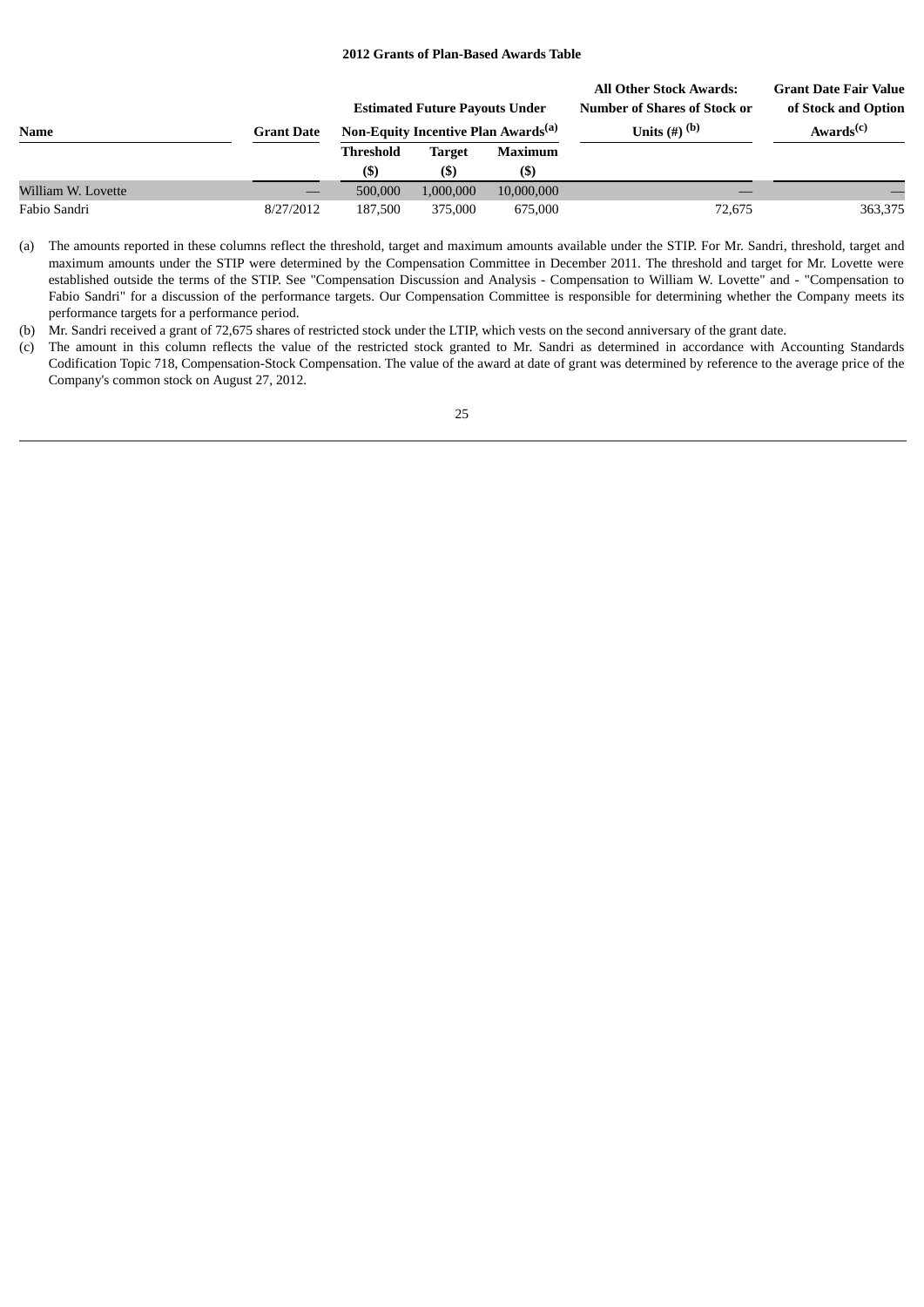#### **2012 Outstanding Equity Awards at Fiscal Year-End**

|                                   |                            | <b>Stock Awards</b>        |                              |                              |  |  |  |  |  |
|-----------------------------------|----------------------------|----------------------------|------------------------------|------------------------------|--|--|--|--|--|
|                                   |                            |                            |                              | <b>Equity Incentive Plan</b> |  |  |  |  |  |
|                                   |                            |                            |                              | <b>Awards: Market or</b>     |  |  |  |  |  |
|                                   |                            |                            | <b>Equity Incentive Plan</b> | <b>Payout Value of</b>       |  |  |  |  |  |
|                                   |                            | Market Value of            | Awards: Number of            | <b>Unearned Shares,</b>      |  |  |  |  |  |
|                                   | Number of Shares or        | <b>Shares or Units of</b>  | <b>Shares, Units or</b>      | <b>Units or Other Rights</b> |  |  |  |  |  |
|                                   | <b>Units of Stock That</b> | <b>Stock That Have Not</b> | <b>Other Rights That</b>     | <b>That Have Not Vested</b>  |  |  |  |  |  |
| Name                              | Have Not Vested (#)        | Vested (\$)                | Have Not Vested (#)          | (\$)                         |  |  |  |  |  |
| William W. Lovette <sup>(a)</sup> | 200,000                    | 1,438,000                  |                              |                              |  |  |  |  |  |
| Fabio Sandri <sup>(b)</sup>       | 72,675                     | 522,533                    |                              |                              |  |  |  |  |  |

(a) As an inducement to Mr. Lovette's employment with the Company and Mr. Lovette's execution of the Lovette Employment Agreement, as described below, the Company awarded Mr. Lovette 200,000 restricted shares of Pilgrim's Pride common stock. The restrictions on the first tranche of 100,000 shares lapsed on January 3, 2013. Restrictions on the second tranche of 100,000 shares will lapse on January 3, 2014, subject to Mr. Lovette's continued employment with the Company through the applicable lapse date.

(b) Mr. Sandri received a grant of 72,675 shares of restricted stock under the LTIP on August 27, 2012. The restricted shares will fully vest on the second anniversary of the grant date.

#### **Lovette Employment Agreement**

In December 2010, the Board approved the appointment of Mr. Lovette, as our Chief Executive Officer and President, effective January 3, 2011. On January 14, 2011, we entered into an employment agreement with Mr. Lovette (the "Lovette Employment Agreement"). Mr. Lovette brings more than 30 years of industry leadership experience to the Company. In light of Mr. Lovette's significant industry-specific experience, the Compensation Committee decided that it was necessary to offer an employment agreement to Mr. Lovette in order to create an incentive for him to join the Company. The Lovette Employment Agreement will expire on January 14, 2014, unless otherwise terminated pursuant to its terms.

#### *Base Salary and Incentive Compensation*

Under the Lovette Employment Agreement, Mr. Lovette receives an annual base salary of not less than \$1,000,000. In 2011, Mr. Lovette also received a onetime signing bonus of \$250,000, which was subject to repayment on a pro-rata basis over a one-year period if his employment with the Company ended for any reason prior to December 31, 2011 or he had not established residency in the vicinity of the Company's headquarters in Colorado by such date. Mr. Lovette has moved his residency to Colorado and was not required to repay the signing bonus. For each full year during the term of employment, Mr. Lovette is be eligible to earn an annual cash bonus. Mr. Lovette's individual performance targets and bonus opportunity for 2012 were as follows:

| 2012 EBITDA         | <b>Bonus Amount</b>                                |
|---------------------|----------------------------------------------------|
| \$400 million       | \$500,000                                          |
| \$500 million       | \$1,000,000                                        |
| Above \$500 million | $$1,000,000$ plus                                  |
|                     | .5% (i.e., .005) of the excess above \$500 million |
|                     | <b>EBITDA</b>                                      |

Any bonus amount will be prorated for amounts between \$400 million and \$500 million EBITDA. The maximum bonus payable to Mr. Lovette in 2012 was \$10.0 million. In 2012, Mr. Lovette received a bonus of \$500,000 with respect to 2012 performance.

#### *Perquisites and Other Personal Benefits*

Under the Lovette Employment Agreement, Mr. Lovette is entitled to participate in the Company's savings and retirement plans, practices and programs generally available to other executive personnel of the Company. Mr. Lovette is also eligible to participate in all group benefits plans and programs the Company has established or may establish for its executive employees, including the Company's executive relocation policy and repayment agreement, which provides moving and other relocation related expenses, including assistance selling a home and temporary housing. Any amounts under the executive relocation policy and repayment agreement must be repaid if employment is terminated within one year from the hire date.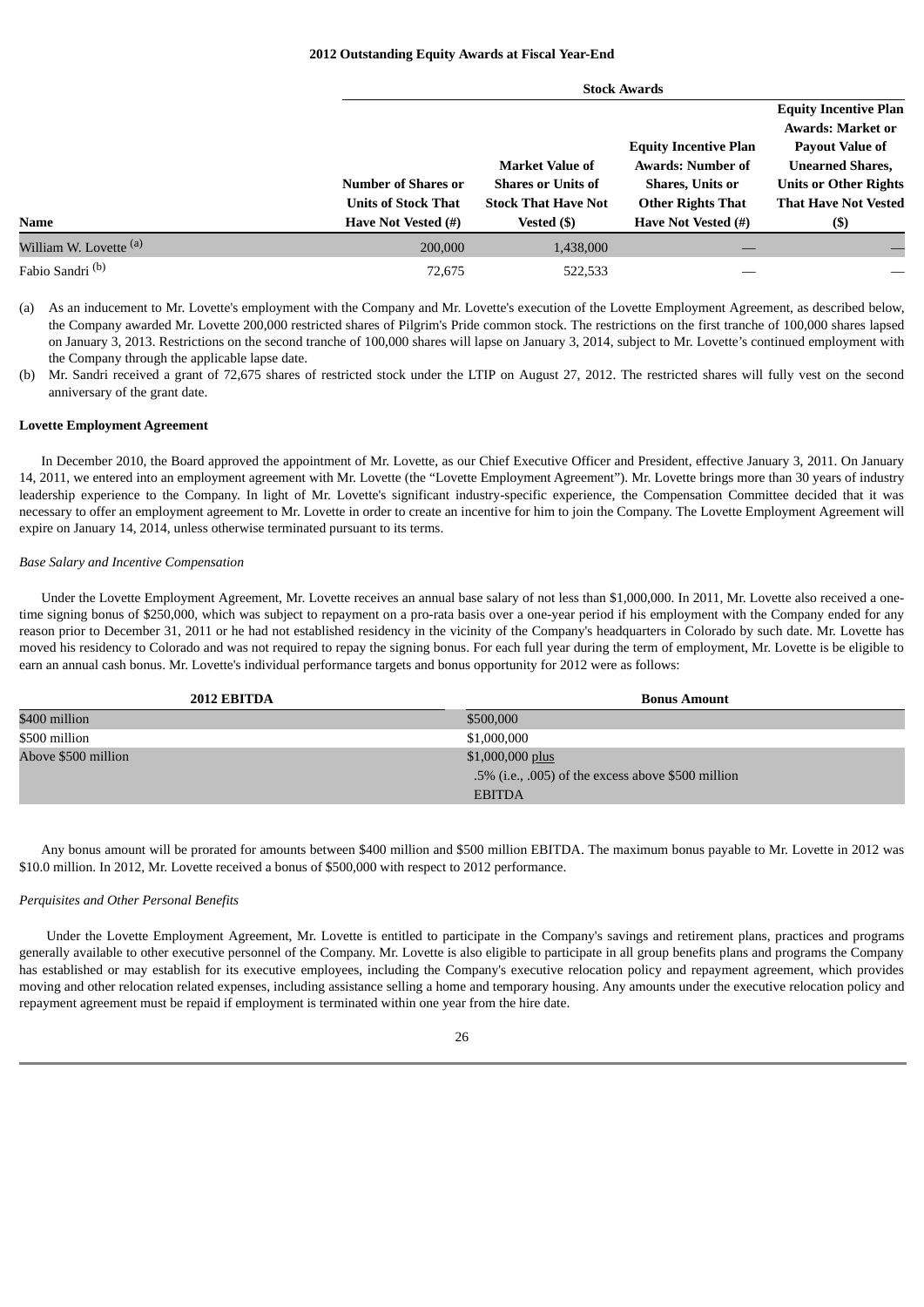Under the Lovette Employment Agreement, the Company agreed to purchase Mr. Lovette's residence in Arkansas on reasonable and customary commercial terms and at a purchase price not to exceed approximately \$2.13 million. Consequently, Mr. Lovette transferred all of his rights and the Company assumed all obligations relative to the property for the purchase price of \$2.13 million. For additional information, see "Related Party Transactions - Certain Transactions."

#### *Restricted Stock Grant*

 As an inducement to Mr. Lovette's employment with the Company and Mr. Lovette's execution of the Lovette Employment Agreement, in 2011 the Company awarded Mr. Lovette 200,000 restricted shares of Pilgrim's Pride common stock. We delivered the first tranche of 100,000 shares to Mr. Lovette on January 3, 2013. Restrictions on the second tranche of 100,000 shares will lapse on January 3, 2014, subject to Mr. Lovette's continued employment with the Company through the applicable lapse date.

#### *Severance Payments*

 Mr. Lovette's employment agreement can be terminated at any time by the Company. If the Company terminates him other than for "cause" during the term of his agreement, the Company will continue to pay him his base salary for two years following such termination, subject to certain requirements, including the delivery of a customary release. Under the Lovette Employment Agreement, no other severance or termination payments or benefits will be payable to Mr. Lovette as a result of his termination or resignation of employment, including under the Severance Plan, as described below.

 For the purposes of the Lovette Employment Agreement "cause" means, as determined by the Board: (i) Mr. Lovette's conviction in a court of law of, or entry of a guilty plea or plea of no contest to, a felony charge (regardless of whether subject to appeal); (ii) Mr. Lovette's willful and continued failure to perform substantially his duties for the Company (other than any such failure resulting from Mr. Lovette's incapacity due to physical or mental illness); (iii) any willful act that constitutes on Mr. Lovette's part fraud, dishonesty in any material respect, breach of fiduciary duty, misappropriation, embezzlement or gross misfeasance of duty; (iv) Mr. Lovette's willful disregard or continued breach in any material respect of published Company policies and procedures or codes of ethics or business conduct; or (v) any other material breach by Mr. Lovette of any provision of the Lovette Employment Agreement.

#### **Sandri Employment Terms**

Fabio Sandri was appointed as the Company's Chief Financial Officer effective June 6, 2011. His appointment was approved by the Board of Directors on June 1, 2011. Mr. Sandri is provided an annual base salary of \$375,000 and is eligible to participate in the STIP with a bonus target equal to 100% of the annual base salary. For additional information regarding Mr. Sandri's bonus award, see "Compensation Discussion and Analysis - Components of Compensation - Annual Cash Incentive Compensation."

In 2011, Mr. Sandri received a one-time signing bonus of \$75,000 and a one-time payment of \$20,000 to assist with expenses related to his relocation to the Greeley, Colorado area. Both of these payments are subject to repayment in full if he voluntarily resigns or is terminated for cause prior to June 6, 2013. Mr. Sandri is also eligible to participate in the Company's other benefit plans that are generally available to the Company's senior officers.

#### **Short-Term Incentive Plan**

The Company maintains the STIP, an annual incentive program providing for the grant of bonus awards payable upon achievement of specified performance goals. The STIP permits the grant of awards that are not intended to qualify as deductible under section 162(m) of the Code. Full-time salaried, exempt employees of the Company and its affiliates who are selected by the administering committee, in its sole discretion, will be eligible to participate in the STIP. The awards under the STIP may be paid, at the option of the Compensation Committee, in cash, or in the Company's common stock, or in any combination of cash and common stock. The Compensation Committee currently administers the STIP and establishes performance periods under the STIP, which may be of varying and overlapping durations. For each performance period, the Compensation Committee may establish one or more objectively determinable performance goals, based upon one or more of a variety of performance criteria specified in the STIP. In addition, for bonus awards not intended to qualify as qualified performance-based compensation, the Compensation Committee may establish performance goals based on other performance criteria as it deems appropriate in its sole discretion. For 2012, Mr. Sandri was the only Named Executive Officer who participated in the STIP.

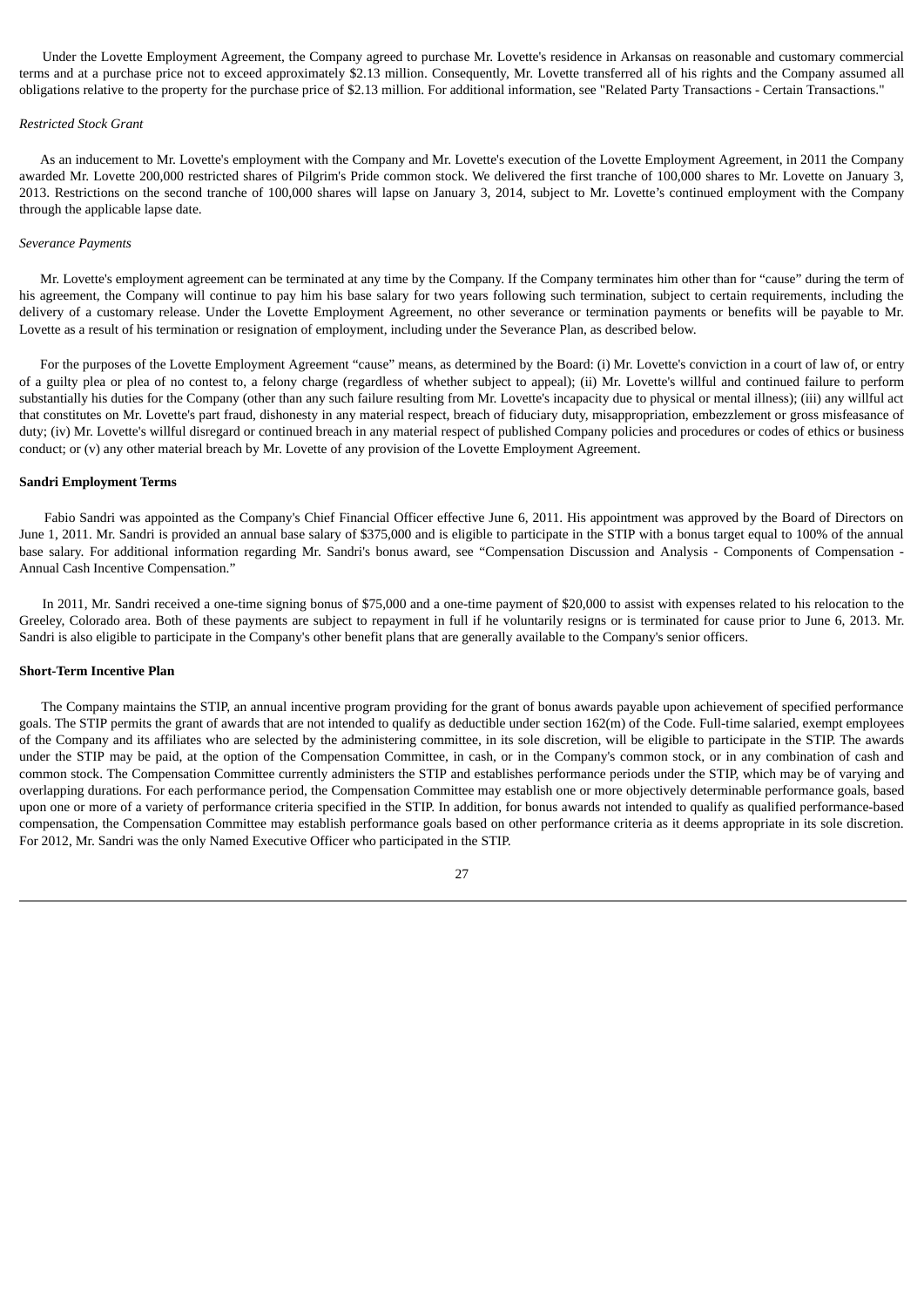For each award under the STIP, the Committee, in its discretion, may make objectively determinable adjustments to one or more of the performance goals. Such adjustments may include or exclude one or more of the following: items that are extraordinary or unusual in nature or infrequent in occurrence, including one-time or non-recurring items; items related to a change in US GAAP; items related to financing activities; expenses for restructuring or productivity initiatives; other nonoperating items; items related to acquisitions, including transaction-related charges and amortization; items attributable to the business operations of any entity acquired by the Company during the performance period; items related to the disposal of a business or segment of a business; items related to discontinued operations that do not qualify as a segment of a business under US GAAP; taxes; stock-based compensation; noncash items; and any other items of significant income or expense which are determined to be appropriate adjustments.

Under the terms of the STIP, the maximum aggregate amount of all awards intended to constitute qualified performance-based compensation granted to a participant with regard to any fiscal year will not exceed \$10,000,000.

#### **Long-Term Incentive Plan and 2012 Long-Term Incentive Program**

The Company maintains the LTIP. The LTIP is administered by the Board. The LTIP provides for the grant of a broad range of long-term equity-based and cash-based awards to the Company's officers and other employees, members of the Board and any consultants. The equity-based awards that may be granted under the LTIP include "incentive stock options," within the meaning of the Code, nonqualified stock options, stock appreciation rights, restricted stock awards, restricted stock units ("RSUs") and other stock based awards. As of December 30, 2012, the maximum number of shares reserved for issuance under the LTIP was 6,615,393 shares and the maximum number of shares with respect to which awards of any and all types may be granted during a calendar year to any participant is limited, in the aggregate, to 5,000,000 shares. The maximum amount that may be paid in cash during any fiscal year with respect to any award (including any performance bonus award) is \$10,000,000. Except as may otherwise be provided in any applicable award agreement or other written agreement entered into between the Company and a participant in the LTIP, if a "change in control" occurs and the participant's awards are not converted, assumed, or replaced by a successor entity, then immediately prior to the change in control the awards will become fully exercisable and all forfeiture restrictions on the awards will lapse.

Under the LTIP, a "change in control" generally includes (i) a direct or indirect sale or other disposition of the Company and its subsidiaries taken as a whole as an entirety or substantially as an entirety in one transaction or series of transactions, (ii) the consummation of any transaction (including a merger) to which the Company is a party the result of which is that immediately after such transaction the stockholders of the Company immediately prior to such transaction hold less than 50.1% of the total voting power generally entitled to vote in the election of directors of the person surviving such transaction, (iii) any "person" or "group" becomes the ultimate "beneficial owner" (each as defined in Rule 13d-3 of the Exchange Act) of more than 50% of the total voting power generally entitled to vote in the election of directors of the Company on a fully diluted basis, (iv) subject to specified exceptions and qualifications, during any two consecutive years, individuals who at the beginning of such period constituted the members of the Board cease for any reason to constitute a majority of the members of the board then in office, or (v) the adoption of a plan for the liquidation or dissolution of the Company.

On September 6, 2012, the Board approved the Pilgrim's Pride Corporation 2012 Long-Term Incentive Program (the "2012 Program"), which is a component of the LTIP. The purpose of the 2012 Program is to provide additional incentives to participants to grow the Company's business and improve the Company's profitability. Under the 2012 Program, participants receive target awards equal to a specified percentage of their base salary. The actual award value was then determined at the end of 2012 based upon the Company's profitability relative to a specified peer group of companies for 2012. The earned value was awarded in January 2013 to participants as a grant of RSUs. The number of RSUs granted was determined by dividing the earned award value by the average price of the Company's common stock over the trading days in the 60-day period ending on July 1, 2012, which was \$7.61. RSUs granted to each participant will generally vest on December 31, 2014; provided, a participant shall immediately forfeit any outstanding RSUs if the participant's employment with the Company ends before the vesting date for any reason other than (i) a termination without cause (as defined in the 2012 Program) or (ii) the participant's death. If a participant's employment is terminated by the Company without cause or the participant dies while employed with the Company, the then outstanding RSUs granted to the participant will remain outstanding and will be paid to the participant (or, in the event of death, to the participant's estate) on January 15,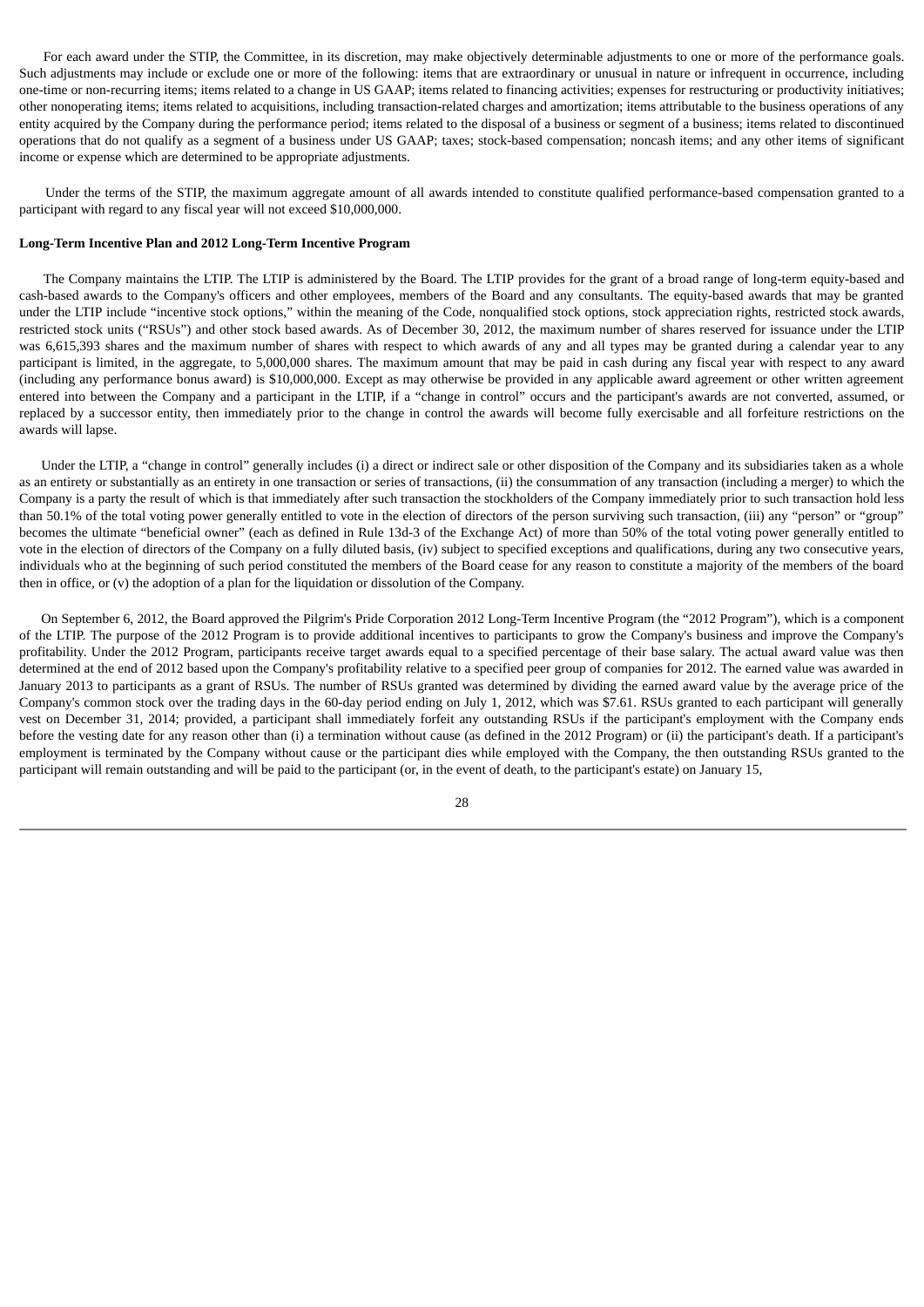2015. Each vested RSU will entitle the participant to receive one share of Pilgrim's Pride common stock on January 15, 2015, although, in certain circumstances, vested RSUs may be settled in cash. If a "change in control" or privatization of the Company occurs, then RSUs that are not converted, assumed or replaced by a successor entity shall, if the date of the change in control or privatization occurs on or after the date such RSUs are granted, be converted to a cash amount on the date of the change in control or privatization and the Company shall pay such resulting cash amount to the participant in cash on January 15, 2015, subject to the vesting and forfeiture provisions set forth in the 2012 Program and the applicable award agreement. In the event of a change in control, the RSUs shall be converted to a cash amount based upon the highest price paid for a share of the Company's common stock in the change in control. In the event of a privatization, the RSUs will be converted to a cash amount on the date of privatization equal to the closing price (or average closing price) on the applicable stock exchange on which the Company's common stock is traded on a date (or dates) prior to the privatization, as specified by the Compensation Committee. Generally, a privatization means the acquisition by JBS S.A., alone or in combination with one of its affiliates, of 100% of the common stock of the Company.

#### **401(k) Salary Deferral Plan**

Our executive officers receive no special employee benefits. During 2012, our executive officers were eligible to participate on the same basis as other employees in the Company's 401(k) Plan. Contributions to the 401(k) Plan are made up of a 30% matching contribution on the first 6% of pay to the extent such contributions are not in excess of the Code limits on contributions to  $401(k)$  plans. Under the  $401(k)$  Plan, the Company may make additional matching contributions or other profit sharing contributions at its discretion. There were no discretionary contributions in 2012. All full-time employees in the U.S. are eligible to participate in the 401(k) Plan. We do not have any other pension plan for our executive officers. In 2012, neither of our Named Executive Officers participated in the Company's 401(k) Plan.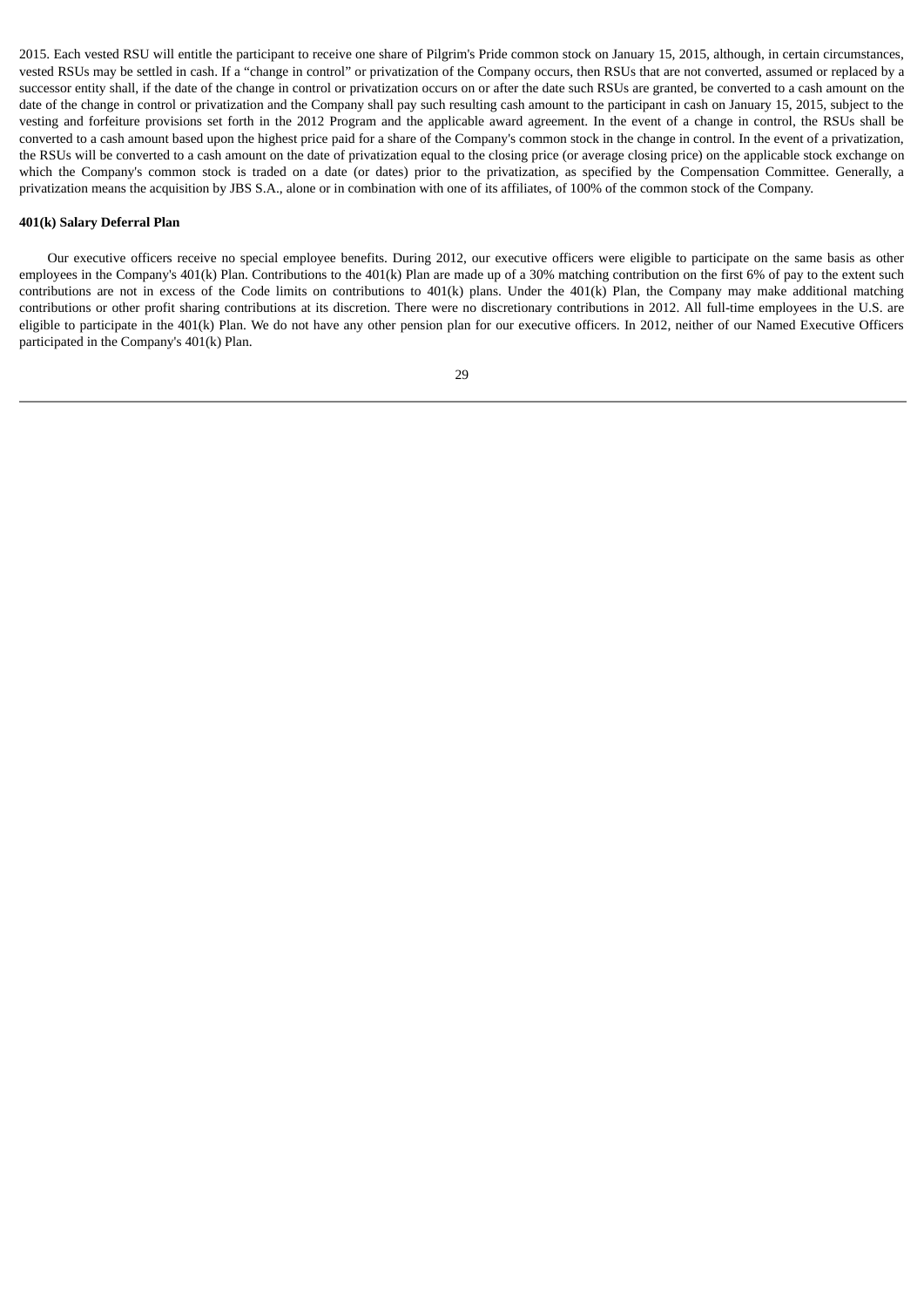#### **2012 Potential Payments Upon Termination or Change-in-Control**

The information below describes certain compensation that would be paid to William W. Lovette, our Chief Executive Officer, and Fabio Sandri, our Chief Financial Officer, in the event of a termination of their respective employment with the Company or in the event of a change in control of the Company. The Company has no arrangements under which the Named Executive Officers would receive any payments or benefits upon a change in control of the Company other than the vesting of restricted stock granted to Mr. Sandri under the LTIP. The amounts shown in the table below assume that such a termination of employment occurred on December 30, 2012.

|                                                    |                        |                                    | <b>Termination Other</b> |                      |  |
|----------------------------------------------------|------------------------|------------------------------------|--------------------------|----------------------|--|
|                                                    |                        | <b>Termination due</b>             | than for Cause,          |                      |  |
|                                                    | <b>Termination for</b> | to Death or                        | Death or                 | Change-in-           |  |
| <b>Executive Officer / Element of Compensation</b> | Cause $($ )            | Disability $(\mathsf{S})^{(c)(d)}$ | Disability (\$)          | Control $(\$)$ $(e)$ |  |
| <b>William W. Lovette</b>                          |                        |                                    |                          |                      |  |
| Severance payment <sup>(a)</sup>                   |                        |                                    | 2,000,000                |                      |  |
| Accrued vacation amount                            | 11,538                 | 11,538                             | 11,538                   |                      |  |
| Self-insured payments                              |                        | 346,000                            |                          |                      |  |
| <b>Total for Mr. Lovette</b>                       | 11,538                 | 357,538                            | 2,011,538                |                      |  |
| <b>Fabio Sandri</b>                                |                        |                                    |                          |                      |  |
| Severance payment (b)                              |                        |                                    | 129,808                  |                      |  |
| Accrued vacation amount                            | 14,423                 | 14,423                             | 14,423                   |                      |  |
| Self-insured payments                              |                        | 130,000                            |                          |                      |  |
| Immediate vesting of restricted stock (e)          |                        |                                    |                          | 522,533              |  |
| <b>Total for Mr. Sandri</b>                        | 14,423                 | 144,423                            | 144,231                  | 522,533              |  |

(a) Under the Lovette Employment Agreement, the Company can terminate the agreement at any time. If the Company terminates Mr. Lovette other than for "cause", as described above, during the term of his agreement, the Company will continue to pay him his base salary for two years following such termination, subject to certain requirements, including the delivery of a customary release. Under the Lovette Employment Agreement, no other severance or termination payments or benefits will be payable to Mr. Lovette as a result of his termination or resignation of employment, including under the Severance Plan, as described above.

(b) Calculated pursuant to the Severance Plan (as defined below).

(c) For termination due to death , Mr. Lovette and Mr. Sandri would also receive \$500,000 and \$375,000, respectively, from third party insurers.

(d) Mr. Lovette would also receive approximately \$15,000 per month in long-term disability payments from third party insurers.

(e) Mr. Sandri received a grant of 72,675 shares of restricted stock under the LTIP. The shares of the restricted stock will vest immediately if a "change-incontrol" occurs and the restricted stock is not converted, assumed or replaced by the successor entity. These amounts are calculated assuming that the market price per share of the Company's common stock on the date of the event was equal to the closing price of the Company's common stock on the last trading day of the fiscal year ended December 30, 2012 (\$7.19).

#### **Severance Plan**

During 2012, we maintained the Pilgrim's Pride Corporation Severance Plan (the "Severance Plan"), pursuant to which we provided severance payments to eligible employees, including certain Named Executive Officers, if their employment was terminated "without cause." For the purposes of the Severance Plan, termination "for cause" means termination of employment because of (i) negligence or misconduct by the individual in the performance of his/her duties for the Company, (ii) non-performance by the individual of his/her duties for the Company, (iii) the individual's conviction for or admission of a felony offense, or the individual's indictment for a criminal offense involving or relating to the business of the Company, (iv) excessive tardiness or absenteeism pursuant to Company policies, (v) act of fraud, dishonesty, or embezzlement by the individual with respect to the Company, or (vi) misconduct by the individual, which, in the judgment of the Company, brings the reputation of the Company into disrepute or causes the individual to be unable to perform his/her duties.

The Severance Plan does not cover termination due to death, disability or retirement, termination for cause or termination at the end of the leave of absence that exceeded the maximum permitted by the Company. Under the Severance Plan, in exchange for signing an enforceable waiver and release agreement, upon termination without cause, a Named Executive Officer was entitled to receive as severance pay an amount equal to: one week per year of service with the Company, plus a minimum of 16 supplemental weeks (in addition to years of service amount),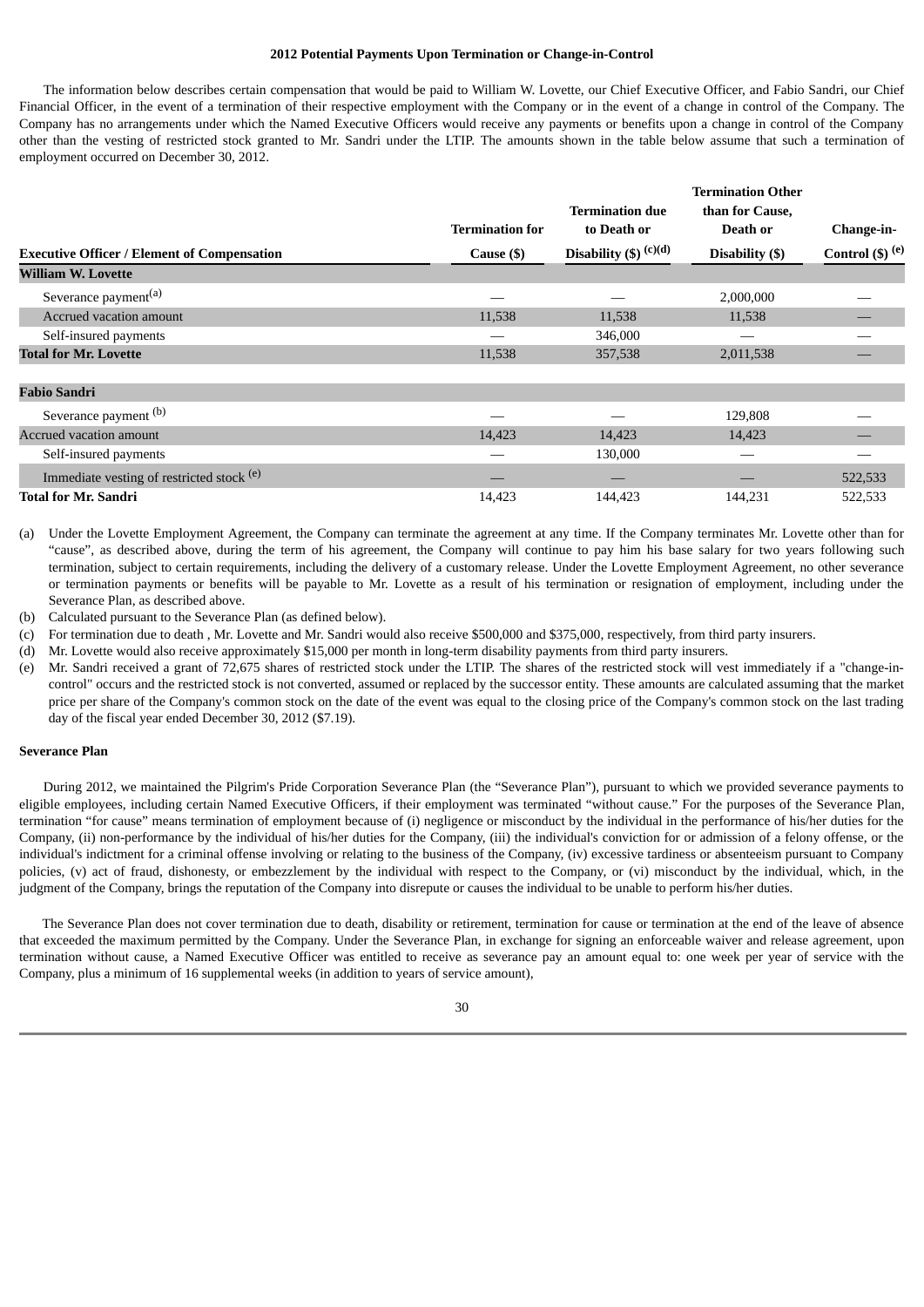with a total maximum of 52 weeks of pay. In addition, if the Company provided less than two weeks notice of termination without cause, an executive officer would have been entitled up to two additional weeks of severance in lieu of notice. Additional benefits available to eligible employees under the Severance Plan included career transition services as determined by the Company, including without limitation, written materials, company sponsored training and job fairs. Under the Lovette Employment Agreement, Mr. Lovette is not entitled to any severance or termination payments or benefits under the Severance Plan.

#### **Compensation Risks**

The Company has reviewed and assessed our compensation policies and practices to determine whether they are reasonably likely to have a material adverse effect on the Company. The Company's management reviews compensation policies for the presence of certain elements that could encourage employees to take unnecessary or excessive risks; the ratios and level of incentive to fixed compensation, annual to long-term compensation and cash to equity compensation; and the comparison of compensation expense to earnings of the Company. Management's assessment of the Company's compensation policies is reviewed by the Compensation Committee as part of its risk oversight function.

The Company believes that its compensation programs for employees and executive officers are appropriately tailored to encourage employees to grow our business, but not to encourage them to do so in a way that poses unnecessary or excessive material risk. In particular, in 2012, the Company's compensation programs were designed to provide the following:

- elements that reward short-term and long-term performance;
- for our executive officers, incentive compensation that rewards performance based on Company performance; and
- compensation with fixed and variable components.

As a result, the Company believes that executive officers and key employees receive a balance between competitive remuneration to encourage retention and compensation designed to provide opportunities to earn more by successfully executing our business strategy. The Company believes the design of these programs encourages our executive officers and key employees to perform at high levels and maximize Company performance without focusing exclusively on compensation performance metrics to the detriment of other important business metrics.

The Company also believes that its compensation program does not encourage excessive risk taking because the above compensation elements coupled with equity ownership in the Company provide a proper mix between long and short-term incentives. A significant portion of the Named Executive Officers' total compensation is performance-based and tied to the profitability of the Company. Specifically, in 2012, each of Mr. Lovette and Mr. Sandri were eligible to receive an annual cash bonus payable based on the Company's EBITDA. Additionally, Mr. Lovette and Mr. Sandri each has been granted equity awards and currently own a level of equity that the Company believes provides sufficient long-term incentives. The Company believes that the Named Executive Officers' beneficial ownership of Pilgrim's Pride common stock, which encourages long-term focus on sustainable performance, aligns their interests with those of our stockholders.

Overall, the Company concluded that there were no risks arising from our compensation policies and practices that are reasonably likely to have a material adverse effect on the Company.

#### **Compensation Committee Interlocks and Insider Participation**

 During 2012, the members of the Compensation Committee were Wesley Mendonça Batista, Michael L. Cooper and Wallim Cruz de Vasconcellos Junior. No member of the Committee was, during 2012, an officer, former officer or employee of the Company or any of our subsidiaries. We did not have any compensation committee interlocks in 2012.

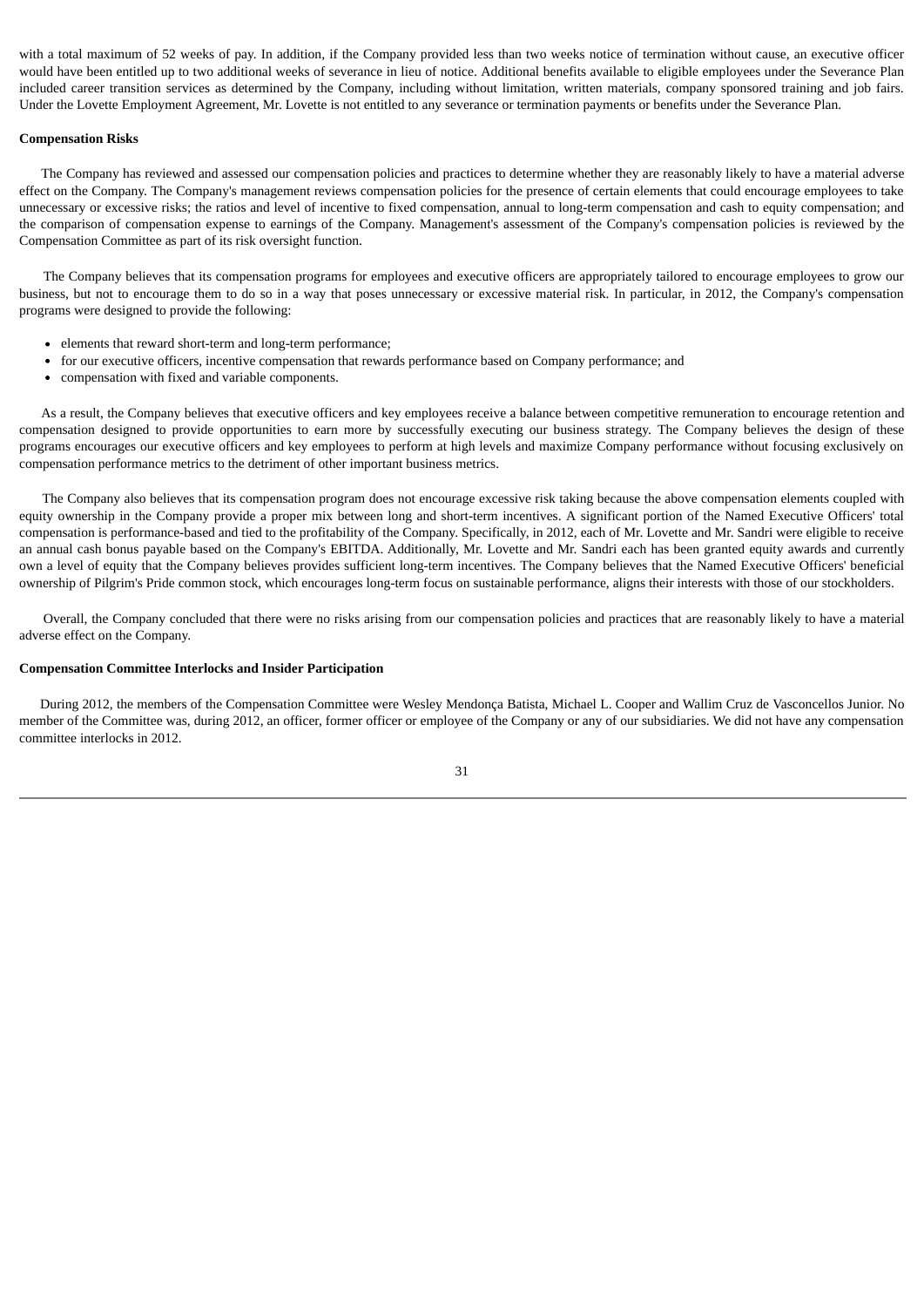### **2012 DIRECTOR COMPENSATION TABLE**

The following table sets forth certain information with respect to our director compensation for the fiscal year ended December 30, 2012. Wesley Mendonça Batista, Joesley Mendonça Batista, Don Jackson and William W. Lovette did not receive any compensation solely for service as Directors.

|                                   |              | <b>Fees Earned or</b> |              |         |  |
|-----------------------------------|--------------|-----------------------|--------------|---------|--|
| <b>Director</b>                   | Paid in Cash |                       | <b>Total</b> |         |  |
| Marcus Vinicius Pratini de Moraes |              | 150,500               | S            | 150,500 |  |
| Wallim Cruz Vasconcellos Junior   |              | 178,000               |              | 178,000 |  |
| Michael L. Cooper                 |              | 184,000               |              | 184,000 |  |
| Charles Macaluso                  |              | 167,500               |              | 167,500 |  |
| David E. Bell                     |              | 76,000                |              | 76,000  |  |

Under the Company's current compensation program for Directors (the "Program"), directors who are employed by the Company or any of its subsidiaries will not receive any additional compensation for their services as directors. The Program provides that each non-employee Director will receive an annual retainer of \$140,000, paid quarterly in arrears, composed of \$70,000 in cash with the remainder consisting of either cash or a combination of cash and equity awards to be determined by the Board. During 2012, the entire retainer was paid in cash. In addition, non-employee directors each receives \$1,500 per Board meeting they attend in person, plus expenses. The Chairmen of the Audit Committee and Compensation Committee each receive \$15,000 supplemental annual compensation, and other members of those committees each receive an additional \$10,000 per year. The Chairmen of other Board committees each receive \$10,000 supplemental annual compensation, with other members of such committees each receiving an additional \$5,000 per year. Committee Chairmen and other committee members each also receive \$1,500 and \$1,000, respectively, per committee meeting they attend in person, plus expenses.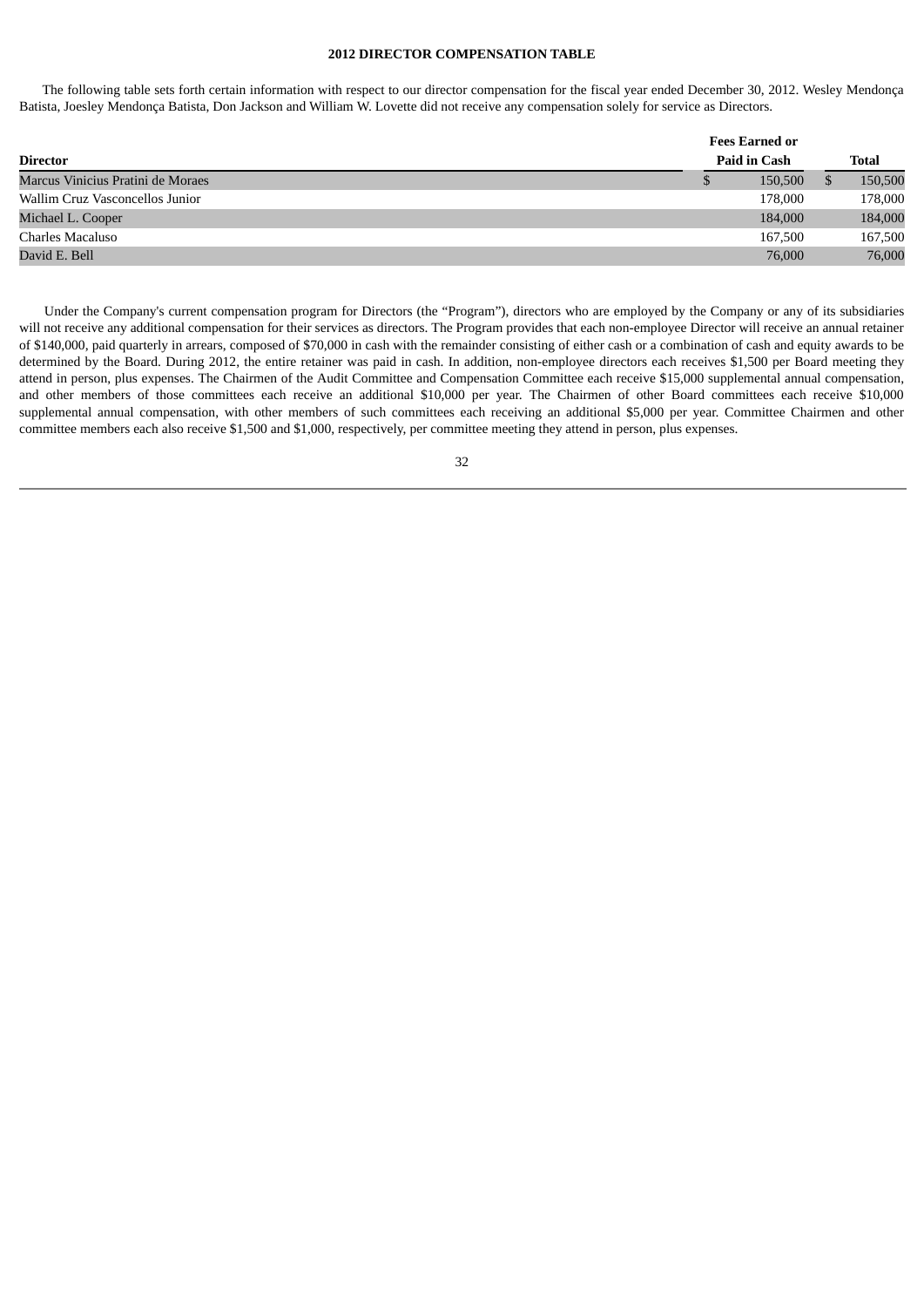#### **RELATED PARTY TRANSACTIONS**

#### **Related Party Transactions Policy**

During 2012, in accordance with its Charter, our Audit Committee was responsible for reviewing and approving the terms and conditions of all proposed transactions between us and any of our officers or Directors, or relatives or affiliates of any such officers or Directors. Furthermore, we adopted a restated certificate of incorporation upon our emergence from Chapter 11 bankruptcy proceedings on December 28, 2009 which provides that all transactions required to be disclosed under Item 404 of Regulation S-K under the Exchange Act ("related party transactions") must first be reviewed, evaluated and approved by the Audit Committee or other committee comprised solely of independent directors, such approval to be evidenced by a resolution stating that such committee has, in good faith, unanimously determined that such transaction complies with the provisions our certificate of incorporation governing related party transactions. Any Audit Committee or other independent body member who was or is not independent with respect to a related party transaction under review has been required by our Audit Committee Charter to disclose his or her lack of independence to the remaining committee members and abstain from the review and approval of that transaction.

#### **Certain Transactions**

During 2012, we have been a party to certain transactions with our current and former Directors and executive officers. These transactions, along with all other related party transactions, received the approval of the current Audit Committee or, in the case of transactions entered into prior to our emergence from bankruptcy, the Audit Committee in existence at that time. Company management analyzed the terms of all contracts entered into with related parties and believed that they were substantially similar to, and contained terms not less favorable to us than, those obtainable from unaffiliated parties.

On January 19, 2010, we entered into an agreement with JBS USA in order to allocate costs associated with JBS USA's procurement of SAP licenses and maintenance services for its combined companies. Under this agreement, the fees associated with procuring SAP licenses and maintenance services are allocated between the Company and JBS USA in proportion to the percentage of licenses used by each company. The agreement expires on the date of expiration, or earlier termination, of each underlying SAP license agreement.

On May 5, 2010, we also entered into an agreement with JBS USA in order to allocate the costs of supporting the business operations by one consolidated corporate team, which have historically been supported by their respective corporate teams. Expenditures paid by JBS USA on behalf of the Company will be reimbursed by the Company, and expenditures paid by the Company on behalf of JBS USA will be reimbursed by JBS USA. This agreement expires on May 5, 2015. During 2012, JBS USA incurred approximately \$61,353,425 in expenditures paid on our behalf, including the procurement and maintenance of SAP licenses. During 2012, we incurred approximately \$4,134,059 in expenditures paid on behalf of JBS USA.

We routinely enter transactions to purchase products from JBS USA and to sell our products to them. During 2012, our purchases from JBS USA totaled \$69,109,403 and our sales to JBS USA totaled \$206,719,519.

In connection with the bankruptcy court order approving and confirming our joint plan of reorganization, the Company and Lonnie "Bo" Pilgrim entered into the Consulting Agreement, which became effective on December 28, 2009, the effective date of our emergence from Chapter 11 bankruptcy. The terms of the Consulting Agreement include, among other things, the following:

- The Consulting Agreement has a five-year term that expires on December 28, 2014;
- Mr. Pilgrim will provide services to the Company that are comparable in the aggregate with the services provided by him to the Company prior to the effective date of the Consulting Agreement;
- Mr. Pilgrim will be appointed to the Board of Directors of the Company and during the term of the Consulting Agreement will be nominated for subsequent terms on the Board;
- Mr. Pilgrim will be compensated for services rendered to the Company at a rate of \$1.5 million per year for the term of the Consulting Agreement;
- Mr. Pilgrim will be subject to customary non-solicitation and non-competition provision; and
- Mr. Pilgrim and his spouse will be provided with medical benefits (or will be compensated for medical coverage) that are comparable in the aggregate to the medical benefits afforded to employees of the Company.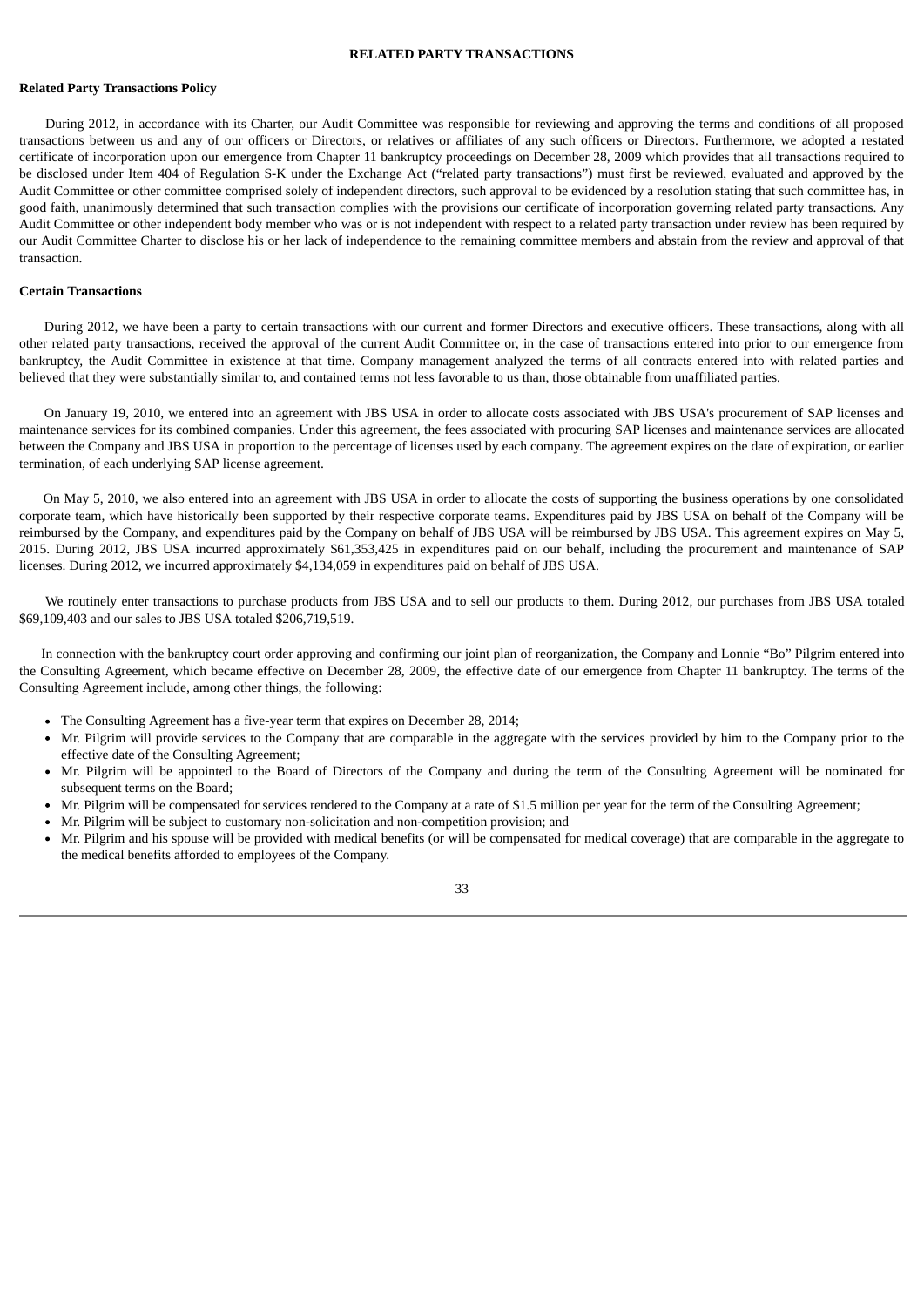On March 12, 2012, Lonnie "Bo" Pilgrim resigned from his position as the Founder Director. As a result, Mr. Pilgrim will not be nominated for subsequent terms on the Board of Directors during the remaining term of the Consulting Agreement.

We have entered into chicken grower contracts involving farms owned by Lonnie "Bo" Pilgrim, providing the placement of Company-owned flocks on his farms during the grow-out phase of production. These contracts are on terms substantially the same as contracts we enter into with unaffiliated parties and can be terminated by either party upon completion of the grow-out of each flock. The aggregate amount paid by us to Mr. Pilgrim under these grower contracts was \$297,328 through March 12, 2012.

From time to time, the Company has purchased grain from Pat Pilgrim, a son of Lonnie "Bo" Pilgrim, in transactions pre-approved by the Audit Committee. We paid him \$19,058 for such purchases through March 12, 2012. Pat Pilgrim also provided general and hauling services to us in 2012, for which he was paid \$9,385 through March 12, 2012. On November 30, 2005, the Audit Committee pre-approved our entering into three contracts with Pat Pilgrim, a general services agreement, a transportation agreement and a lease. In February 2008, we entered into a new ground lease agreement, which was pre-approved by the Audit Committee, pursuant to which Pat Pilgrim rents land from the Company. The lease agreement, which was for a one year initial term, renews for an additional year at the end of each term, but the agreement can be terminated by either party without cause.

Under the Lovette Employment Agreement, the Company agreed to purchase Mr. Lovette's residence in Arkansas on reasonable and customary commercial terms and at a purchase price not to exceed approximately \$2.13 million. Consequently, Mr. Lovette transferred all of his rights and the Company assumed all obligations relative to the property for the purchase price of \$2.13 million. His home was resold on July 23, 2012. The Company was responsible for commissions and closing costs on the resale of the home.

On June 23, 2011, the Company entered into a Subordinated Loan Agreement with JBS USA (the "Subordinated Loan Agreement"), which provided an aggregate commitment of \$100.0 million. On June 23, 2011, JBS USA made a term loan to the Company in the principal amount of \$50.0 million. In addition, JBS USA agreed to make an additional one-time term loan in the principal amount of \$50.0 million if the Company's availability under the revolving loan commitment in the Company's U.S. credit facility fell below \$200.0 million. Pursuant to the terms of the Subordinated Loan Agreement, we also agreed to reimburse JBS USA up to \$56.5 million for draws upon any letters of credit issued for JBS USA's account that support certain obligations of Mayflower Insurance Company, Ltd., a wholly owned subsidiary of the Company. Loans under the Subordinated Loan Agreement mature on June 28, 2015. The commitment under the Subordinated Loan Agreement terminated on the earliest to occur of (i) the date on which all amounts owing under our senior unsecured notes due 2018 and our U.S. credit facility are due and payable in accordance with its terms, (ii) the date the Company consummates a rights offering of its common stock of at least \$200,000,000 on or before March 24, 2012 (unless such date is extended in accordance with the terms of our U.S. credit facility) or (iii) June 27, 2015. Further, our U.S. credit facility, as amended, also provides that if the rights offering occurs, then (i) the Company, at its option, is permitted to prepay the outstanding \$50.0 million term loan under the Subordinated Loan Agreement and (ii) the existing commitment of JBS USA to make an additional \$50.0 million term loan to the Company under the Subordinated Loan Agreement will be terminated. On March 7, 2012, the Company completed the rights offering, repaid to JBS USA the \$50.0 million of principal plus \$3.5 million of accrued interest under the Subordinated Loan Agreement and the remaining commitment under the Subordinated Loan Agreement was terminated. The Audit Committee of the Company's Board of Directors reviewed and approved the above arrangements and amendments.

JBS USA agreed to provide letters of credit in the amount of \$56.5 million to an insurance company serving the Company in order to allow that insurance company to return cash it held as collateral against potential workers compensation, auto and general liability claims. In return for providing this letter of credit, the Company is reimbursing JBS USA for the cost of the letter of credit JBS USA would incur under its revolving credit agreement. The total amount paid by the Company for 2012 costs, to reimburse JBS USA, was \$2.2 million. As of December 30, 2012, the Company has accrued an obligation of \$0.2 million to reimburse JBS USA for letter of credit costs incurred on its behalf.

On October 26, 2011, the Company entered into an agreement with Swift Pork Company, a wholly owned subsidiary of JBS USA, LLC, to sell certain real property, tractor trailers, inventory, livestock, equipment, accounts receivable and other assets related to our pork business. The purchase price for these assets was \$13.0 million, payable in cash, subject to adjustment based on the final accounting of the assets. The closing occurred on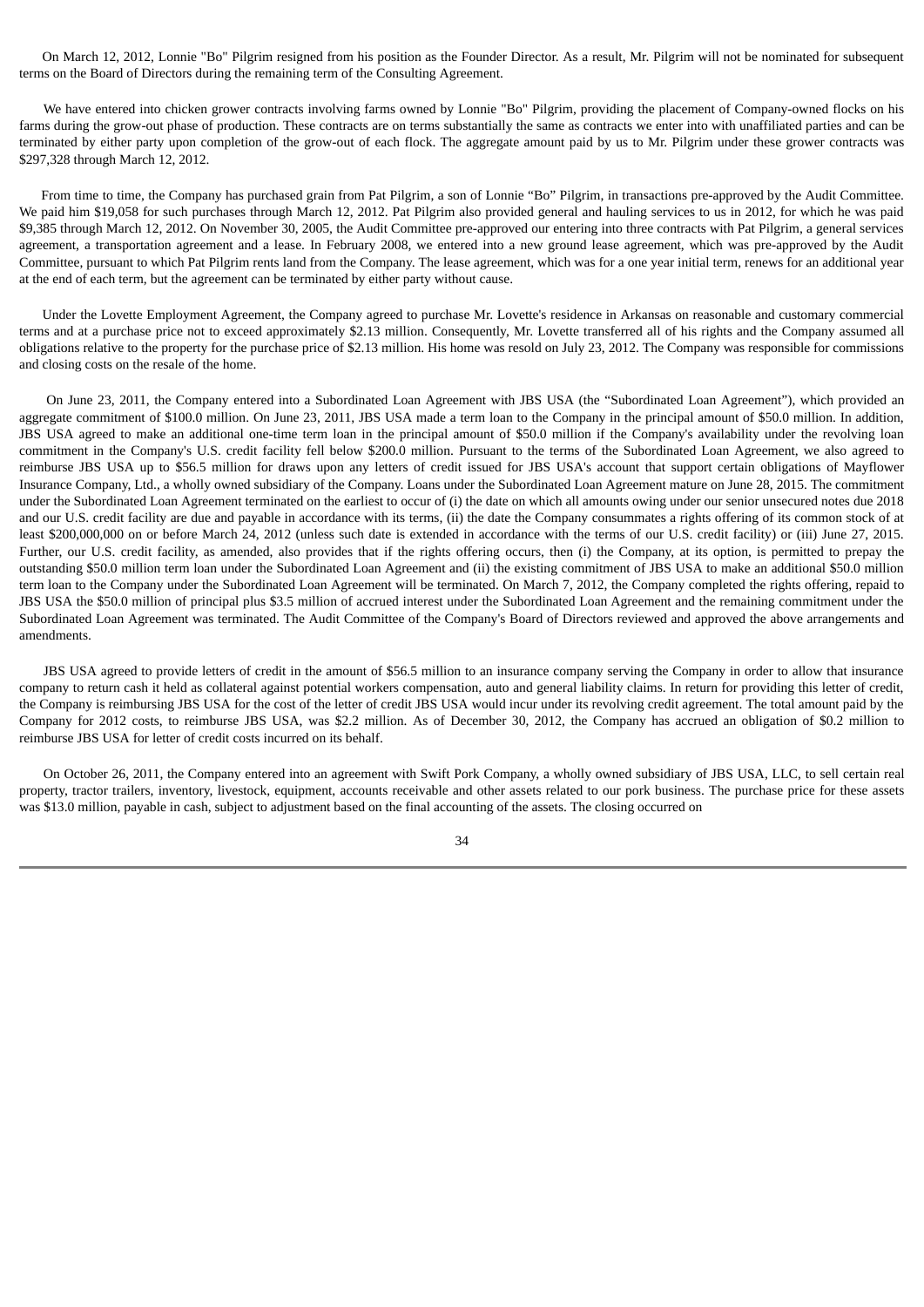December 2, 2011, but the final accounting of the assets took place during the second quarter of 2012 for which the company paid JBS USA, LLC \$0.5 million based on the final adjustment of assets sold. Company management analyzed the terms of the contract and believe that they were substantially similar to and contain terms no less favorable to us than those obtainable from unaffiliated parties. Additionally, the Audit Committee of the Company's Board of Directors reviewed and approved the above agreement.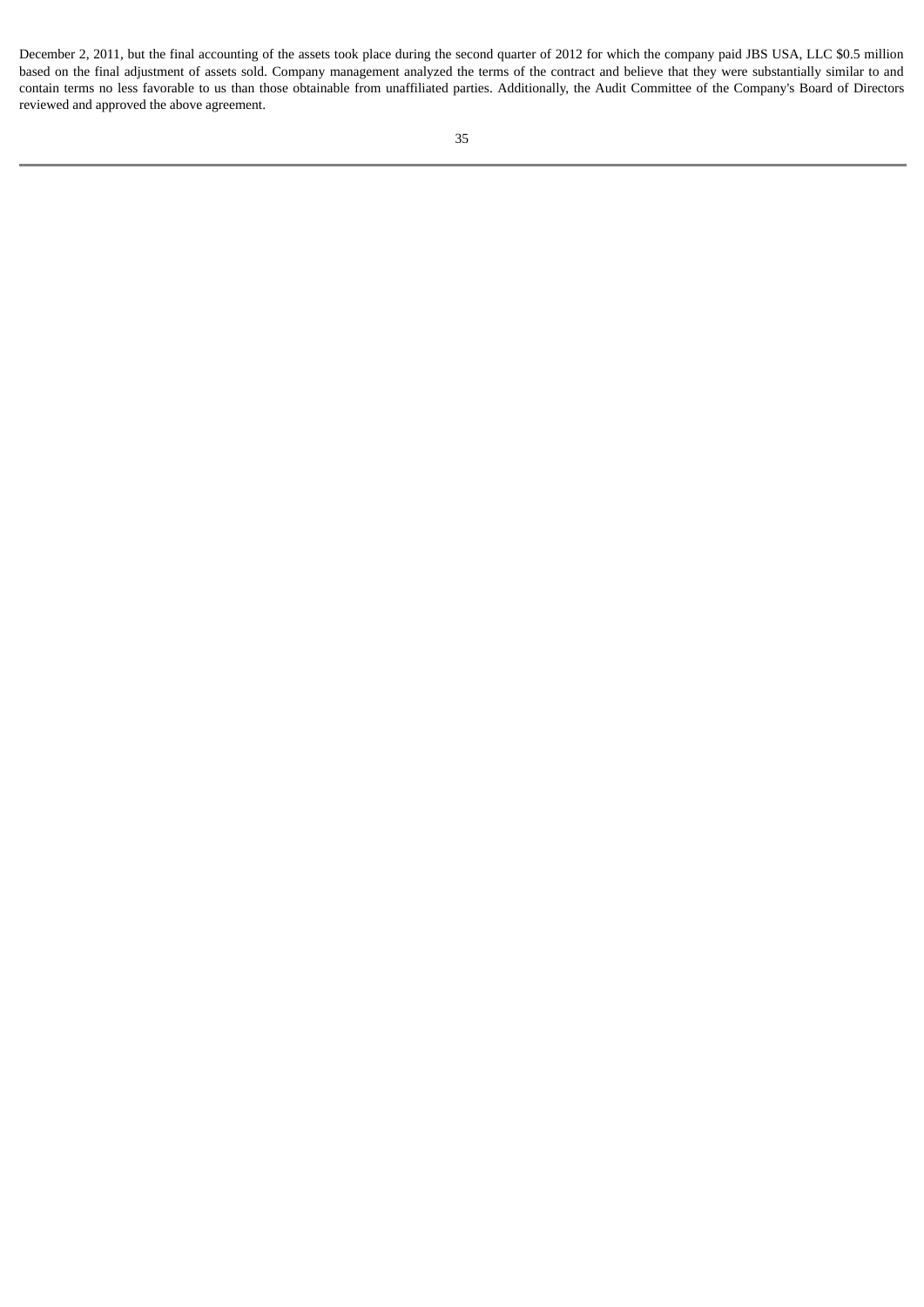#### **INDEPENDENT REGISTERED PUBLIC ACCOUNTING FIRM FEE INFORMATION**

#### **Changes in Certifying Accountants**

Effective March 14, 2012, the Company engaged KPMG LLP ("KPMG") as the Company's independent registered public accounting firm for the fiscal year ending December 30, 2012 and any interim periods. The decision to change auditors was approved by the Audit Committee and the result of a request for proposal process that involved multiple firms, including Ernst & Young LLP ("E&Y"), and was conducted as part of the Company's ongoing efforts to enhance its corporate governance practices.

KPMG has informed the Company that it completed the prospective client evaluation process on March 14, 2012. On March 8, 2012, the Audit Committee informed E&Y that it would be dismissed as the Company's independent registered public accounting firm.

 The reports of E&Y on the Company's consolidated financial statements for the fiscal years ended December 25, 2011 and December 26, 2010 did not contain an adverse opinion or disclaimer of opinion, and were not qualified or modified as to uncertainty, audit scope or accounting principles.

During the fiscal years ended December 25, 2011 and December 26, 2010 and through March 14, 2012 there were no disagreements (as defined in Item 304(a)(1)(iv) of Regulation S-K and the related instructions to Item 304 of Regulation S-K) with E&Y on any matter of accounting principles or practices, financial statement disclosure, or auditing scope or procedure, which disagreements, if not resolved to the satisfaction of E&Y, would have caused E&Y to make reference to the subject matter of the disagreement in its report on the consolidated financial statements for such years.

During the fiscal years ended December 25, 2011 and December 26, 2010 and through March 14, 2012, there were no reportable events (as defined in Item  $304(a)(1)(v)$  of Regulation S-K).

In accordance with Item 304(a)(3) of Regulation S-K, the Company furnished a copy of the above disclosures to E&Y and requested that E&Y provide a letter addressed to the SEC stating whether or not it agrees with the statements made above. A copy of such letter is filed as Exhibit 16.1 to the Company's Form 8-K filed with the SEC on March 14, 2012.

During the fiscal years ended December 25, 2011 and December 26, 2010 and through March 14, 2012, neither the Company nor anyone on its behalf has consulted with KPMG with respect to either (i) the application of accounting principles to a specified transaction, either completed or proposed; or the type of audit opinion that might be rendered on the Company's consolidated financial statements, and neither written nor oral advice was provided to the Company that KPMG concluded was an important factor considered by the Company in reaching a decision as to any accounting, auditing or financial reporting issue; or (ii) any matter that was either the subject of disagreement (as defined in Item 304(a)(1)(iv) of Regulation S-K and the related instructions to Items 304 of Regulation S-K) or a reportable event (as defined in Item 304(a)(1)(v) of Regulation S-K).

 We provided KPMG with a copy of the Company's Form 8-K filed with the SEC on March 14, 2012 and requested KPMG to provide a letter addressed to the SEC containing any new information, clarification of the expression of our views, or the respects in which it does not agree with the statements made by us. KPMG advised us that it had reviewed the disclosures in this report and had no basis upon which to submit such a letter to the SEC.

#### **Audit Fees**

Fees for audit services performed by KPMG in 2012 totaled \$1,137,691 and fees for audit services performed by E&Y in 2011 totaled \$1,393,440. Such fees included fees associated with the annual audit, the audit of internal controls over financial reporting (i.e., the Sarbanes-Oxley 404 Audit), the reviews of our quarterly reports on Form 10-Q, statutory audits required in Mexico and assistance with registration statements and accounting consultations.

### **Audit-Related Fees**

We incurred no fees for audit-related services during 2012 or 2011. Audit-related services principally include transaction assistance, Sarbanes-Oxley 404 assistance and employee benefit plan audits.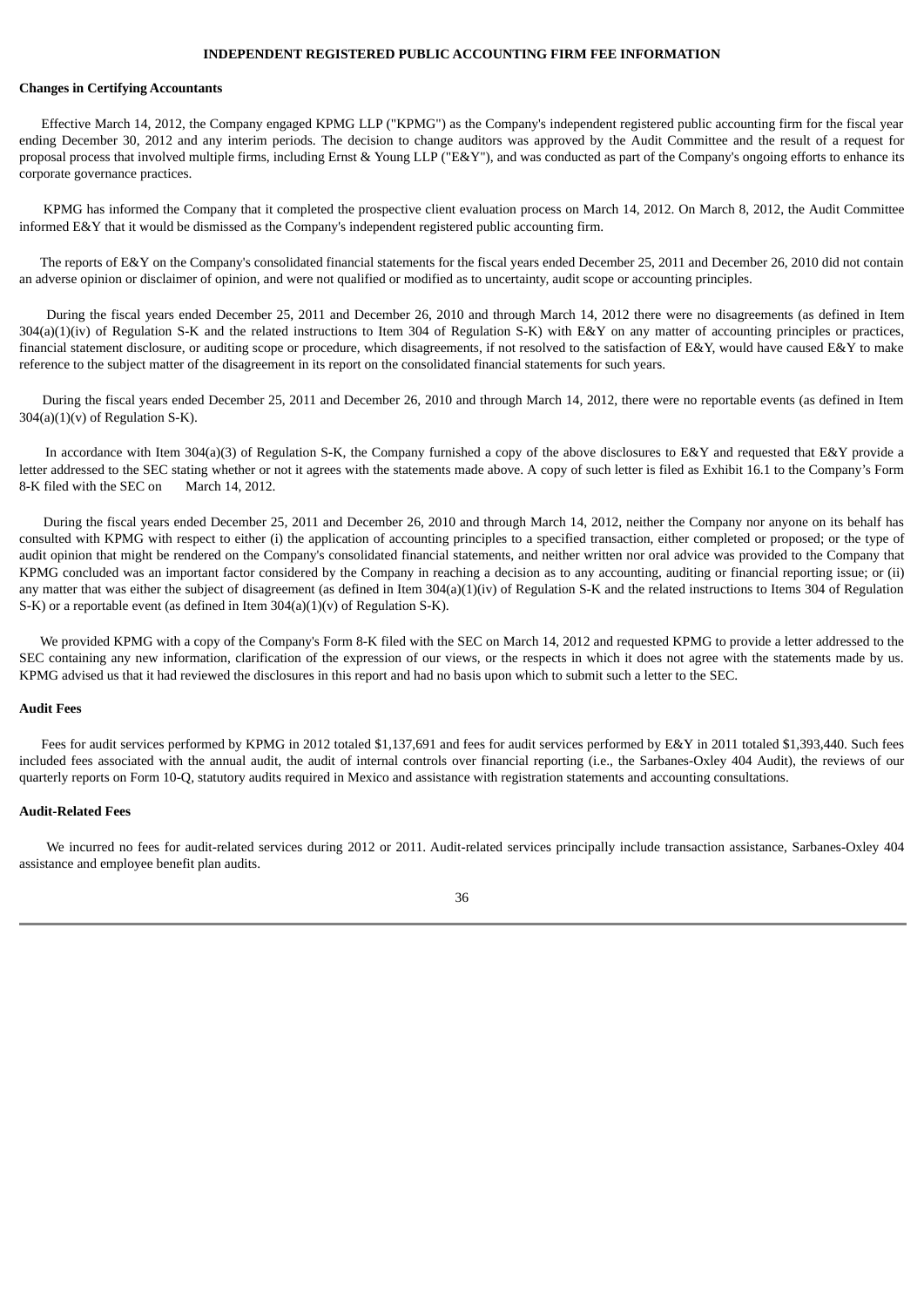### **Tax Fees**

Fees for tax services, which included assistance from KPMG with a tax return for two of our captive insurance subsidiaries in 2012 and assistance from E&Y with a tax compliance audit of our Mexico operations in 2011, totaled \$17,000 in 2012 and \$28,000 in 2011.

### **All Other Fees**

We incurred no fees for other services not included above during 2012 or 2011.

The Audit Committee pre-approved all audit and non-audit fees of the independent registered public accounting firm during 2012 and 2011.

### **Pre-Approval Policies and Procedures**

In accordance with its Charter, our Audit Committee has established policies and procedures by which it approves in advance any audit and permissible nonaudit services to be provided by our independent registered public accounting firm. Under these procedures, prior to the engagement of the independent registered public accounting firm for pre-approved services, requests or applications for the independent registered public accounting firm to provide services must be submitted to our Chief Financial Officer, or his designee, and the Audit Committee and must include a detailed description of the services to be rendered. The Chief Financial Officer, or his designee, and the independent registered public accounting firm must ensure that the independent registered public accounting firm is not engaged to perform the proposed services unless those services are within the list of services that have received the Audit Committee's pre-approval and must cause the Audit Committee to be informed in a timely manner of all services rendered by the independent registered public accounting firm and the related fees.

Requests or applications for the independent registered public accounting firm to provide services that require additions or revisions to the 2012 pre-approval will be submitted to the Audit Committee (or any Audit Committee members who have been delegated pre-approval authority) by the Chief Financial Officer or his designee. Each request or application must include:

- a recommendation by the Chief Financial Officer (or designee) as to whether the Audit Committee should approve the request or application; and
- a joint statement of the Chief Financial Officer (or designee) and the independent registered public accounting firm as to whether, in their view, the request or application is consistent with the SEC's regulations and the requirements for auditor independence of the Public Company Accounting Oversight Board.

 The Audit Committee also will not permit the engagement to provide any services to the extent that the SEC has prohibited the provision of those services by independent registered public accounting firms.

The Audit Committee delegated authority to the Chairman of the Audit Committee to:

- pre-approve any services proposed to be provided by the independent registered public accounting firm and not already pre-approved or prohibited by this policy up to \$25,000;
- increase any authorized fee limit for pre-approved services (but not by more than 30% of the initial amount that was pre-approved) before we or our subsidiaries engage the independent registered public accounting firm to perform services for any amount in excess of the fee limit; and
- investigate further the scope, necessity or advisability of any services as to which pre-approval is sought.

The Chairman of the Audit Committee is required to report any pre-approval or fee increase decisions to the Audit Committee at the next committee meeting.

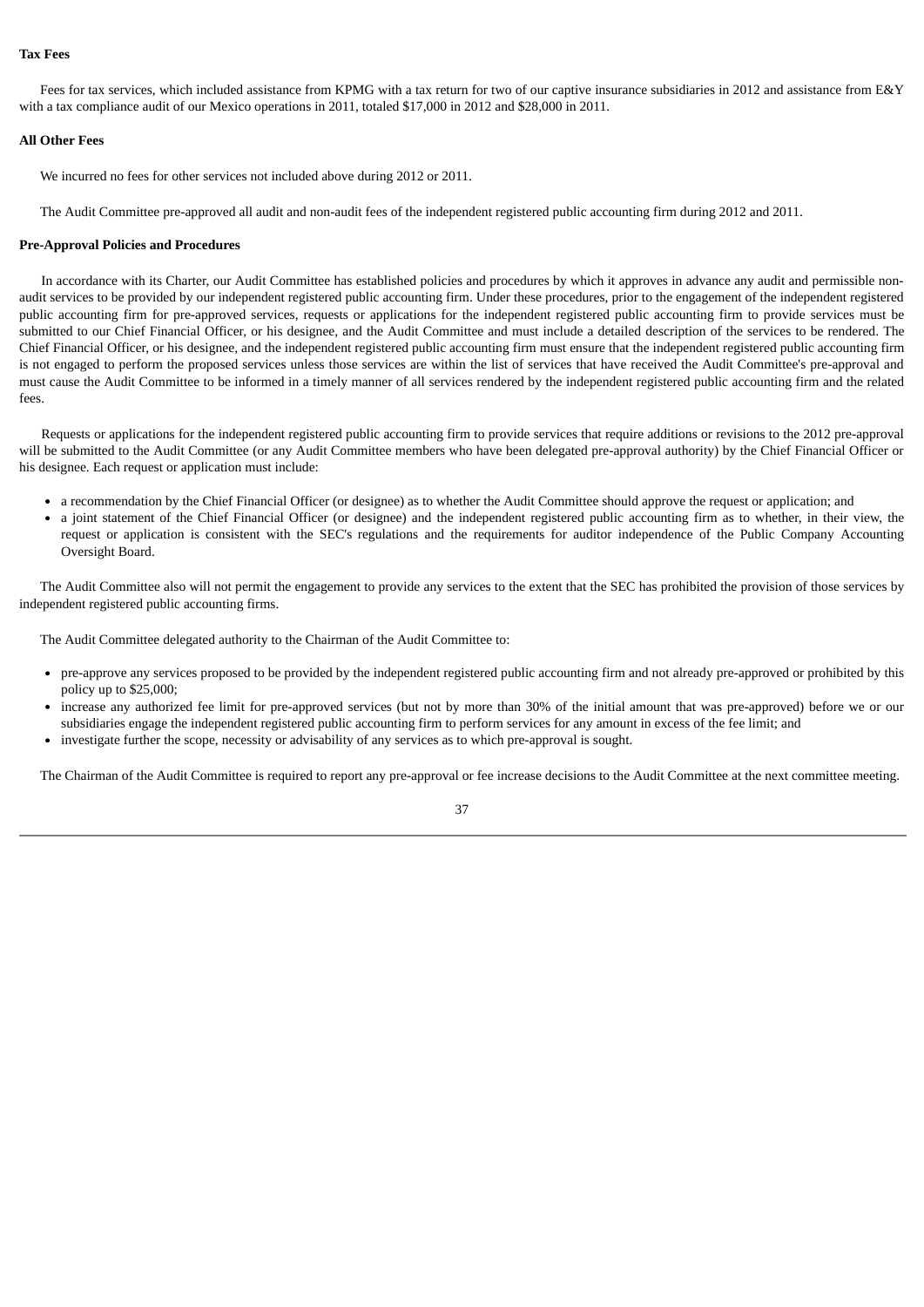### **REPORT OF THE AUDIT COMMITTEE**

The Audit Committee assists the Board in fulfilling its responsibilities for general oversight of the integrity of the Company's financial statements, our compliance with legal and regulatory requirements, the independent registered public accounting firm's qualifications and independence, the performance of our internal audit function and the independent registered public accounting firm, risk assessment and risk management. The Audit Committee manages the Company's relationship with its independent registered public accounting firm (who reports directly to the Audit Committee). The Audit Committee has the authority to obtain advice and assistance from outside legal, accounting or other advisors as the Audit Committee deems necessary to carry out its duties and to receive appropriate funding, as determined by the Audit Committee, from the Company for such advice and assistance.

The Company's management has primary responsibility for preparing our financial statements and for our financial reporting process. Our independent registered public accounting firm is responsible for expressing an opinion on the conformity of the Company's audited financial statements with accounting principles generally accepted in the United States.

In this context, the Audit Committee hereby reports as follows:

- 1. The Audit Committee has reviewed and discussed the audited financial statements with the Company's management.
- 2. The Audit Committee has discussed with the independent registered public accounting firm the matters required to be discussed by Statement on Accounting Standards No. 61, as amended (AICPA, Professional Standards, Vol. 1. AU Section 380) as adopted by the Public Company Accounting Oversight Board in Rule 3200T.
- 3. The Audit Committee has received the written disclosures and the letter from the independent registered public accounting firm required by applicable requirements of the Public Company Accounting Oversight Board regarding the independent public accounting firm's communications with the Audit Committee concerning independence and has discussed with the independent registered public accounting firm the independent registered public accounting firm's independence.
- 4. Based on the review and discussions set forth above, the Audit Committee recommended to the Board that the audited financial statements be included in the Company's annual report on Form 10- K for the year ended December 30, 2012 that was filed with the SEC and that accompanies this proxy statement.

The undersigned members of the Audit Committee have submitted this report to the Board of Directors.

Audit Committee

Michael L. Cooper, Chairman Charles Macaluso Wallim Cruz De Vasconcellos Junior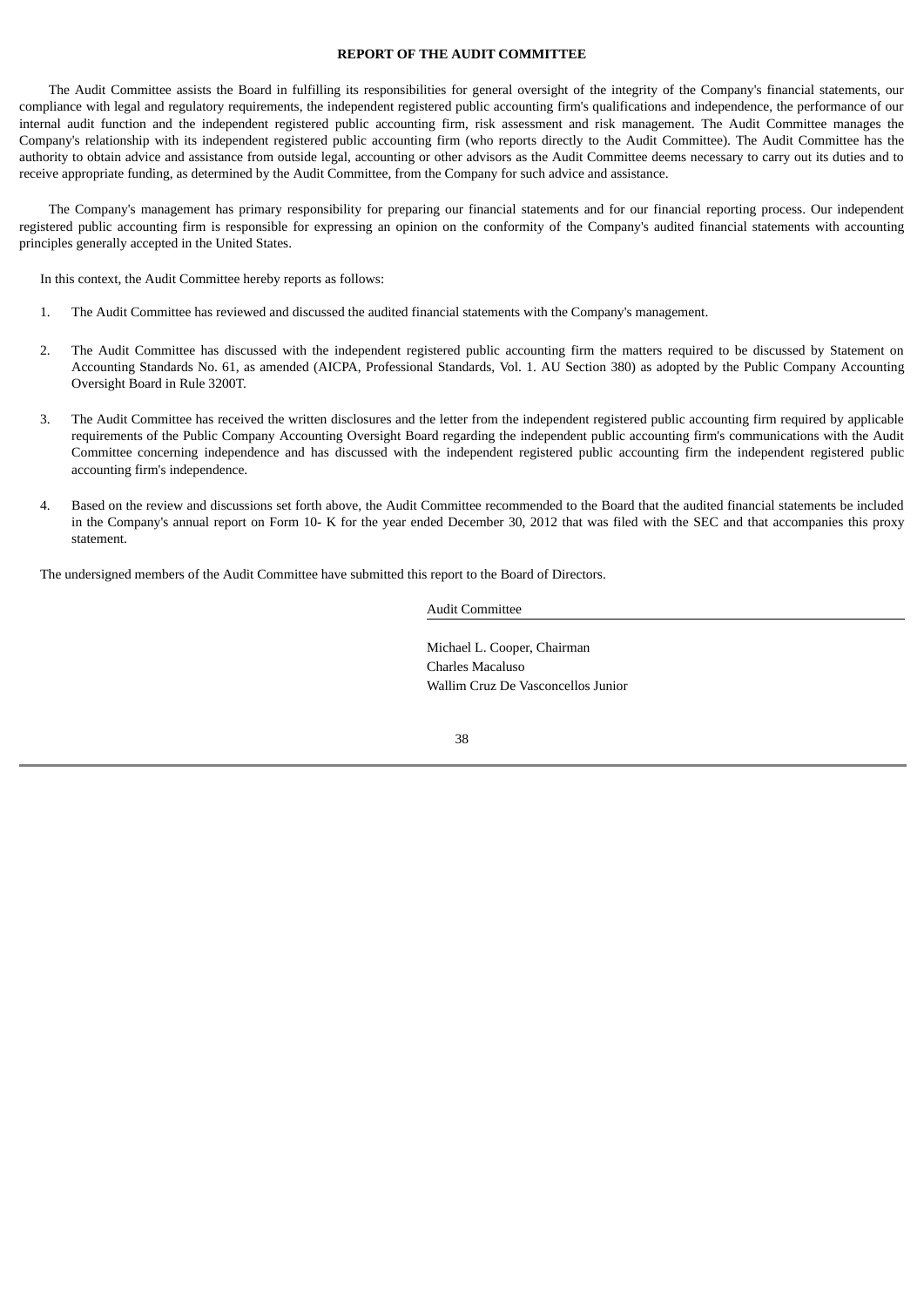### **PROPOSAL 4. RATIFICATION OF THE APPOINTMENT OF INDEPENDENT REGISTERED PUBLIC ACCOUNTING FIRM**

 Our Board of Directors recommends the ratification of the appointment of KPMG LLP as our independent registered public accounting firm for fiscal 2013. If the stockholders fail to ratify the appointment, the Audit Committee will reconsider its selection.

Representatives of KPMG LLP are expected to be present at the Annual Meeting and to be available to respond to appropriate questions. They will be given the opportunity to make a statement if they wish to do so.

**Our Board of Directors recommends that you vote FOR the ratification of the appointment of KPMG LLP as our independent registered public accounting firm for fiscal 2013. Proxies will be so voted unless stockholders specify otherwise.**

### **Financial Statements Available**

**Our annual report on Form 10-K for the fiscal year ended December 30, 2012 is being mailed concurrently with this proxy statement. The annual report does not form any part of the material for the solicitation of proxies. Upon written request of a stockholder, the Company will furnish, without charge, a copy of our annual report. If you would like a copy of the annual report, please contact Pilgrim's Pride Corporation, at: 1770 Promontory Circle, Greeley, Colorado 80634 Attn: Investor Relations. In addition, financial reports and recent filings with the SEC are available on the Internet at www.sec.gov. Company information is also available on the Internet at http://www.pilgrims.com. Information contained on the website is not part of this proxy statement.**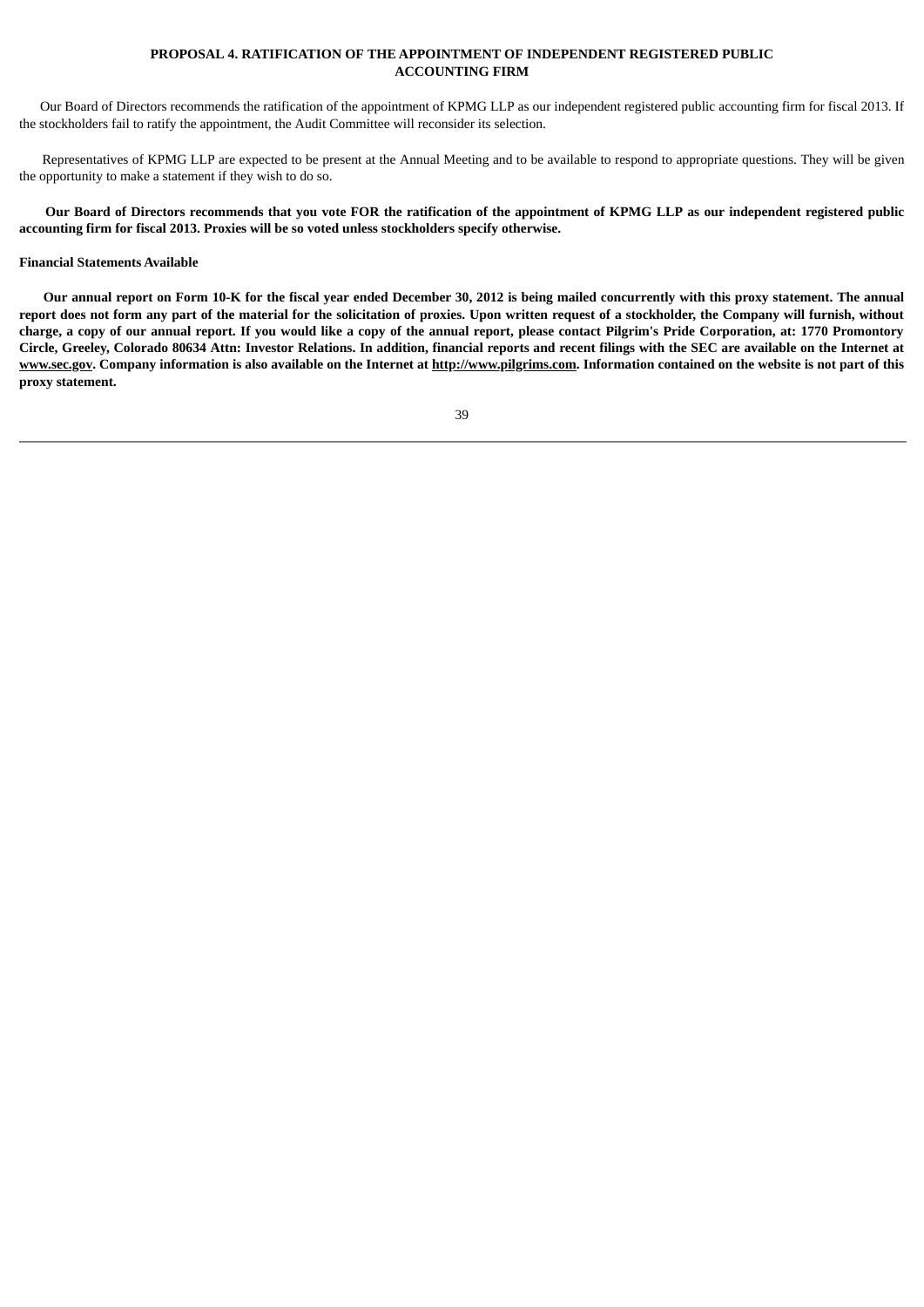#### **SECURITY OWNERSHIP**

The following table sets forth, as of March 22, 2013, certain information with respect to the beneficial ownership of our common stock by (i) each person known by us to own more than 5% of the outstanding shares of our common stock (the only class of voting securities outstanding); (ii) each of our Directors, including employee Directors; (iii) our Named Executive Officers; and (iv) all of our current Directors and executive officers as a group. Shares are beneficially owned when the person holding the shares has voting or investment power over the shares or the right to acquire voting or investment power within 60 days. Voting power is the power to vote the shares. Investment power is the power to direct the sale or other disposition of the shares.

|                                                                | <b>Amount and Nature of</b>    |                               | <b>Percent of Voting</b><br>Power |  |
|----------------------------------------------------------------|--------------------------------|-------------------------------|-----------------------------------|--|
|                                                                | <b>Beneficial Ownership of</b> | <b>Percent of Outstanding</b> |                                   |  |
| <b>Name and Beneficial Owner</b>                               | <b>Common Stock</b>            | <b>Common Stock</b>           |                                   |  |
| JBS USA Holdings, Inc. <sup>(a)</sup>                          | 195,445,936                    | 75.45%                        | 75.45%                            |  |
| 1770 Promontory Circle, Greeley, Colorado 80634                |                                |                               |                                   |  |
| Wesley Mendonça Batista <sup>(a)</sup>                         | 195,445,936                    | 75.45%                        | 75.45%                            |  |
| 1770 Promontory Circle, Greeley, Colorado 80634                |                                |                               |                                   |  |
| Joesley Mendonça Batista <sup>(a)</sup>                        | 195,445,936                    | 75.45%                        | 75.45%                            |  |
| 1770 Promontory Circle, Greeley, Colorado 80634                |                                |                               |                                   |  |
| Master Global Assets Limited (b)                               | 13,000,000                     | 5.02%                         | 5.02%                             |  |
| 171 Main Street, Round Town Tortola VG91110,                   |                                |                               |                                   |  |
| British Virgin Islands                                         |                                |                               |                                   |  |
| Don Jackson                                                    | 2,645,767                      | 1.02%                         | 1.02%                             |  |
| William W. Lovette                                             | 211,000                        | $\ast$                        | $\ast$                            |  |
| Fabio Sandri                                                   | 75,075                         | $\ast$                        |                                   |  |
| Michael L. Cooper                                              | 45,317                         | $\ast$                        |                                   |  |
| David E. Bell                                                  | 2,000                          | $\ast$                        |                                   |  |
| Charles Macaluso                                               |                                | $\ast$                        |                                   |  |
| Marcus Vinicius Pratini de Moraes                              |                                | $*$                           |                                   |  |
| Wallim Cruz De Vasconcellos Junior                             |                                | $\ast$                        | $\ast$                            |  |
| All executive officers and Directors as a group <sup>(a)</sup> | 198,425,095                    | 76.60%                        | 76.60%                            |  |

Less than 1%.

(a) JBS USA Holdings, Inc. is a subsidiary of JBS Hungary Holdings Kft., a wholly owned, indirect subsidiary of JBS S.A. JBS S.A. is ultimately controlled by the Batista family, which is comprised of José Batista Sobrinho, the founder of JBS S.A., Flora Mendonça Batista, and their six children, José Batista Júnior, Valéria Batista Mendonça Ramos, Vanessa Mendonça Batista, Wesley Mendonça Batista, Joesley Mendonça Batista and Vivianne Mendonça Batista. The Batista family indirectly owns 100.0% of the issued and outstanding shares of J&F Participações S.A., a Brazilian corporation which owns 44.0% of the outstanding capital of JBS S.A., and, except for Mr. José Batista Sobrinho and Mrs. Flora Mendonça Batista, directly owns 100% of the equity interests in ZMF Fundo de Investimento em Participações, a Brazilian investment fund which owns 6.1% of the outstanding capital of JBS S.A. Wesley Mendonça Batista and Joesley Mendonça Batista are members of our board of directors. Through J&F Participações S.A. and FB Participações S.A, Wesley Mendonça Batista and Joesley Mendonça Batista are members of the Batista family and each beneficially own all shares of our common stock through their controlling interest in JBS S.A. As a result of the ownership structure and other relationships described above, each of JBS USA Holdings, Inc., Wesley Mendonça Batista and Joesley Mendonça Batista is the beneficial owner, with shared voting and dispositive power, of 176,066,229 shares of our common stock.

(b) Based solely on information set forth in Schedule 13G dated January 17, 2013, as filed with the SEC. According to the filing, Master Global Assets Limited ("Global") has sole voting power for zero shares, shared voting power for 13,000,000 shares, sole dispositive power for zero shares, and shared dispositive power for 13,000,000 shares. In addition, according to the filing, each of Michael Daher, the Chairman and co-owner of Global, and Abdallah Daher, a Director and co-owner of Global, may be deemed to beneficially own and hold shared voting and dispositive power with respect to the shares of the Company's common stock owned by Global.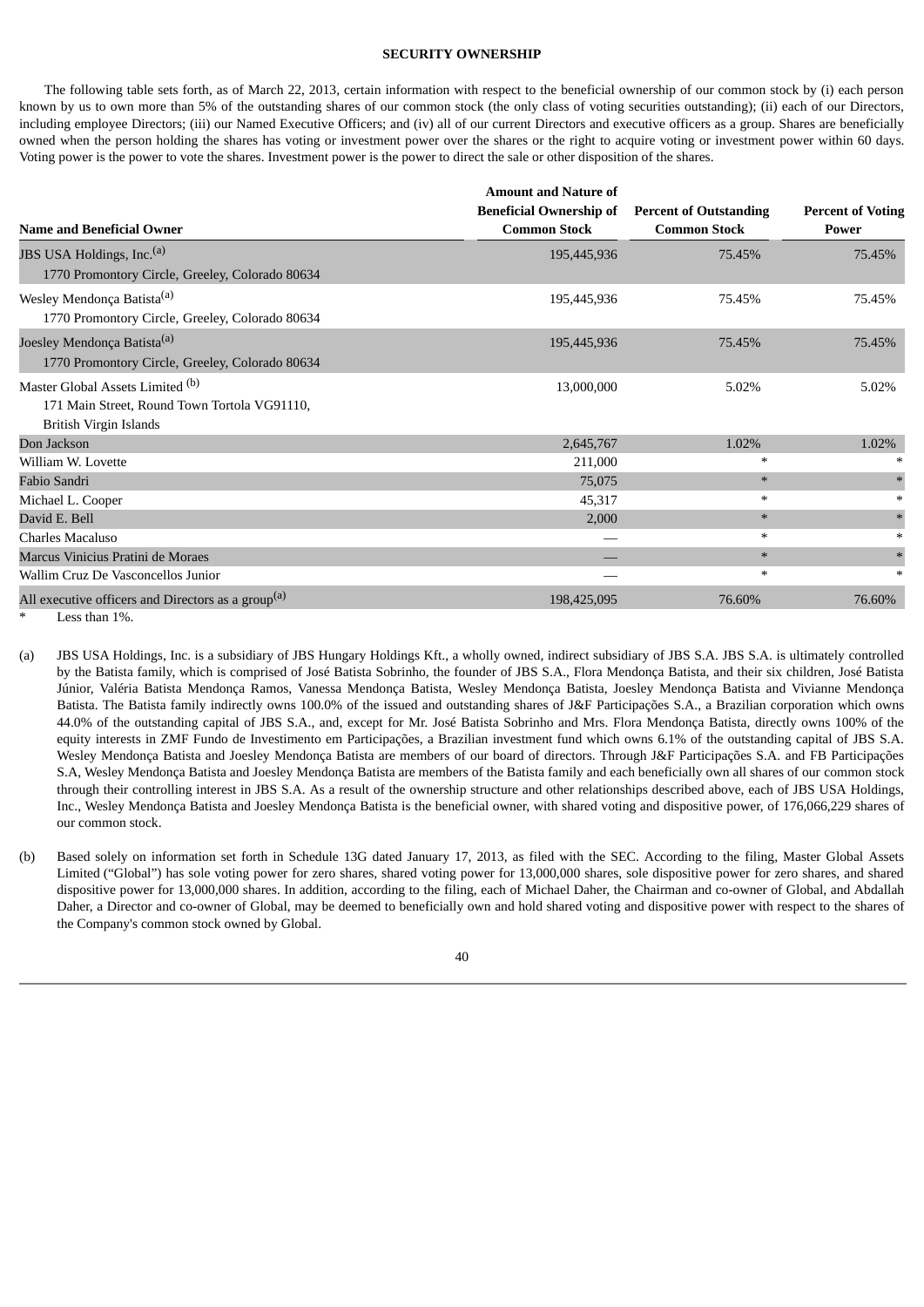#### **Equity Compensation Plan Information**

The following table provides certain information about our common stock that may be issued under our equity plans, as of December 30, 2012.

|                                                              | <b>Number of Securities</b>           |                          |                                       |  |  |
|--------------------------------------------------------------|---------------------------------------|--------------------------|---------------------------------------|--|--|
|                                                              | to Be Issued Upon<br>Weighted-Average |                          | <b>Number of Securities Remaining</b> |  |  |
|                                                              | <b>Exercise of</b>                    | <b>Exercise Price of</b> | <b>Available for Future Issuance</b>  |  |  |
|                                                              | Outstanding                           | Outstanding              | <b>Under Equity Compensation</b>      |  |  |
|                                                              | <b>Options, Warrants</b>              | <b>Option, Warrants</b>  | <b>Plans (Excluding Securities)</b>   |  |  |
| <b>Plan Category</b>                                         | and Rights                            | and Rights               | <b>Reflected in the First Column)</b> |  |  |
| Equity compensation plans approved by securities holders     |                                       |                          | $6,615,393$ (a)                       |  |  |
| Equity compensation plans not approved by securities holders |                                       | —                        | $\overline{\phantom{a}}$              |  |  |
| Total                                                        |                                       |                          | $6,615,393$ (a)                       |  |  |

(a) Represents shares of our common stock that may be issued under the LTIP. The restricted stock award of 72,675 shares to Fabio Sandri on August 27, 2012 was granted under the LTIP. As of December 30, 2012, no other awards have been issued under the LTIP. Subsequent to December 30, 2012 the Company has granted 815,494 restricted stock units under the LTIP. For additional information concerning terms of the LTIP, see "Compensation Discussion and Analysis - Components of Compensation - Long Term Incentive Plan" and "Executive Compensation - Long Term Incentive Plan."

#### **Section 16(a) Beneficial Ownership Reporting Compliance**

Section 16(a) of the Exchange Act requires the Company's officers and Directors, and persons who own more than ten percent of our common stock, to file reports of ownership and changes in ownership with the SEC and the stock exchange in which our common stock is listed. Officers, Directors and persons who own more than ten percent of our common stock are required by SEC regulations to furnish us with copies of all Section 16(a) forms they file. Based on our review of the copies of such forms, we believe that all other filing requirements applicable to our officers, Directors and persons who own more than ten percent of our common stock were complied with for 2012.

### **HOUSEHOLDING OF STOCKHOLDER MATERIALS**

Some banks, brokers and other nominee record holders may be participating in the practice of "householding" proxy statements and annual reports. This means that only one copy of this proxy statement or annual report to stockholders may have been sent to multiple stockholders in the same household. We will promptly deliver a separate copy of either document to any stockholder who requests by writing to our Investor Relations Department at the following address: 1770 Promontory Circle, Greeley, Colorado 80634 or by telephoning (970) 506-8192. Any stockholder who currently is receiving multiple copies and would like to receive only one copy for his or her household should contact his or her bank, broker or other nominee record holder.

### **IMPORTANT NOTICE REGARDING THE AVAILABILITY OF PROXY MATERIALS FOR THE STOCKHOLDER MEETING TO BE HELD ON MAY 3, 2013**

This proxy statement and the Company's 2012 Annual Report are also available electronically on our hosted website. You may view these directly at: www.envisionreports.com/PPC.

To access and review the materials made available electronically:

- 1. Go to www.envisionreports.com/PPC.
- 2. Enter the 12-digit control number located on the proxy card.
- 3. Click "View 2013 Stockholder Material."

We encourage you to review all of the important information contained in the proxy materials before voting.

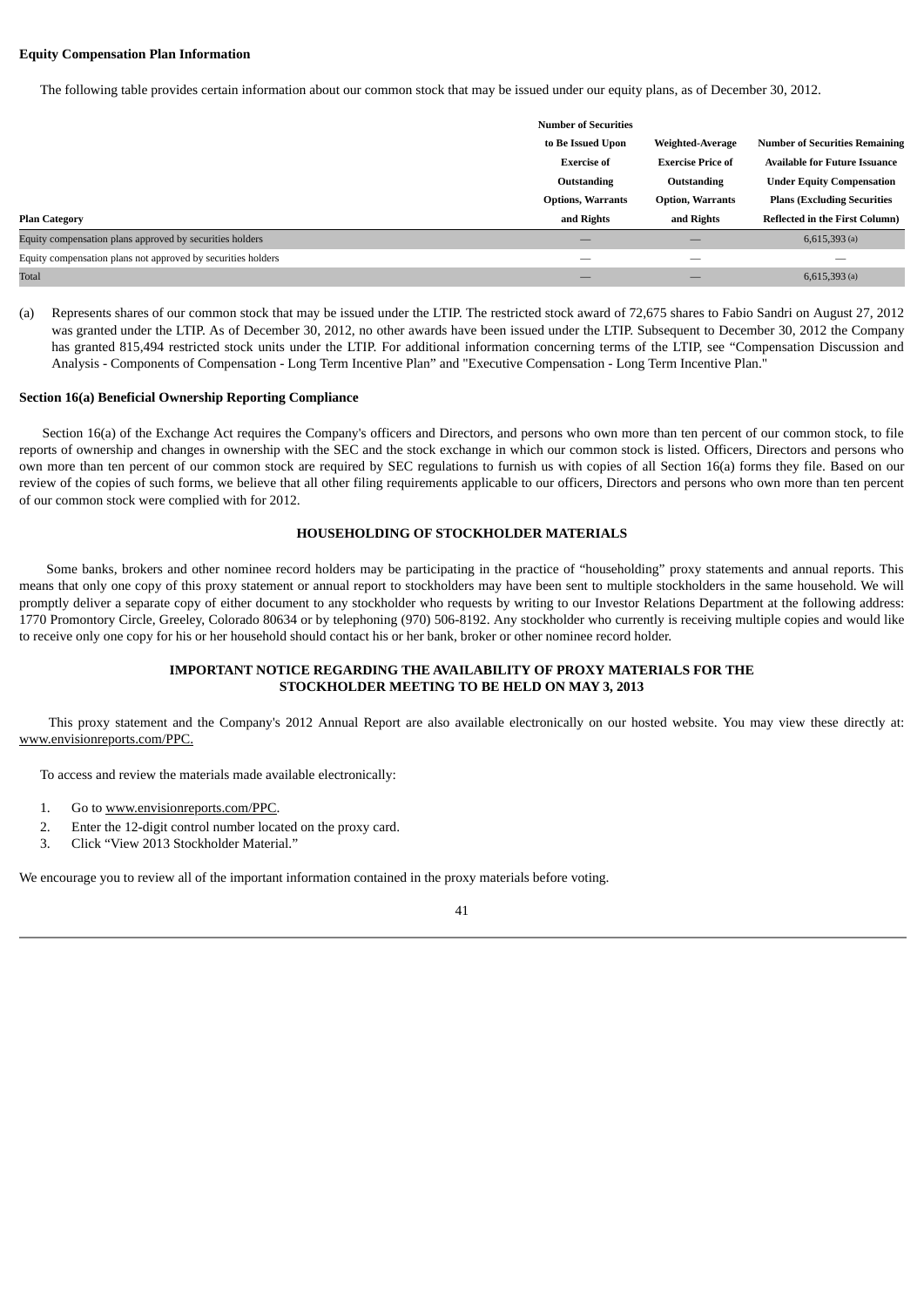### **OTHER BUSINESS**

The Board of Directors is not aware of, and it is not anticipated that there will be presented at the Annual Meeting, any business other than the proposal regarding the election of the Directors, a stockholder advisory vote on executive compensation, a stockholder advisory vote on the frequency of conducting the advisory voting to approve executive compensation and the ratification of the appointment of KPMG LLP as our independent registered public accounting firm described above. If other matters properly come before the Annual Meeting, the persons named on the accompanying proxy card will vote the returned proxies as the Board of Directors recommends.

By order of the Board of Directors,

/s/ William W. Lovette WILLIAM W. LOVETTE Greeley, Colorado *President and* April 2, 2013 *Chief Executive Officer*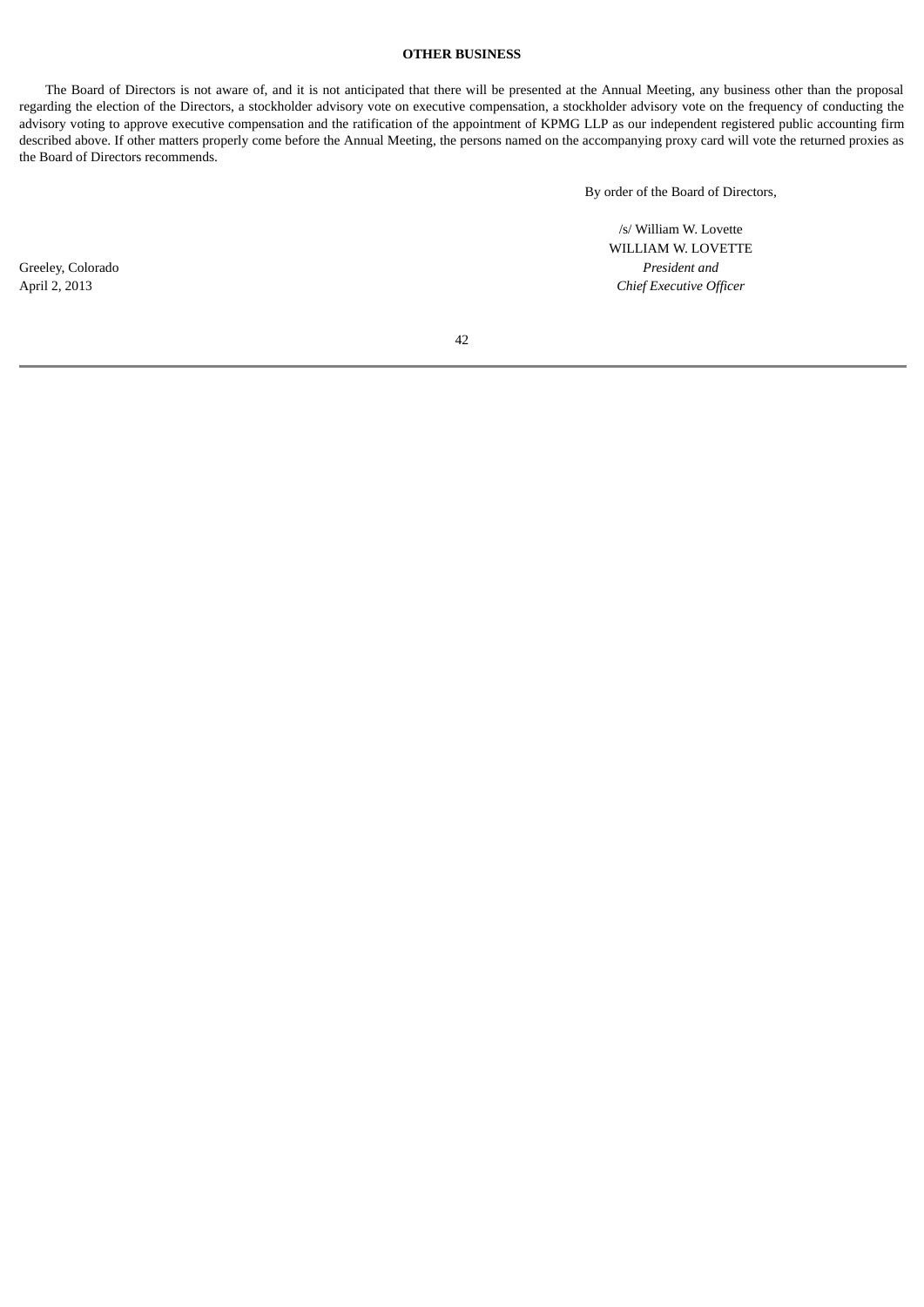### **Electronic Voting Instructions**

Available 24 hours a day, 7 days a week!

Instead of mailing your proxy, you may choose one of the voting<br>methods outlined below to vote your proxy.

VALIDATION DETAILS ARE LOCATED BELOW IN THE TITLE BAR. Proxies submitted by the Internet or telephone must be received by<br>1:00 a.m., Central Time, on May 3, 2013.

Vote by Internet



· Go to www.envisionreports.com/PPC

- Or scan the QR code with your smartphone

- Follow the steps outlined on the secure website

Vote by telephone

- Call toll free 1-800-652-VOTE (8683) within the USA, US territories &

Canada on a touch tone telephone

- Follow the instructions provided by the recorded message

Using a black ink pen, mark your votes with an X as shown in this example. Please do not write outside the designated areas.

### **Annual Meeting Proxy Card**

IF YOU HAVE NOT VOTED VIA THE INTERNET OR TELEPHONE, FOLD ALONG THE PERFORATION, DETACH AND RETURN THE BOTTOM PORTION IN THE ENCLOSED ENVELOPE.

X

| A Proposals — The Board of Directors recommends a vote FOR all the nominees listed in Proposals 1 and 2, FOR Proposals<br>$3$ and $4$ . |                                                                                                                                                                                                              |                                                       |                                                                                                                 |                        |                                                                                                                    |                                                     |                                                             |          |                    |    |                                                     |  |
|-----------------------------------------------------------------------------------------------------------------------------------------|--------------------------------------------------------------------------------------------------------------------------------------------------------------------------------------------------------------|-------------------------------------------------------|-----------------------------------------------------------------------------------------------------------------|------------------------|--------------------------------------------------------------------------------------------------------------------|-----------------------------------------------------|-------------------------------------------------------------|----------|--------------------|----|-----------------------------------------------------|--|
|                                                                                                                                         |                                                                                                                                                                                                              | 1. Election of JBS Directors:                         | 01 - Wesley Mendonca Batista<br>04 - William W. Lovette                                                         |                        | 02 - Joesley Mendonça Batista<br>05 - Marcus Vinicius Pratini de Moraes                                            |                                                     | 03 - Don Jackson<br>06 - Wallim Cruz De Vasconcellos Junior |          |                    |    |                                                     |  |
|                                                                                                                                         |                                                                                                                                                                                                              | Mark here to vote FOR all nominees                    |                                                                                                                 |                        | For All EXCEPT - To withhold a vote<br>for one or more nominees, mark the                                          | 01                                                  | œ<br>O3                                                     | 04       | 05                 | 06 |                                                     |  |
|                                                                                                                                         |                                                                                                                                                                                                              |                                                       | Mark here to WITHHOLD vote from all nominees                                                                    |                        | box to the left and the corresponding<br>numbered box(es) to the right.                                            |                                                     |                                                             |          |                    |    |                                                     |  |
|                                                                                                                                         |                                                                                                                                                                                                              | 2. Election of Equity Directors:                      |                                                                                                                 | 01 - Michael L. Cooper |                                                                                                                    | 02 - Charles Macaluso                               |                                                             |          | 03 - David E. Bell |    |                                                     |  |
|                                                                                                                                         |                                                                                                                                                                                                              | Mark here to vote FOR all nominees                    |                                                                                                                 |                        | For All EXCEPT - To withhold a vote<br>for one or more nominees, mark the<br>box to the left and the corresponding |                                                     | 01                                                          | 02<br>03 |                    |    |                                                     |  |
|                                                                                                                                         | Mark here to WITHHOLD vote from all nominees                                                                                                                                                                 |                                                       |                                                                                                                 |                        | numbered box(es) to the right.                                                                                     |                                                     |                                                             |          |                    |    |                                                     |  |
|                                                                                                                                         |                                                                                                                                                                                                              | 3. Advisory vote on executive compensation.           |                                                                                                                 |                        | For Against Abstain                                                                                                |                                                     |                                                             |          |                    |    |                                                     |  |
|                                                                                                                                         |                                                                                                                                                                                                              | independent registered public accounting firm for the | 4. Confirm selection of the appointment of KPMG LLP as<br>Company for the fiscal year ending December 29, 2013. |                        |                                                                                                                    |                                                     |                                                             |          |                    |    |                                                     |  |
| 3. Authorized Signatures — This section must be completed for your vote to be counted. — Date and Sign Below                            |                                                                                                                                                                                                              |                                                       |                                                                                                                 |                        |                                                                                                                    |                                                     |                                                             |          |                    |    |                                                     |  |
|                                                                                                                                         | Please sign exactly as name(s) appears hereon. Joint owners should each sign. When signing as attorney, executor, administrator, corporate officer, trustee, quardian, or custodian, please give full title. |                                                       |                                                                                                                 |                        |                                                                                                                    |                                                     |                                                             |          |                    |    |                                                     |  |
|                                                                                                                                         |                                                                                                                                                                                                              | Date (mm/dd/yyyy) - Please print date below.          |                                                                                                                 |                        |                                                                                                                    | Signature 1 - Please keep signature within the box. |                                                             |          |                    |    | Signature 2 - Please keep signature within the box. |  |
|                                                                                                                                         |                                                                                                                                                                                                              |                                                       |                                                                                                                 |                        |                                                                                                                    |                                                     |                                                             |          |                    |    |                                                     |  |